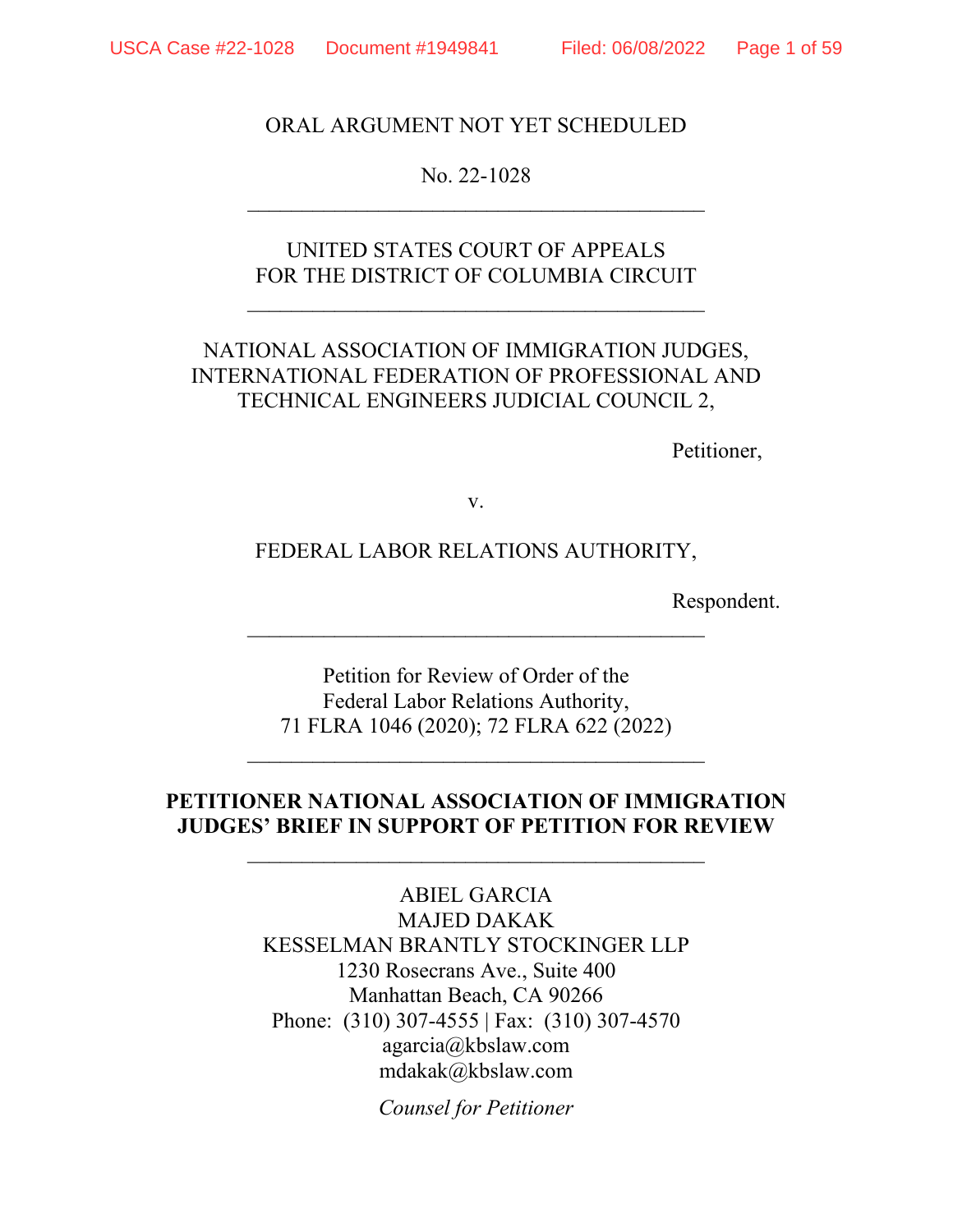#### <span id="page-1-0"></span>**CERTIFICATE AS TO PARTIES, RULINGS, AND RELATED CASES**

#### **A. Parties and Amici**

The following parties appeared before the Federal Labor Relations Authority: National Association of Immigration Judges, International Federation of Professional and Technical Engineers Judicial Council 2.

The following are parties in this Court: National Association of Immigration Judges, International Federation of Professional and Technical Engineers Judicial Council 2, and the Federal Labor Relations Authority.

### **B. Rulings Under Review**

Petitioner seeks review of the following related orders: (1) the November 2, 2020 order of the Federal Labor Relations Authority ("FLRA") granting the U.S. Department of Justice, Executive Office of Immigration Review's September 4, 2020 application for review and determining that immigration judges were management officials and thus excluded from the bargaining unit, and (2) the January 21, 2022 order of the FLRA denying the Union's November 17, 2020 motion for reconsideration.

#### **C. Related Cases**

The case on review has not previously been before this Court or any other court. No related cases are pending in this Court or in any other court**.**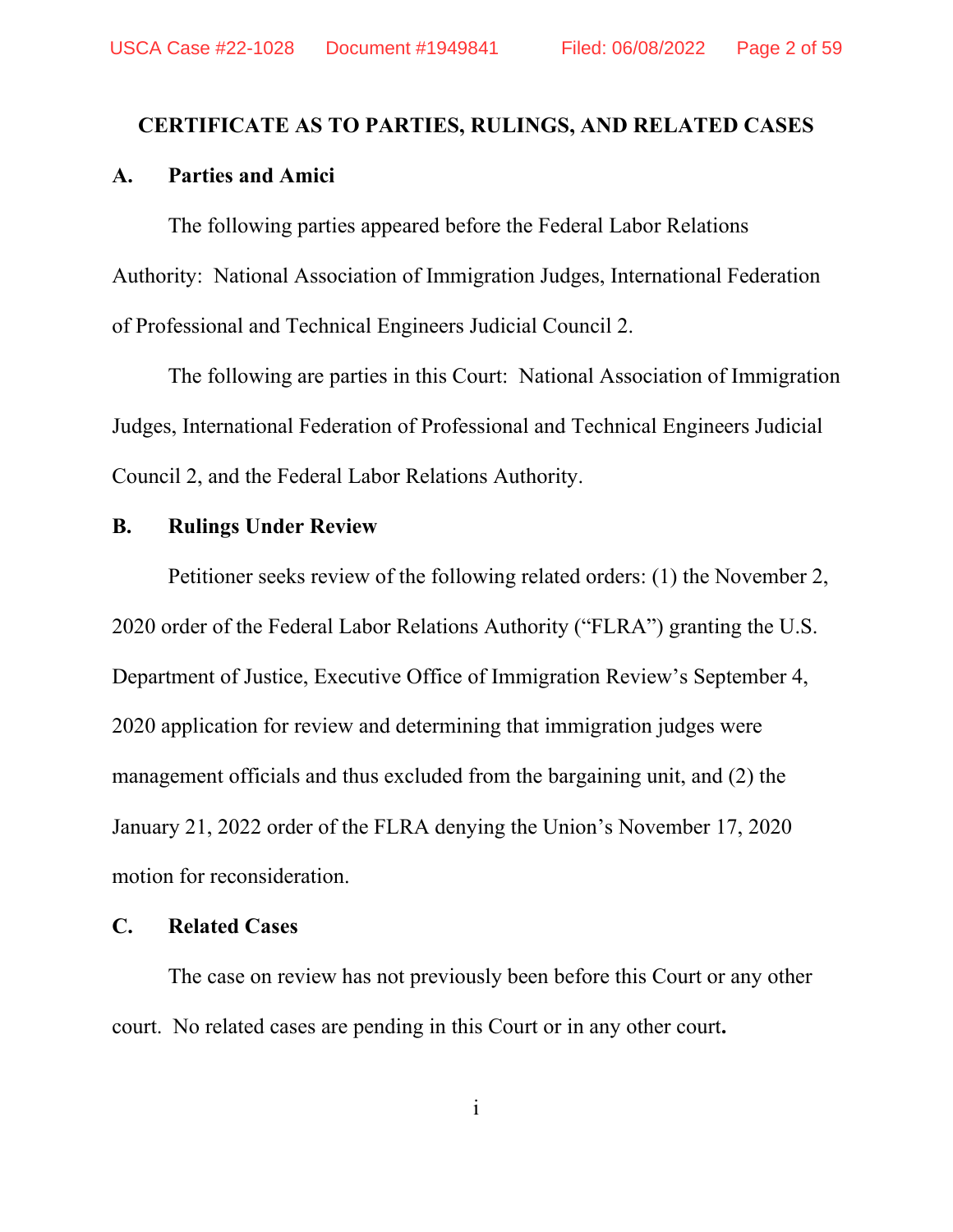Dated: June 8, 2022 Respectfully submitted,

*/s/ Abiel Garcia* 

Abiel Garcia

*/s/ Majed Dakak* 

Majed Dakak

KESSELMAN BRANTLY STOCKINGER LLP 1230 Rosecrans Ave., Suite 400 Manhattan Beach, CA 90266 agarcia@kbslaw.com mdakak@kbslaw.com Phone: (310) 307-4555 Fax: (310) 307-4570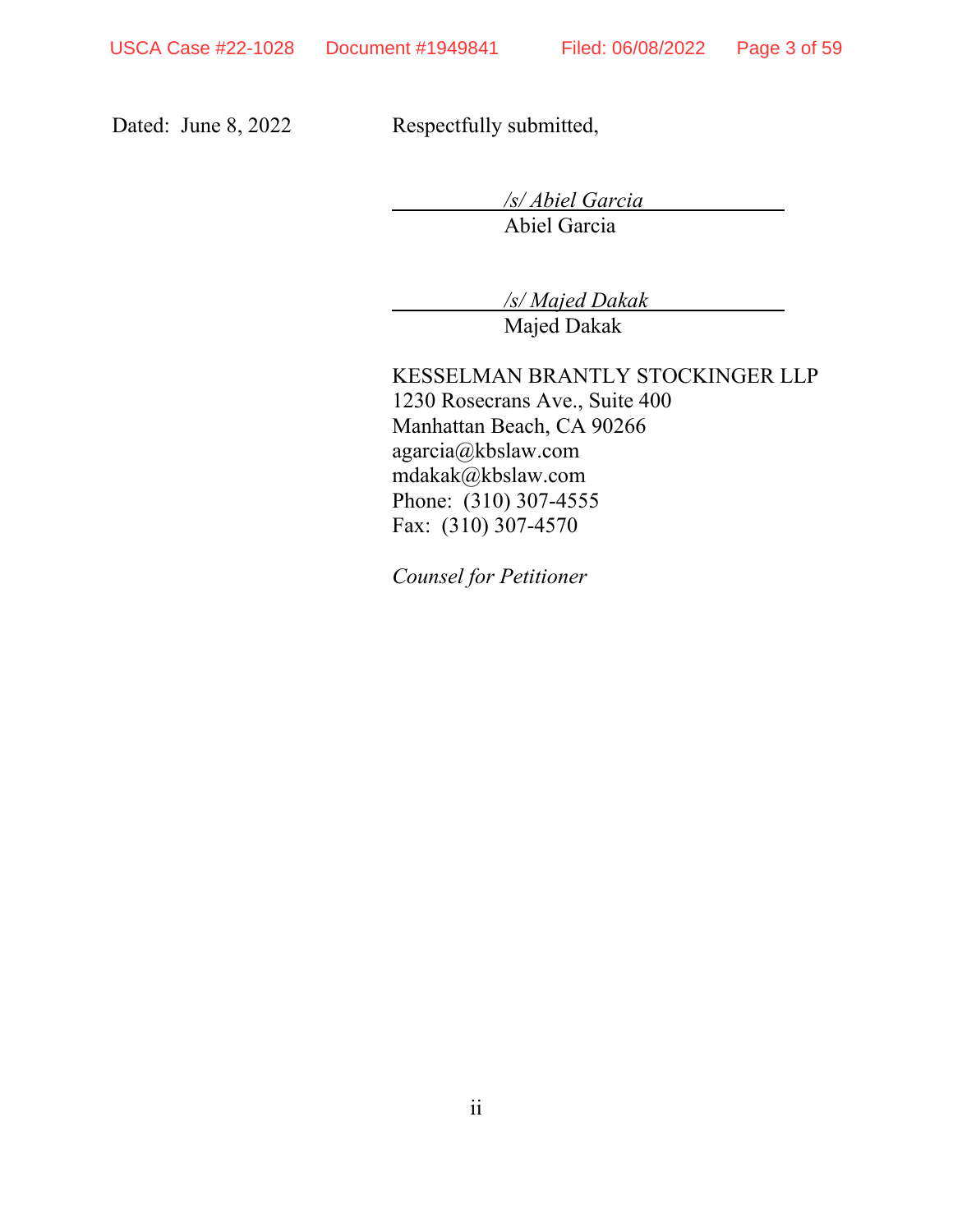### **CORPORATE DISCLOSURE STATEMENT**

<span id="page-3-0"></span>Pursuant to Rule 26.1 of the Federal Rules of Appellate Procedure,

Petitioner National Association of Immigration Judges, International Federation of Professional and Technical Engineers Judicial Council 2, by and through their undersigned counsel, hereby certify that they are a non-profit trade association whose members consists of immigration judges around the country. It has no parent corporation and that no public held corporation owns 10% or more of their stock.

Dated: June 8, 2022 Respectfully submitted,

 */s/ Abiel Garcia*  Abiel Garcia

 */s/ Majed Dakak*  Majed Dakak

KESSELMAN BRANTLY STOCKINGER LLP 1230 Rosecrans Ave., Suite 400 Manhattan Beach, CA 90266 agarcia@kbslaw.com mdakak@kbslaw.com Phone: (310) 307-4555 Fax: (310) 307-4570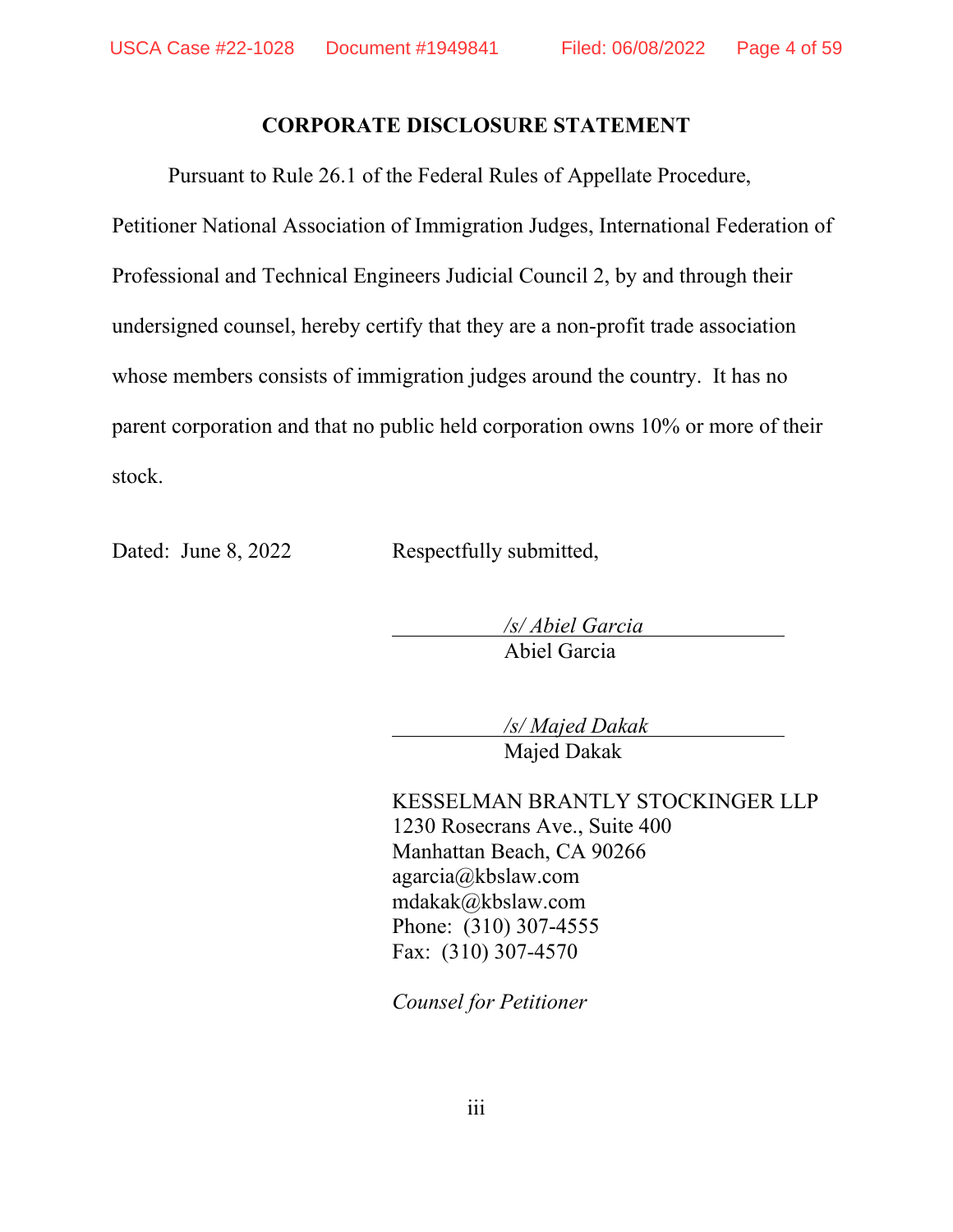# **TABLE OF CONTENTS**

<span id="page-4-0"></span>

| CERTIFICATE AS TO PARTIES, RULINGS, AND RELATED CASES  i                                                            |
|---------------------------------------------------------------------------------------------------------------------|
|                                                                                                                     |
|                                                                                                                     |
|                                                                                                                     |
|                                                                                                                     |
|                                                                                                                     |
|                                                                                                                     |
|                                                                                                                     |
| $A_{\cdot}$                                                                                                         |
| <b>B.</b>                                                                                                           |
| $C$ .                                                                                                               |
| Union's Motion to Reconsider, Motion to Remand, and<br>D.<br>Agency's Motion to Withdraw Representation Petition 16 |
| E.                                                                                                                  |
|                                                                                                                     |
|                                                                                                                     |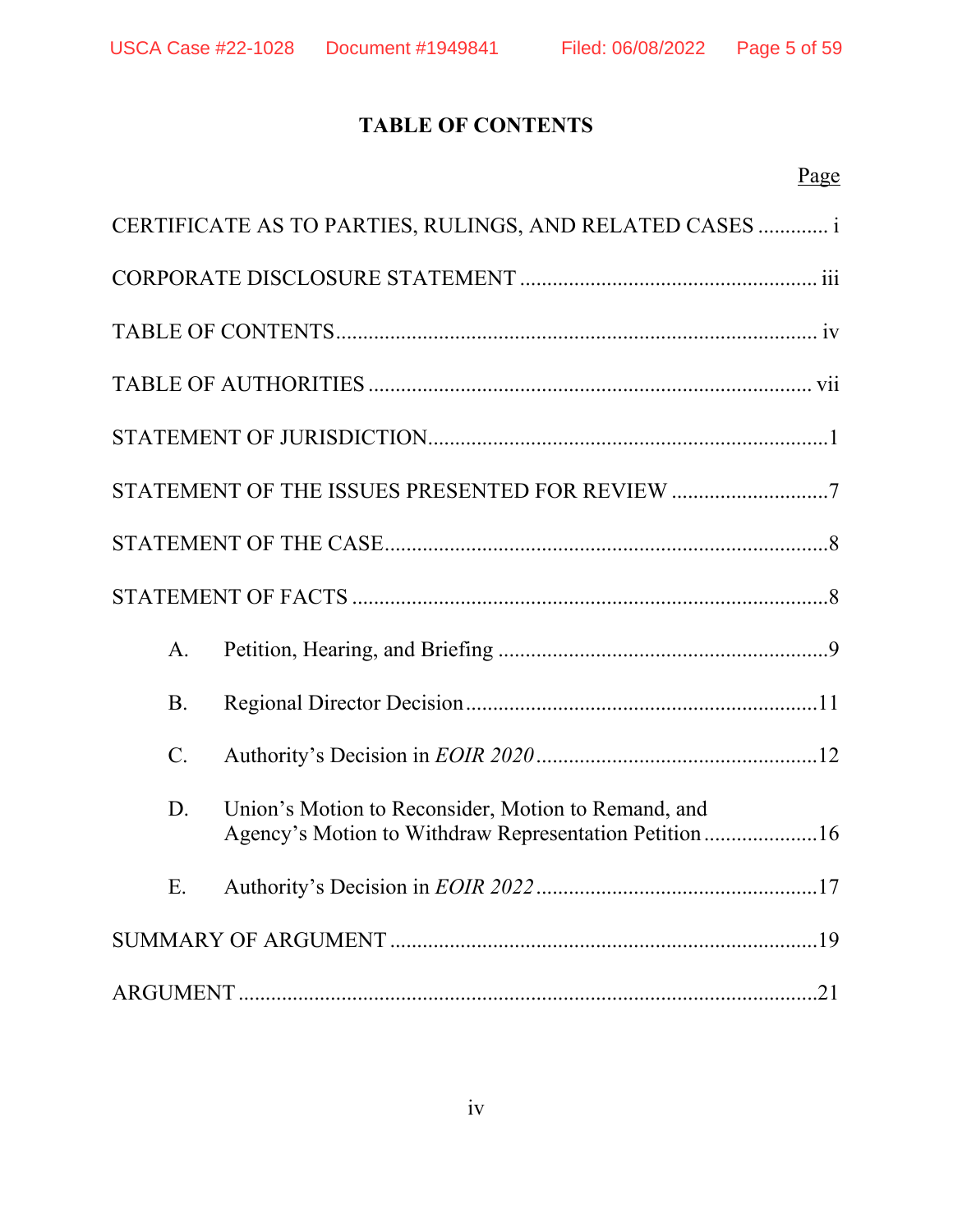# **TABLE OF CONTENTS** *(cont.)*

|    |           | Page                                                                                                                                                                                                                                                      |     |
|----|-----------|-----------------------------------------------------------------------------------------------------------------------------------------------------------------------------------------------------------------------------------------------------------|-----|
| I. |           | The Authority's decisions in <i>EOIR 2020</i> and <i>EOIR 2022</i> violated the<br>Union's procedural due process rights and deprived the Union of a<br>protected interest without an adequate process to be meaningfully                                 | .22 |
|    | A.        | The Authority, without reason or support, proclaimed a<br>previously undisclosed requirement that the prevailing party file<br>a prophylactic cross appeal and, in doing so, precluded the<br>Union from asserting a crucial defense and violated its own |     |
|    |           | 1.<br>The Authority invented a new rule requiring the<br>prevailing party Union to file a cross appeal with no                                                                                                                                            |     |
|    |           | The Authority ignored its own collateral attack bar<br>2.                                                                                                                                                                                                 |     |
|    | <b>B.</b> | Violating its own regulations, the Authority issued EOIR 2022<br>in a case that was moot for months before its issuance. 30                                                                                                                               |     |
|    | C.        | The Authority invoked a previously undisclosed internal<br>protocol to mandate a premature issuance of EOIR 202233                                                                                                                                        |     |
| П. |           | EOIR 2020 and EOIR 2022 reveal the Authority's actions as arbitrary<br>and wrongful, solely aimed at denying the Union's statutory rights<br>without any reasonable support or basis in violation of substantive due                                      | .34 |
|    | A.        | EOIR 2020 is lacking meaningful factual analysis                                                                                                                                                                                                          | .36 |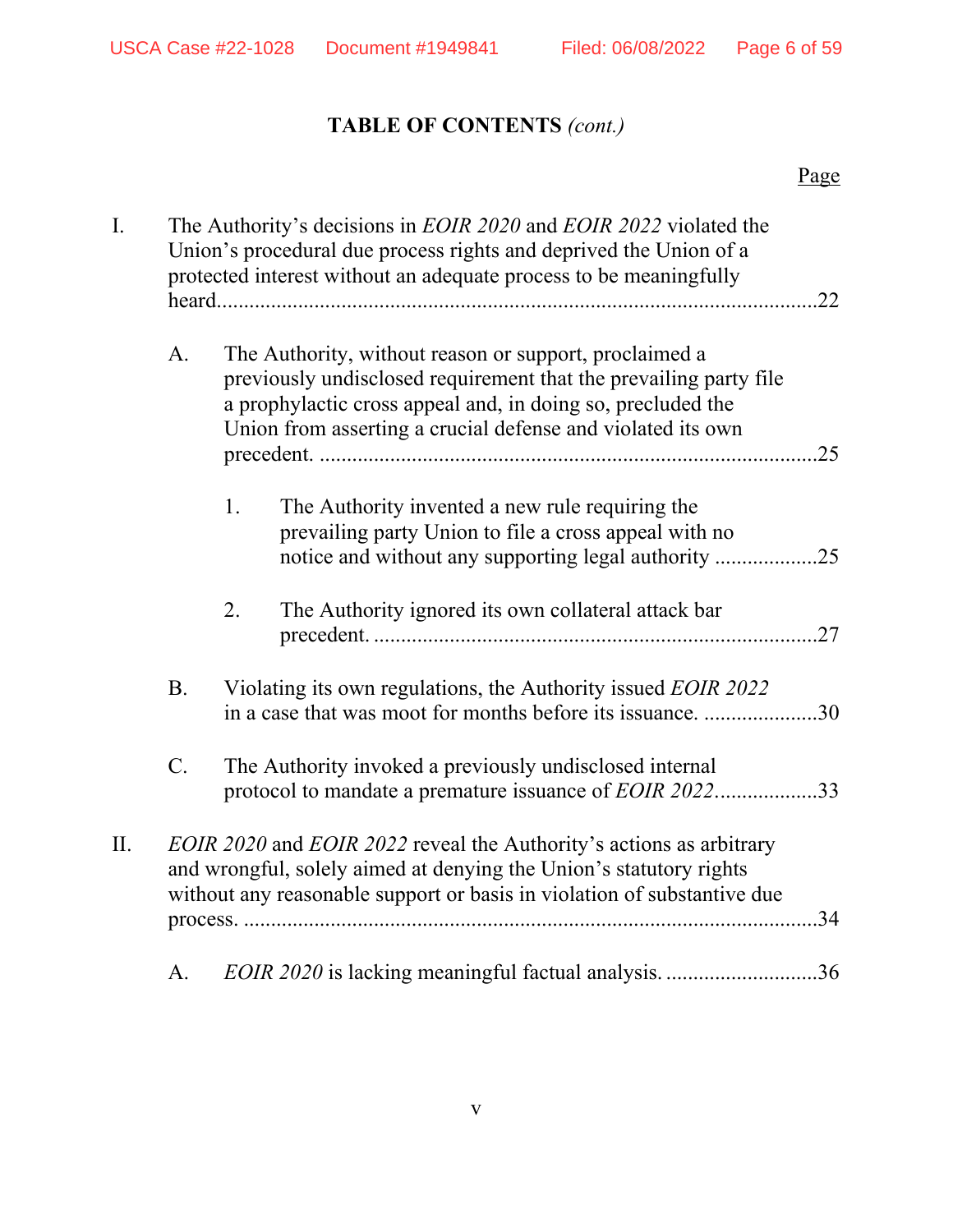# **TABLE OF CONTENTS** *(cont.)*

# Page

| Β.              | <i>EOIR 2022</i> similarly lacks an in-depth factual analysis and fails<br>to provide any additional light on the Authority's EOIR 2020      |     |
|-----------------|----------------------------------------------------------------------------------------------------------------------------------------------|-----|
| $\mathcal{C}$ . | <i>EOIR 2020</i> and <i>EOIR 2022</i> demonstrate the arbitrary will of the<br>Authority and constitute the exact government actions the Due |     |
| D.              | The dissents in <i>EOIR 2020</i> and <i>EOIR 2022</i> reveal that members<br>of the Authority may have adjudged the facts as well as the law |     |
|                 |                                                                                                                                              |     |
|                 |                                                                                                                                              |     |
|                 |                                                                                                                                              | .47 |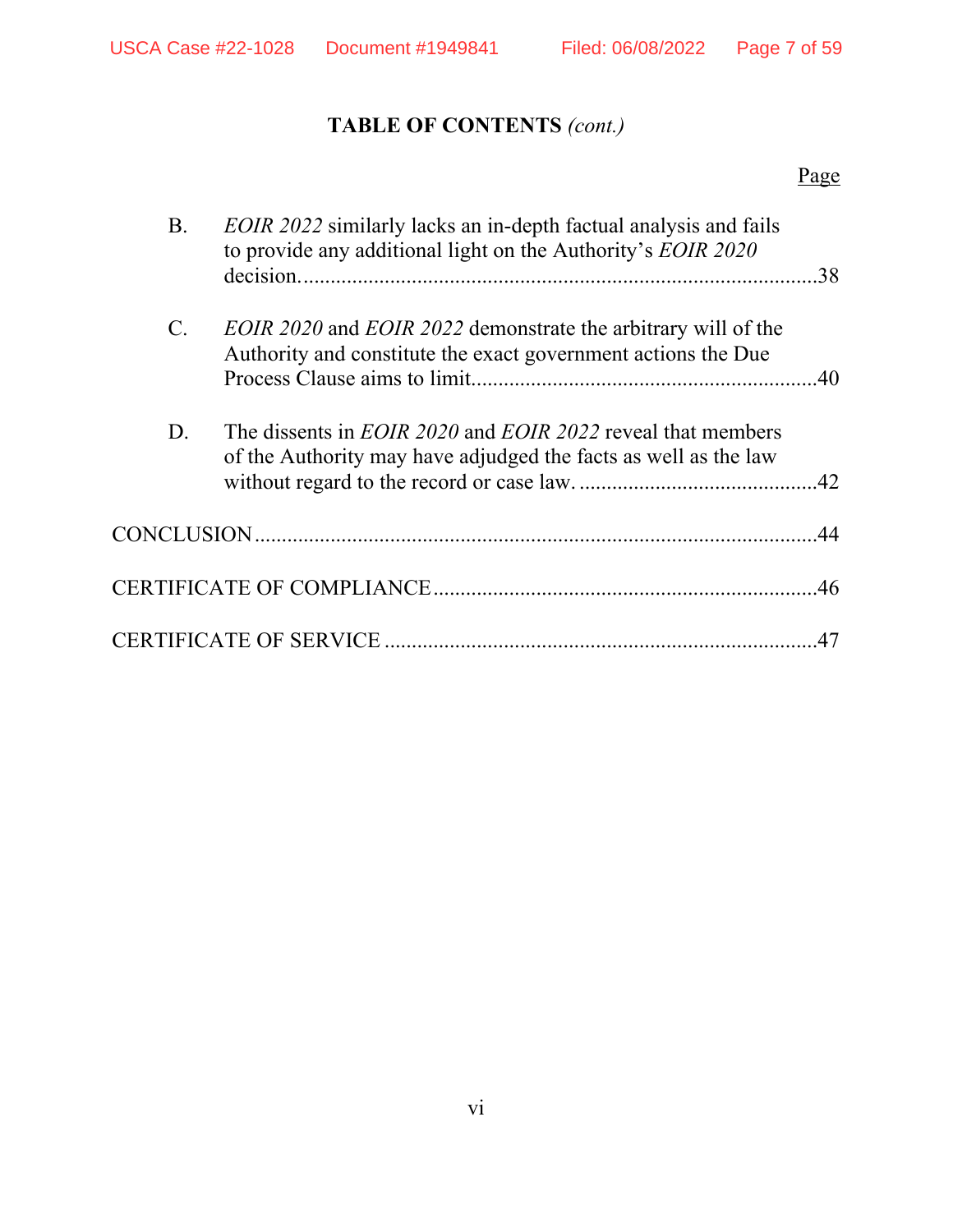Page(s)

# **TABLE OF AUTHORITIES**

<span id="page-7-0"></span>

| Cases                                                                  |
|------------------------------------------------------------------------|
| AFGE, AFL-CIO, Loc. 1929 v. FLRA,                                      |
| Butera v. Dist. Of Columbia,                                           |
| Chafin v. Chafin,                                                      |
| Council of Prison Locals v. Brewer,                                    |
| County of Sacramento v. Lewis,                                         |
| Daniels v. Williams,                                                   |
| Elgin v. Department of Treasury,                                       |
| Federal Education Association v. Federal Labor<br>Relations Authority, |
| Case No. 19-284 (RJL), 2020 WL 1509329                                 |
| FedEx Home Deliver v. NLRB,                                            |
| Flast v. Cohen,<br>.32                                                 |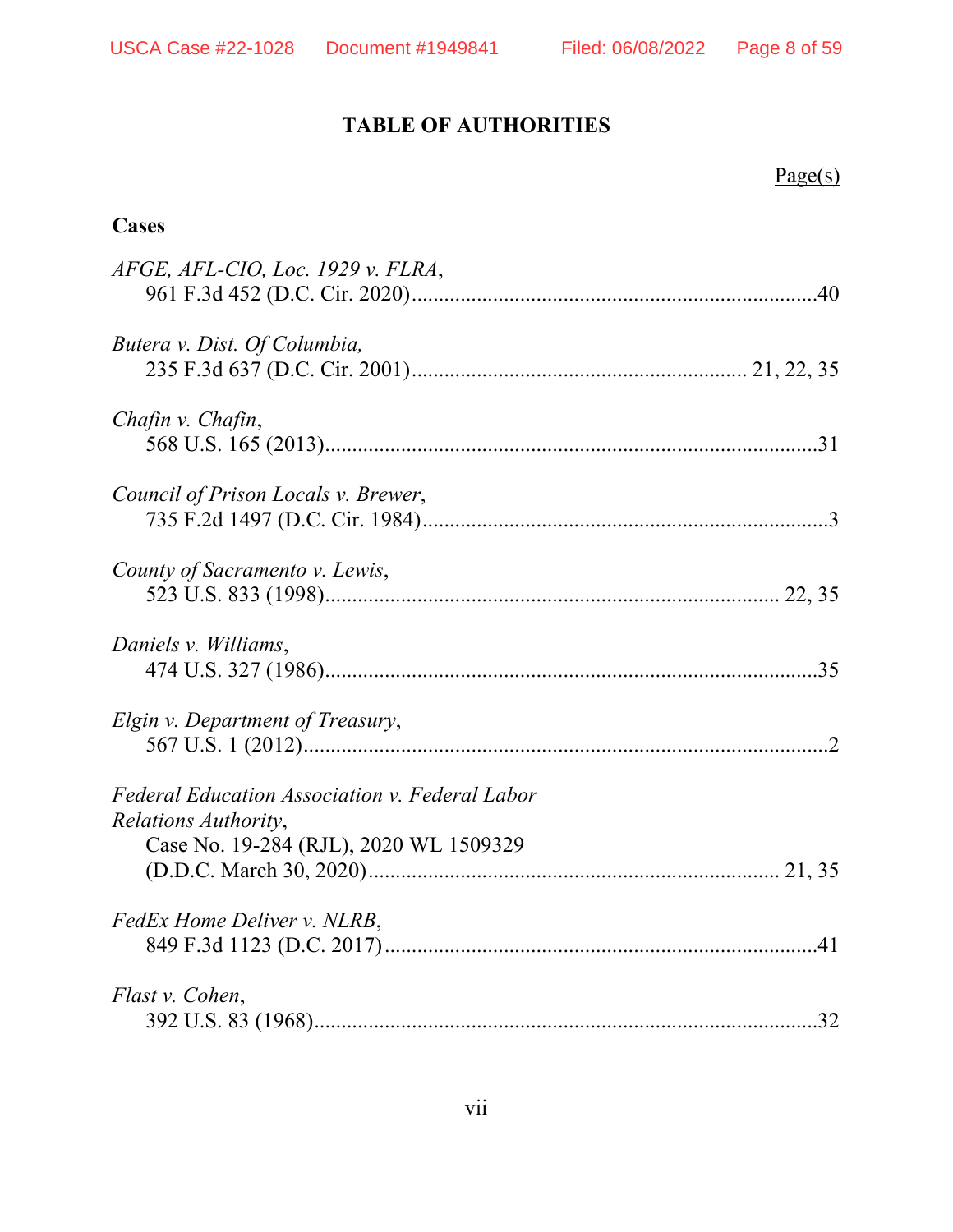# **TABLE OF AUTHORITIES** *(cont.)*

| Page(s)                                                        |
|----------------------------------------------------------------|
| Cases (cont.)                                                  |
| Griffith v. FLRA,                                              |
| In re Murchison.,                                              |
| Kerry v. Din,                                                  |
| Knox v. Services Employees,                                    |
| Logan v. Zimmerman Brush Co.,                                  |
| Nat'l Weather Serv. Emps. Org. v. FLRA,                        |
| Nuclear Info. And Res. Service v. Nuclear<br>Regulatory Com'n, |
| Powell v. McCormack,<br>.32                                    |
| Propert v. Dist. Of Columbia,<br>.21                           |
| Spencer v. Kenna,<br>31                                        |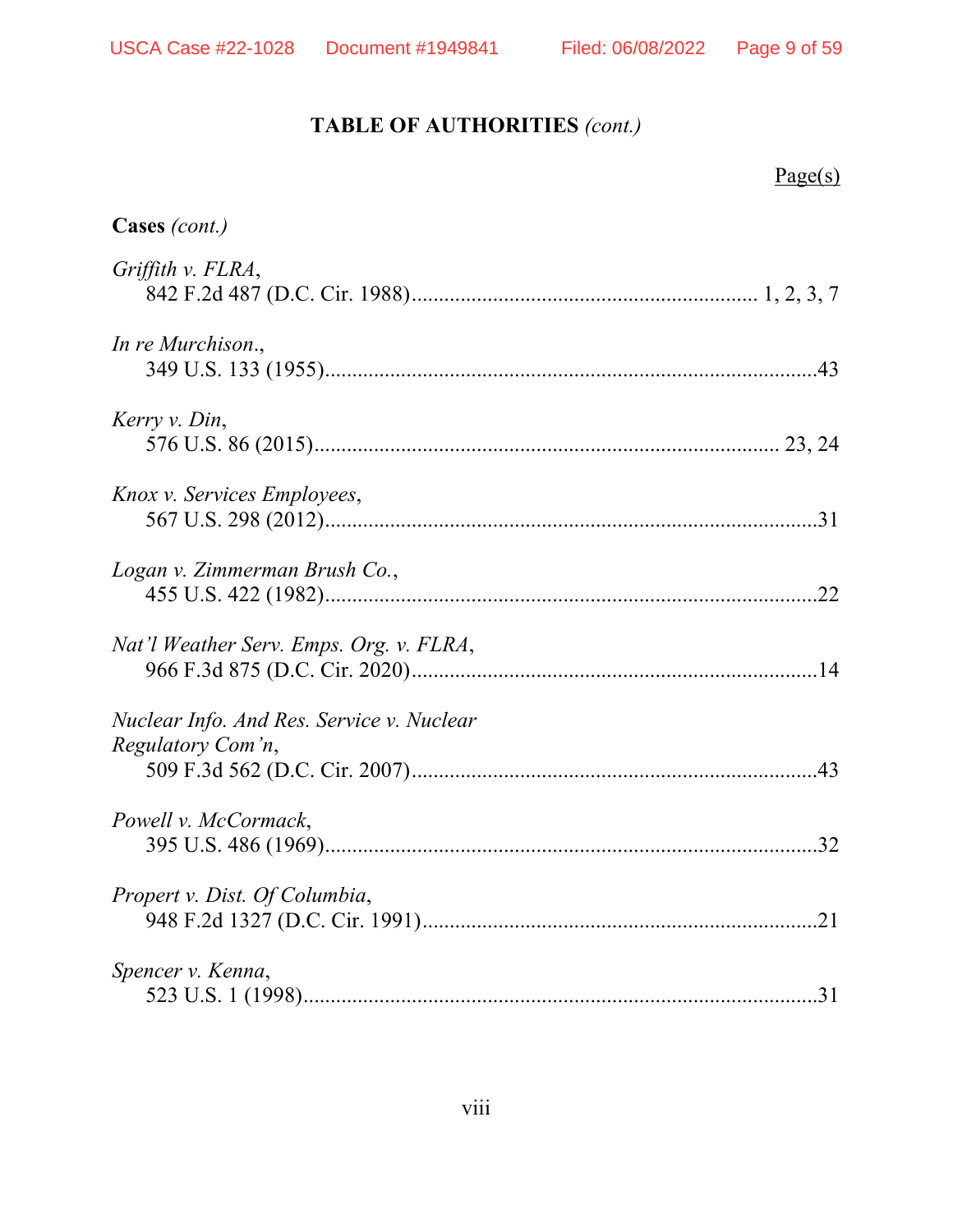# **TABLE OF AUTHORITIES** *(cont.)*

| Page(s)                                                                                                        |     |
|----------------------------------------------------------------------------------------------------------------|-----|
| Cases (cont.)                                                                                                  |     |
| Swarthout v. Cooke,                                                                                            | .22 |
| Thunder Basin Coal Co. v. Reich,                                                                               |     |
| U.S. Dep 't of the Air Force, Air Force Materiel<br>Command, Wright-Patterson Air Force Base,                  |     |
| U.S. Dep't of Agric. Food & Nutrition Serv.<br>Alexandria, Virginia & Nat'l Treasury                           |     |
| <b>Employees Union,</b>                                                                                        |     |
| U.S. Dep't of Homeland Sec. v. FLRA,                                                                           |     |
| United States Department of Homeland Security v. U.S.<br>Customs and Border Protection El Paso, Texas, et al., |     |
| United States Parole Comm'n v. Geraghty,                                                                       |     |
| United States v. Munsingwear, Inc.,                                                                            |     |
| Uzuegbunam et al., v. Preczewski, et al.,                                                                      |     |
| Webster v. Doe,                                                                                                |     |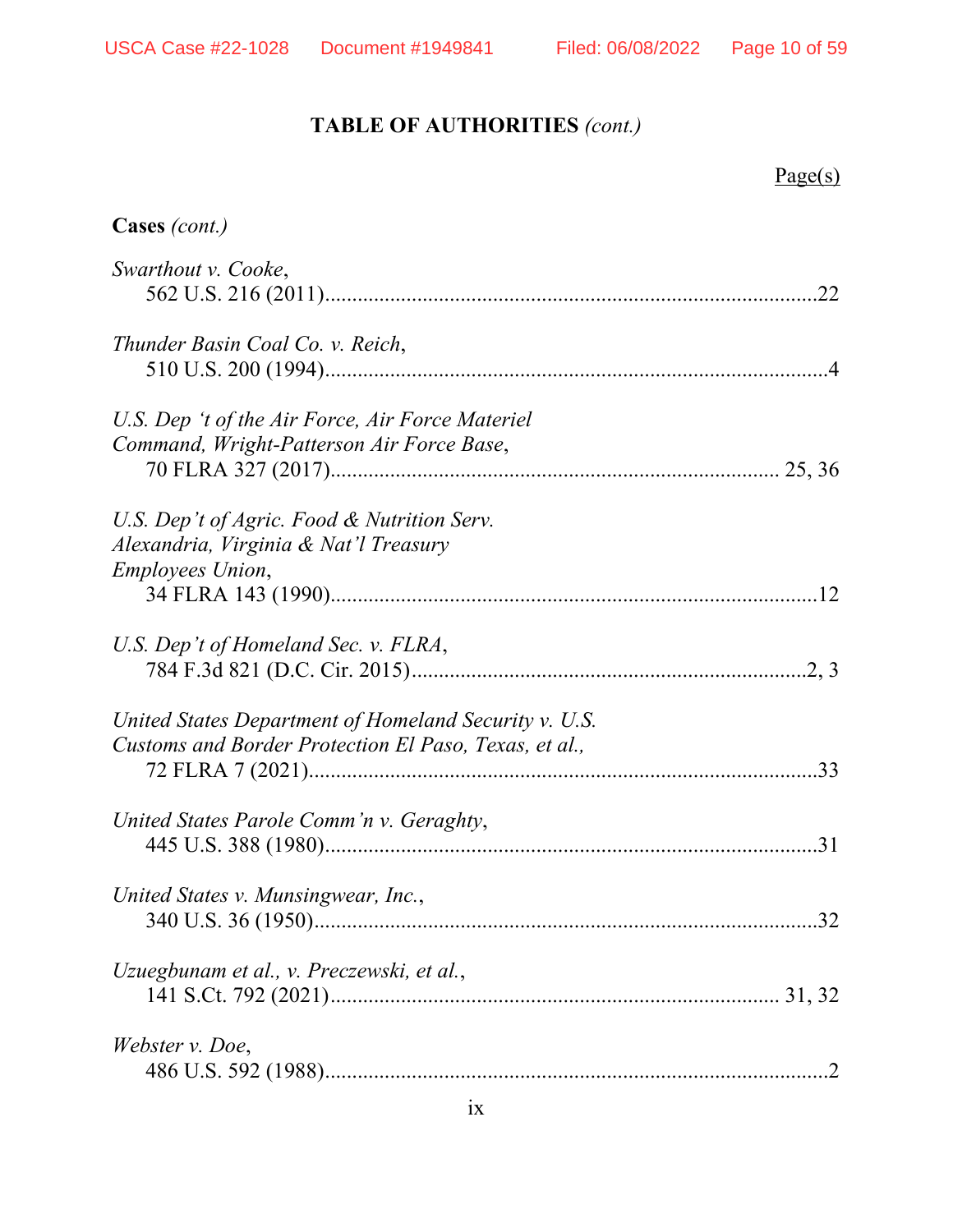# TABLE OF AUTHORITIES (cont.)

|                      | Page(s) |
|----------------------|---------|
| Cases (cont.)        |         |
| Weinberger v. Salfi, |         |
| Withrow v. Larkin,   |         |
| Wolff v. McDonnell,  |         |
| Zinermon v. Burch,   |         |
| <b>Statutes</b>      |         |
|                      |         |
|                      |         |
|                      |         |
|                      |         |
|                      |         |
|                      |         |
|                      |         |
|                      |         |

# **Other Authorities**

| Monaghan, Constitutional Adjudication: The Who and When, |  |
|----------------------------------------------------------|--|
|                                                          |  |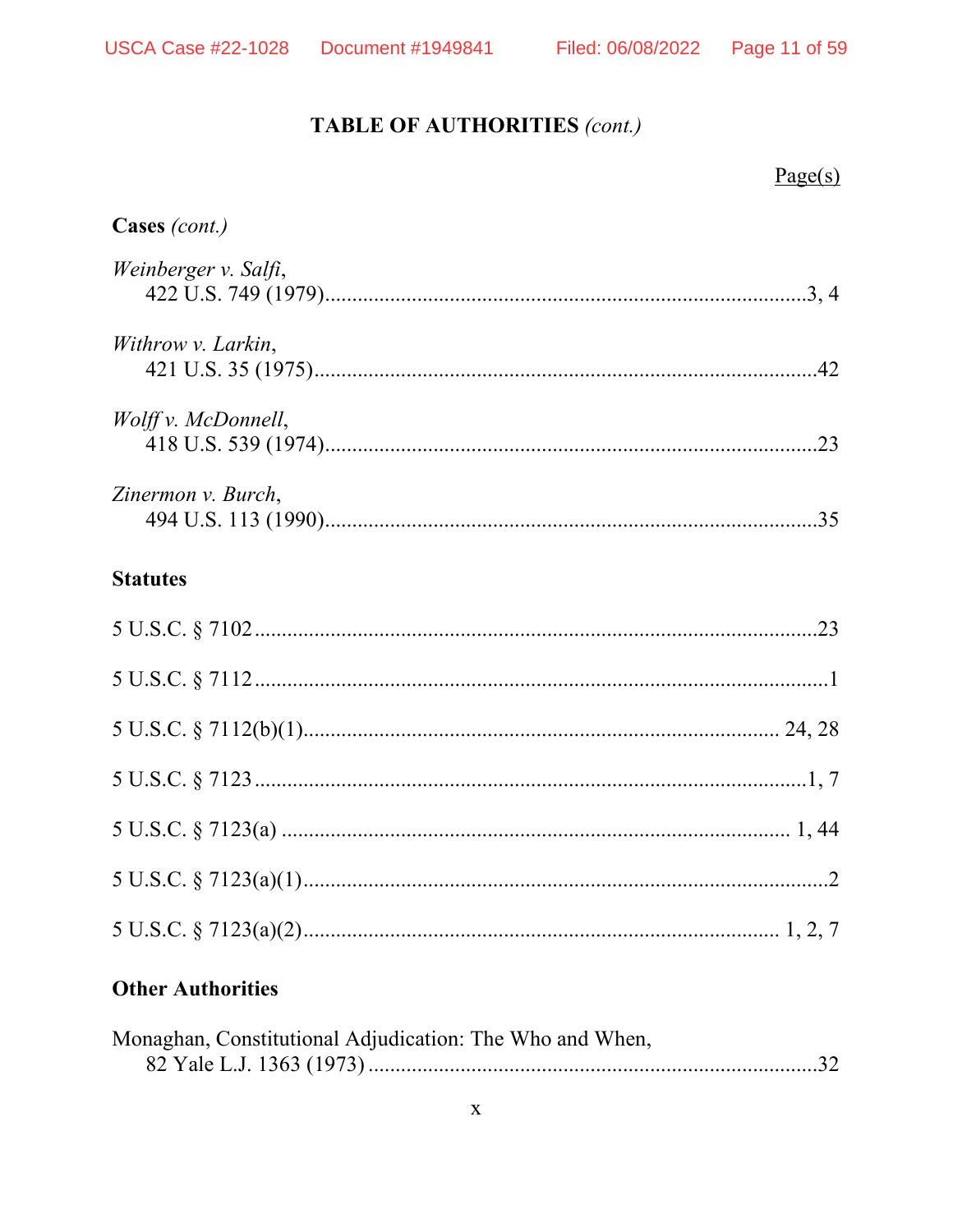# Page 12 of 59

# TABLE OF AUTHORITIES (cont.)

# $Page(s)$

# **Regulations**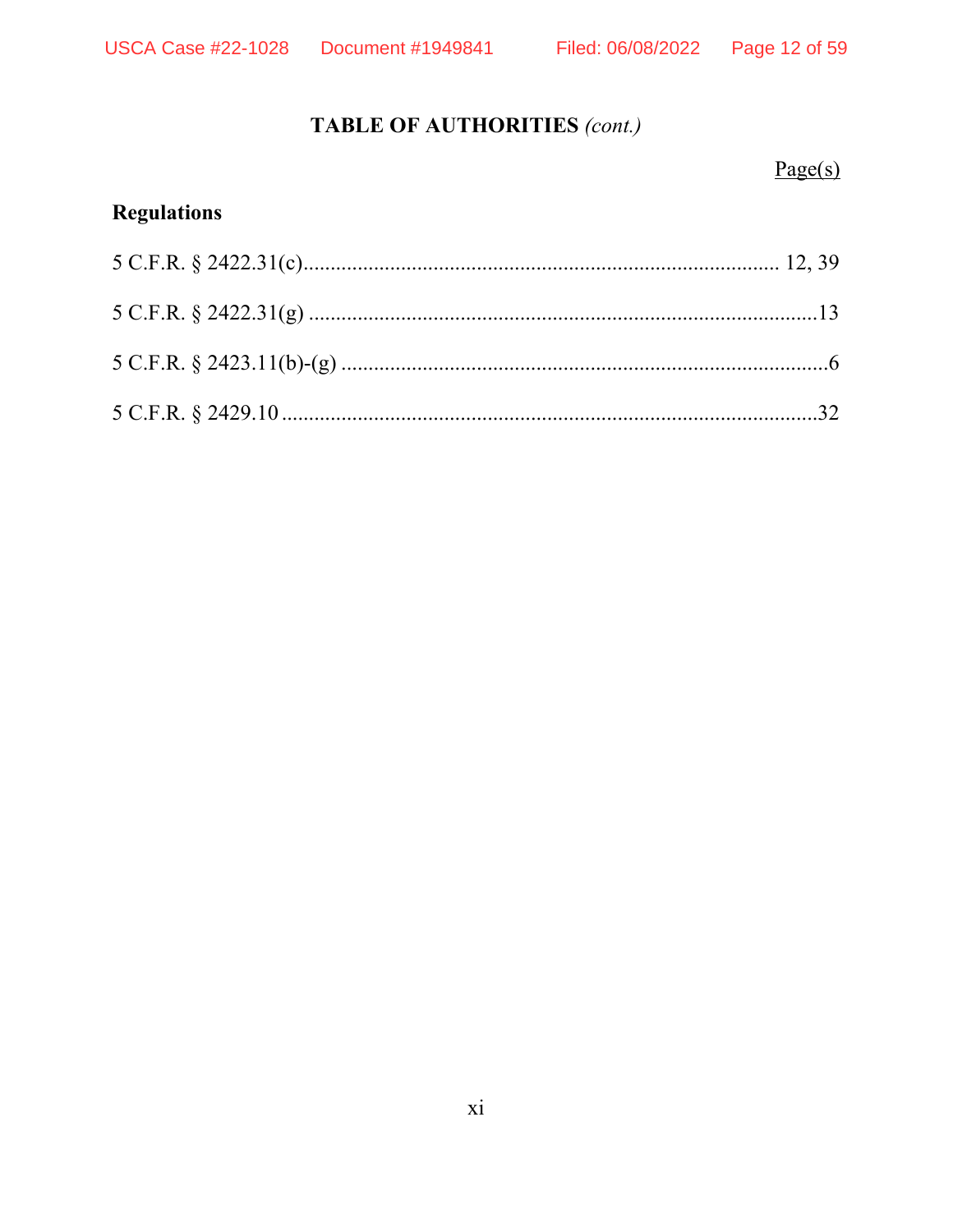#### **STATEMENT OF JURISDICTION**

<span id="page-12-0"></span>The Authority's first order was entered on November 2, 2020 ("*EOIR 2020*"). *U.S. Dep't of Just. Exec. Off. For Immigr. Rev.,* 71 FLRA 1046 (2020). In *EOIR 2020*, the Authority directed the Regional Director to exclude immigration judges ("IJ") from the bargaining unit. The National Association of Immigration Judges, International Federation of Professional and Technical Engineers Judicial Council 2 (the "Union" or "Petitioner") filed a timely motion for reconsideration and on January 21, 2022, the Authority issued an order denying Petitioner's motion for reconsideration ("*EOIR 2022*"). The Petitioners assert jurisdiction in this Court pursuant to 5 U.S.C. § 7123(a) and this Court's holding in *Griffith v. FLRA*, 842 F.2d 487, 495 (D.C. Cir. 1988).

Under Section 7123, "any person aggrieved by any final order of the Authority . . . may, during the 60-day period beginning on the date on which the order was issued, institute an action for judicial review of the Authority's order . . . in the United States Court of Appeals for the District of Columbia." 5 U.S.C. § 7123. Section 7123(a)(2) , which otherwise bars the review of orders determining appropriate unit determinations under section 7112, is inapplicable because this Court has jurisdiction over constitutional claims against the Authority.

1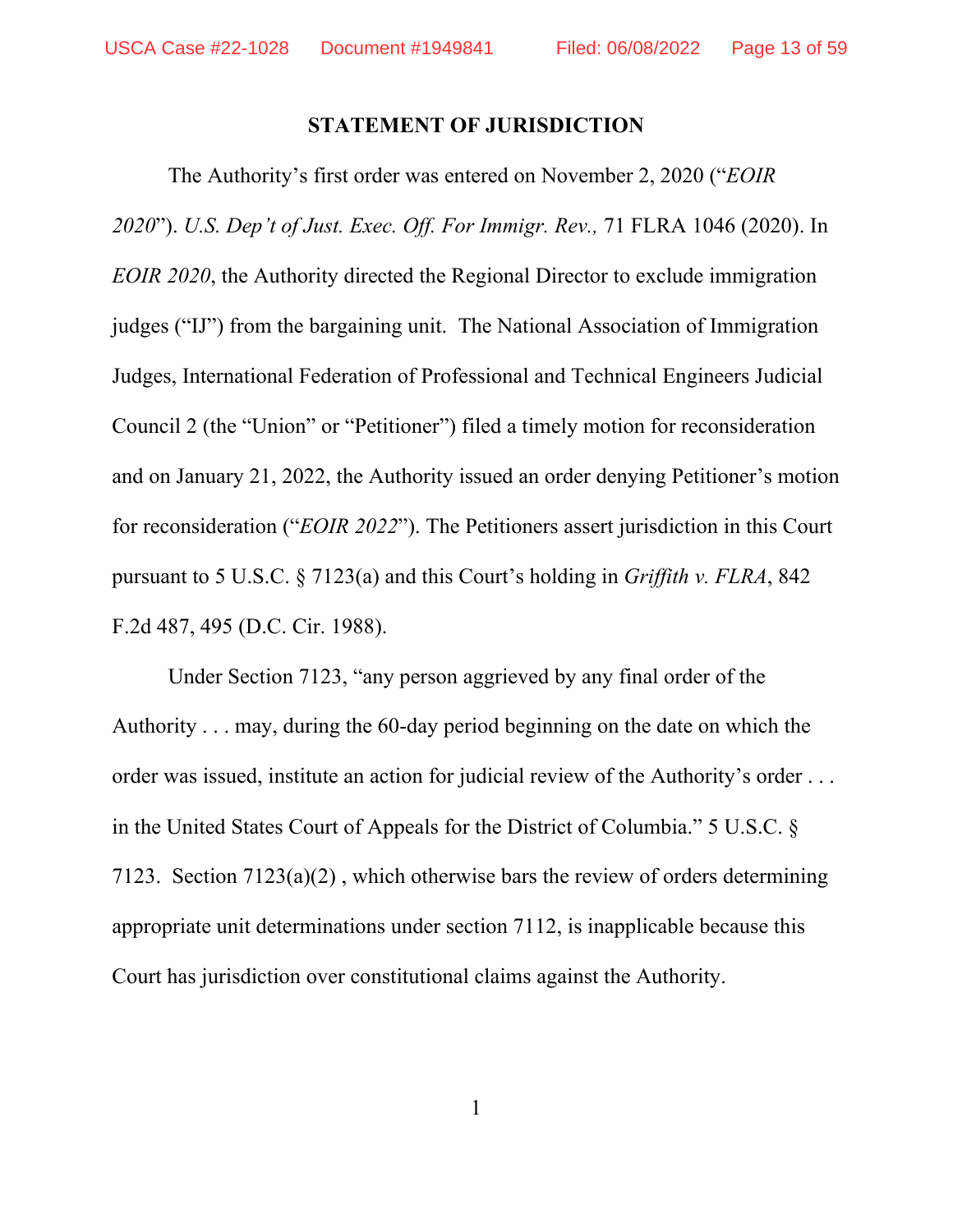The Supreme Court has held that constitutional claims are entitled to judicial review even when a statute purports to strip federal courts of oversight. *Webster v. Doe*, 486 U.S. 592, 603-04 (1988) (finding that the National Security Act did not contain clear evidence of Congress's intent to preclude review of "colorable constitutional claims"); *Elgin v. Dep't of Treasury*, 567 U.S. 1 (2012) (stating that *Webster's* clear evidence standard applies when "a statute purports to 'deny any judicial forum for a colorable constitutional claim'") (citations omitted). Likewise, the D.C. Circuit has held that this Court retains jurisdiction over constitutional due process claims even where judicial review is expressly precluded by statute. *Griffith*, 842 F.2d at 494-95 (D.C. Cir. 1988). In *Griffith*, the D.C. Circuit analyzed 5 U.S.C. § 7123(a)(1), one of the two jurisdiction-stripping provisions in the Federal Service Labor-Management Relations Statute. This petition involves the other—7123(a)(2), but the *Griffith* court's analysis applies with equal force in this case.

In *Griffith*, this Court held that it could review the constitutional challenge to an arbitrator's award of a retroactive pay increase. *Id.* at 494-95. The court reasoned that the statute did not clearly and convincingly preclude review of constitutional claims and that the legislative history was insufficient to support an inference of preclusion. *Id.*; *see also U.S. Dep't of Homeland Sec. v. FLRA*, 784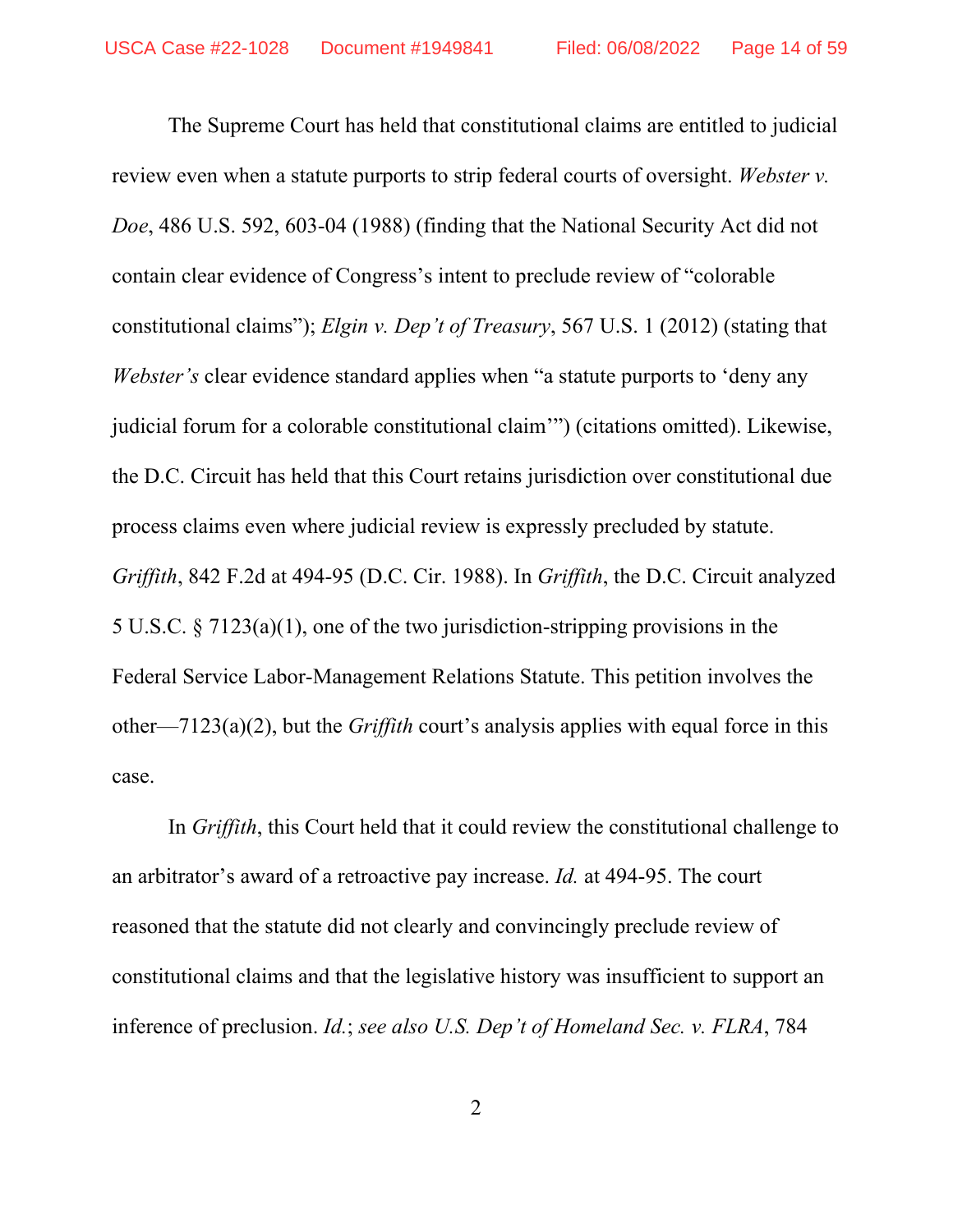F.3d 821, 823 (D.C. Cir. 2015) (reaffirming *Griffith* and holding that the bar on judicial review of Authority decisions regarding arbitration awards did not apply to constitutional challenges). While this case involves a review of a unit determination rather than an arbitrator award, there is nothing in the legislative history, statutory text, or reasoning of *Griffith* that would make one subject to judicial review for constitutional due process violations but not the other. The legislative history of both sections is identical with respect to the review of constitutional claims. Although the *Griffith* court found that "Congress intended to cut off judicial review of FLRA decisions regarding arbitral awards of the sort involved in this case," 842 F.2d*.* at 492, the court specifically distinguished the review of constitutional claims and, in doing so, rejected arguments that the legislative history specifically forecloses constitutional review. *Id.* at 494. "This silent deletion is not enough, under our cases, to support an inference of intent to preclude constitutional claims." *Id.* at 495.

Moreover, in *Council of Prison Locals v. Brewer*, 735 F.2d 1497, 1500 (D.C. Cir. 1984), the D.C. Circuit recognized that the legislative history contained language that restricted judicial review of Authority decisions, except when constitutional questions were raised. The underlying logic in *Griffith* and *Brewer* is supported by *Weinberger v. Salfi*, where the Supreme Court found that statutes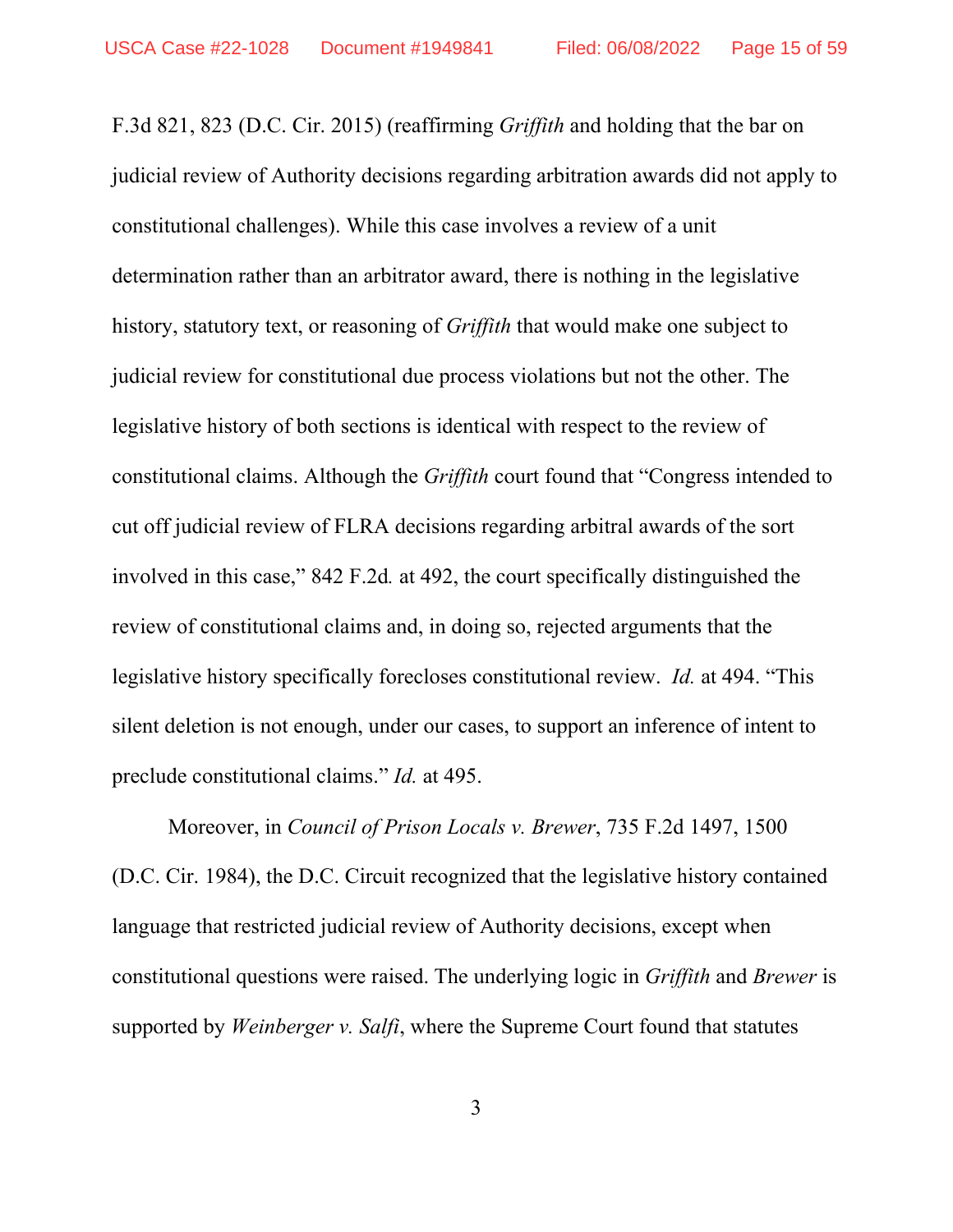precluding constitutional challenges in their totality "would raise a serious constitutional question of the [ir] validity  $\ldots$  " 422 U.S. 749, 762 (1979). The Supreme Court further held that such a limitation would be "extraordinary" and would also require clear and convincing evidence "before [the court] would ascribe such intent to Congress." *Id.; see also Thunder Basin Coal Co. v. Reich*, 510 U.S. 200, 216 n.20 (1994) (stating that the case does not present the "'serious constitutional question' that would arise if an agency statute were construed to preclude all judicial review of a constitutional claim").

# **1. There is no indirect path for review of the Union's constitutional claims, which have already been raised, and ruled upon, before the Authority.**

The Union has no path to obtain judicial review by proceeding first before the Authority. The Authority has argued that the Union is free to obtain indirect judicial review of its constitutional claims by refusing to bargain, drawing an unfair labor practice charge, and appealing that charge to the Authority and then to a court of appeals. This argument fails for two reasons.<sup>[1](#page-15-0)</sup> First, the Union has

<span id="page-15-0"></span><sup>1</sup> It is important to note that this statement is also irrational. The Authority's decision decertifying the Union negates any obligation under the statute on the part of the Agency to bargain with the Union. Thus, the Union has no basis to allege a valid unfair labor practice charge, and the Regional Director has no authority to issue a complaint against the Agency alleging an unfair labor practice. In the context of an unfair labor practice charge, the Union simply has no avenue to get the matter before the Authority or challenge *EOIR 2020*.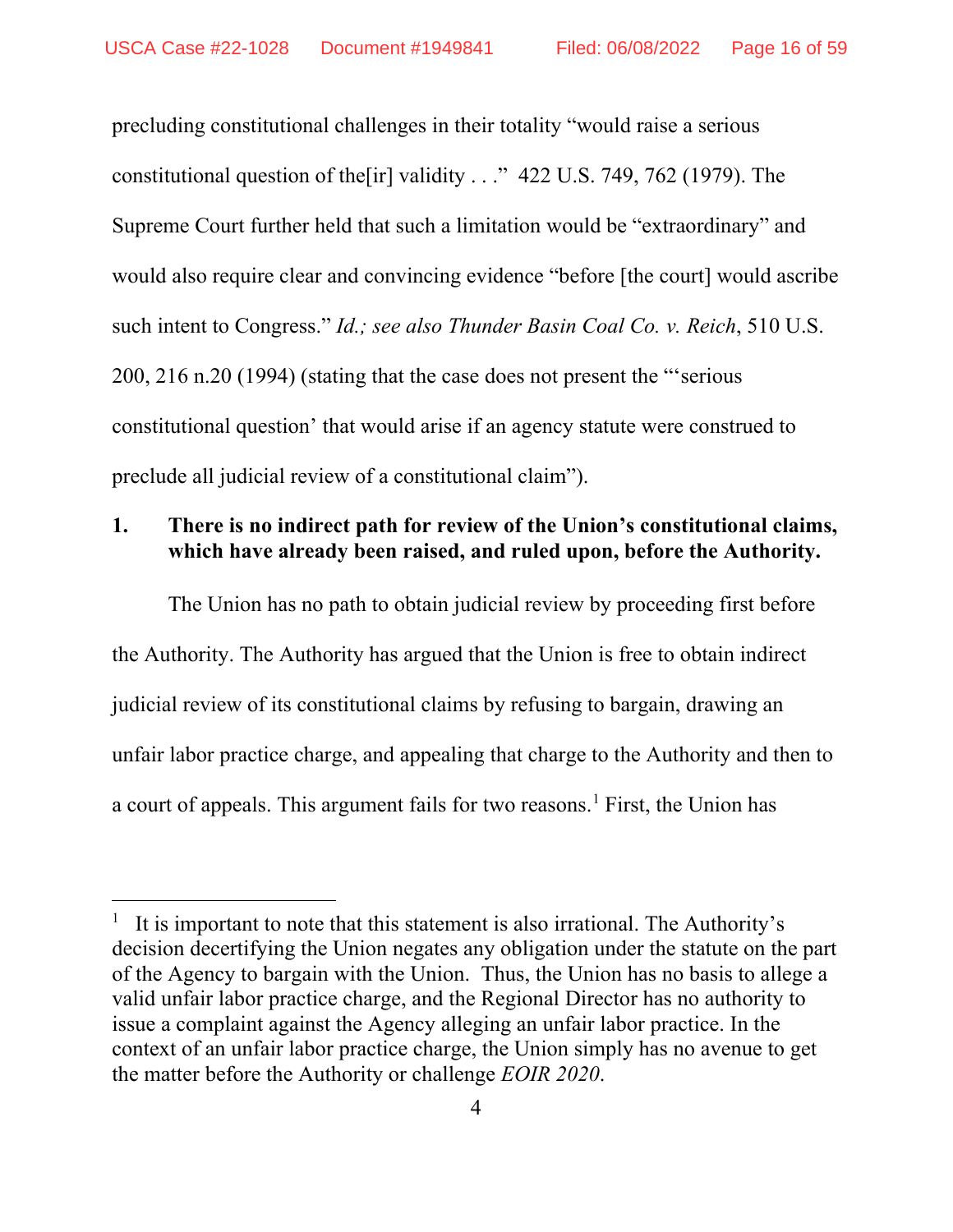already brought these claims to the Authority, and the Authority has already rejected them in its April 12, 2022 order. *See* Order Dismissing In Part and Denying In Part Motion for Reconsideration and Denying Motion for Stay, 72 FLRA No. 146 (2022). Second, there is no conceivable way for the Union to file an unfair labor practice charge because it is no longer a certified union.

First, the Union has already exhausted its administrative remedies and any further attempt by the Union to proceed before the Authority would be futile because the Authority has already rejected the Union's constitutional claims. On February 7, 2022, the Union filed its Second Motion for Reconsideration and for Stay with the Authority, specifically asking for a reconsideration of *EOIR 2022* or in the alternative, a stay pending this petition for review. Resp't's February 7, 2022 Mot. for Recons. and for Stay. In it, the Union specifically raised its due process claims, citing to the Authority's arbitrary decision-making, its decision to enforce previously undisclosed rules, its decision to issue an arbitrary order, and other issues. *Id.* at 1-2, 20-21. On April 12, 2022, the Authority issued an order dismissing in part and denying in part the Union's motion for reconsideration and for a stay. *U.S. Dep't of Justc. Exec. Off. For Immigr. Rev.*, 71 FLRA No. 146 (2022). In its order, the Authority addresses the Union's due process claims regarding its procedures and violations of its own regulations. *Id.* at 734-36. The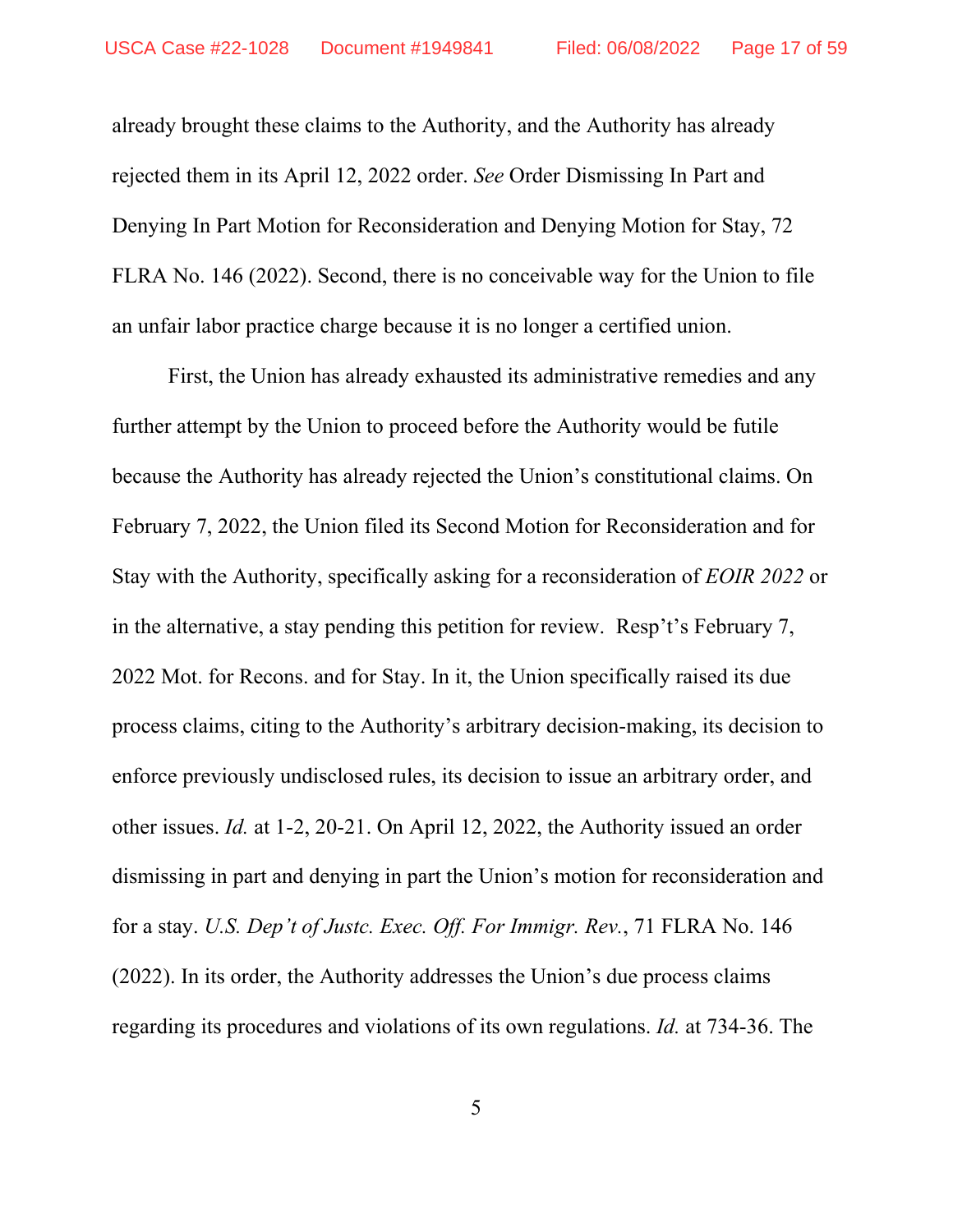Authority found that the "Union's assertion is not based in the law" and that it did not demonstrate extraordinary circumstances. *Id.* at 735. Thus, the Authority has ruled on the Union's constitutional claims, and the Union has therefore exhausted its administrative remedies. In fact, the Union has repeatedly and meticulously engaged with the Authority since 2019 in its futile attempts to get the Authority to provide some reasoned basis for its decision and has been working through each step of the statutory framework.

Second, the Union no longer has any viable alternative path to judicial review by proceeding before the Authority because it has been decertified. This decertification order cuts off any path the Union could take to seek redress before the FLRA. As stated in footnote 1, *supra*, there is no avenue by which the Union can use an unfair labor practice charge to bring this case back (for the fourth time) to the FLRA. The Agency's refusal to bargain after the Union's certification has been revoked simply does not constitute an unfair labor practice. Any such allegation would be dismissed by the Regional Director, and an appeal of that dismissal would end with the General Counsel (not the Authority). *See* 5 C.F.R. §  $2423.11(b)-(g)$ .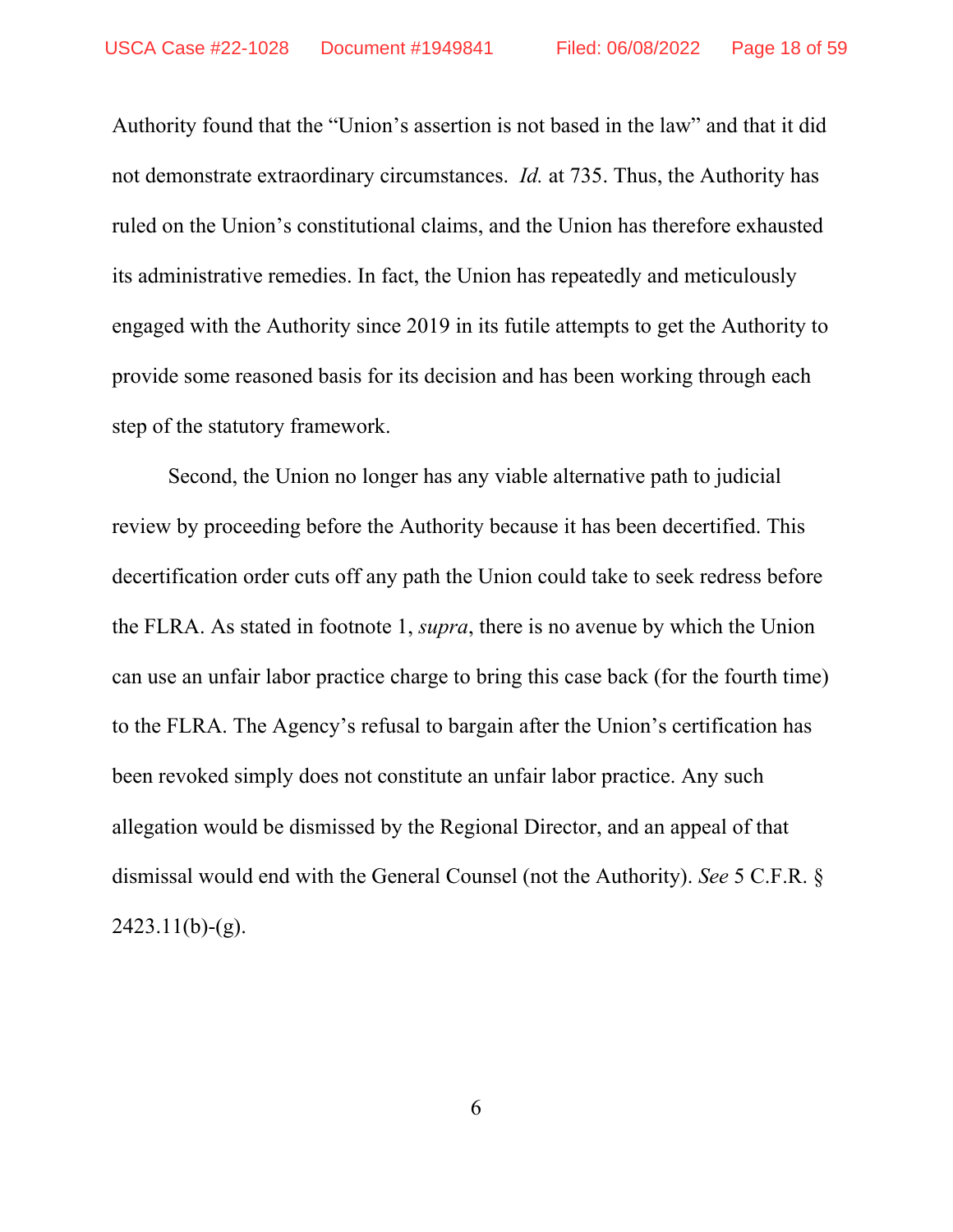### **2.** *EOIR 2022* **is not an appropriate unit determination but an order denying a motion to reconsider.**

Additionally, even if judicial review of the constitutional defects in *EOIR 2020* were somehow foreclosed despite *Griffith*, this court still has jurisdiction to review the Authority's decision in *EOIR 2022* because *EOIR 2022* is an order denying reconsideration of *EOIR 2020* and does not involve an appropriate unit determination. Because *EOIR 2022* is not "an order under . . . section 7112 of this title," 5 U.S.C.  $\frac{5}{7}$  7123(a)(2), it could not be subject to any jurisdictional bars imposed by Section 7123. [2](#page-18-1)

#### **STATEMENT OF THE ISSUES PRESENTED FOR REVIEW**

<span id="page-18-0"></span>1. Whether the Federal Labor Relations Authority ("Authority" or "FLRA") violated Petitioner's procedural due process rights by preventing Petitioner from raising the collateral attack bar defense, issuing an advisory opinion after the case was moot, and enforcing previously unknown Authority procedural rules?

<span id="page-18-1"></span> $2\degree$  To the extent the Authority attempts to argue the petition for review is premature, the argument must fail since the Union's Motion to Reconsider that was pending at the time of filing this petition for review was a motion to reconsider *EOIR 2022* and not *EOIR 2020*. So, the Authority's argument could not apply to *EOIR 2020*. To the extent the Court deems it necessary, the Union can immediately file a new petition for review with respect to *EOIR 2022*.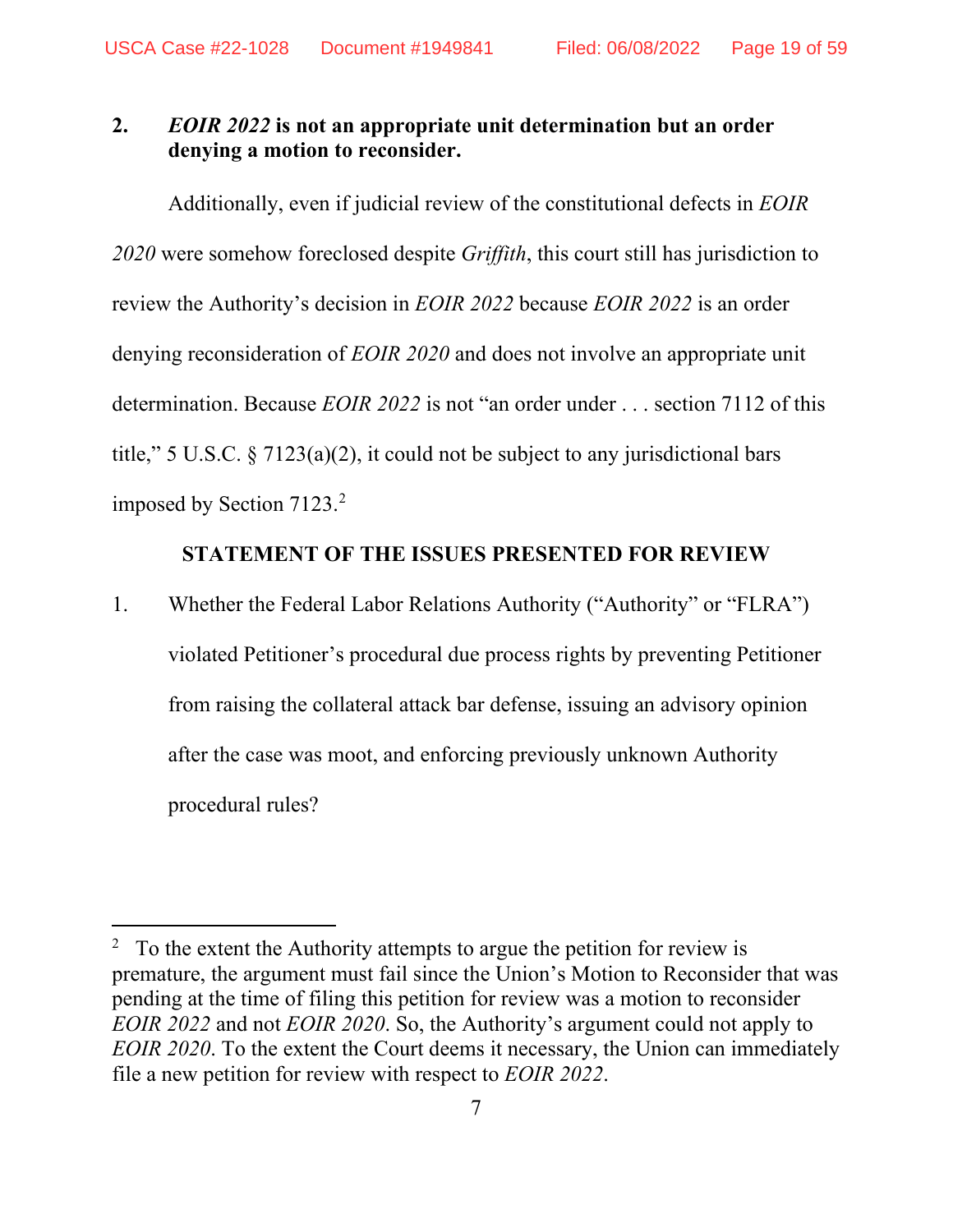2. Whether the Authority violated Petitioner's substantive due process rights by failing to provide any reasoned analysis for its November 2, 2020, and January 21, 2022 decisions?

#### **STATEMENT OF THE CASE**

<span id="page-19-0"></span>This is a federal employment labor relations case. Petitioner claims that the Authority's *EOIR 2020* and *EOIR 2022* decisions, which overturn over 20 years of precedent and find that immigration judges cannot be part of a collective bargaining unit, violate their procedural and substantive due process rights due to: (1) the Authority's various violations of their own precedent, regulations, and procedures, and (2) the decisions' arbitrary conclusions and lack any meaningful analysis or support. The petition for review follows repeated unsuccessful attempts by the Union to have the Authority explain its own reasoning and follow its own rules.

#### **STATEMENT OF FACTS**

<span id="page-19-1"></span>The Union represents a national coalition of immigration judges. The Union was first certified in 1979. In 1999, the United States Department of Justice, Executive Office of Immigration Review (the "Agency") sought to decertify it. After a hearing, the then-Regional Director dismissed the Agency's petition, finding that immigration judges are not management officials under the federal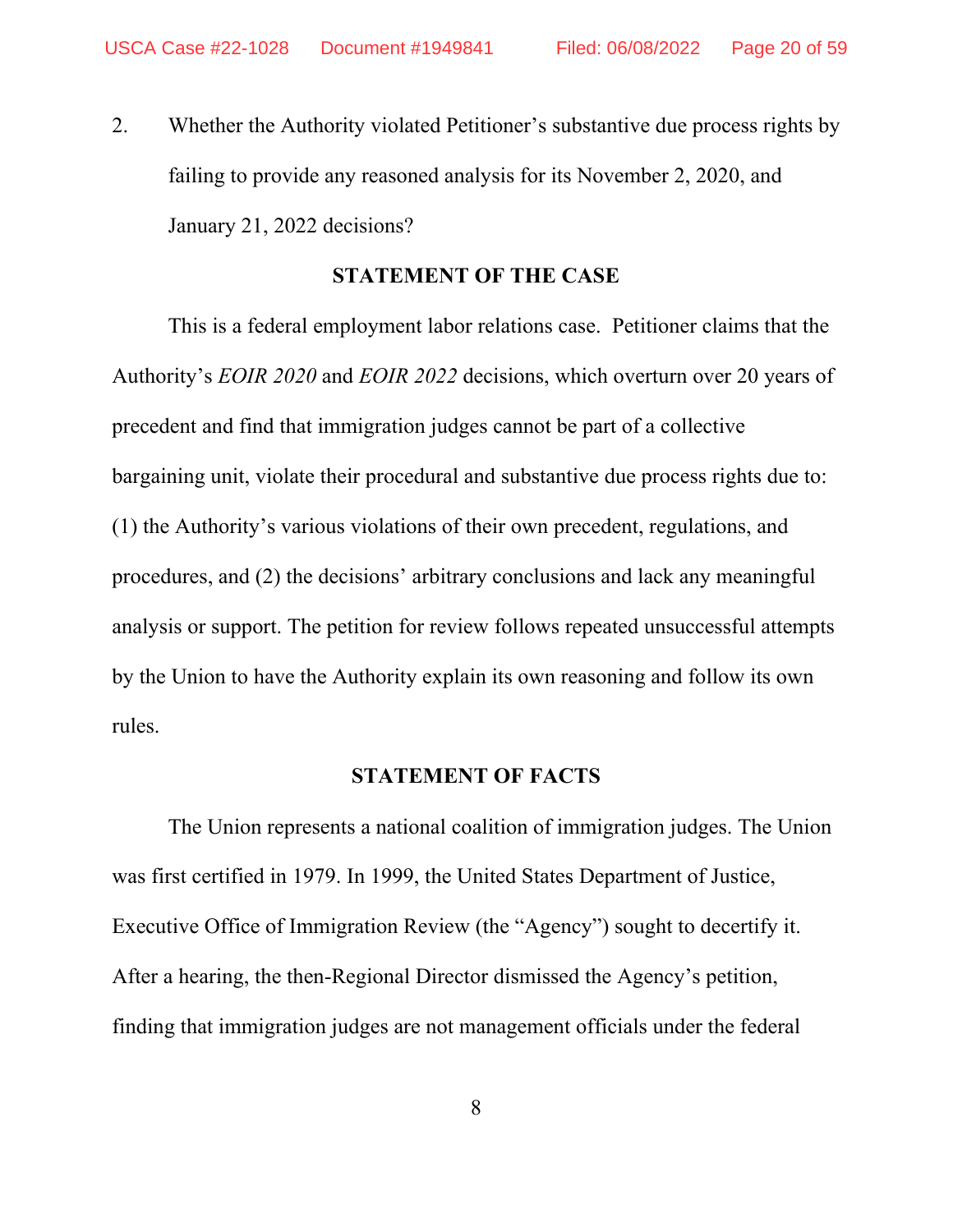labor relations statute. *See U.S. Dep't of Just., Exec. Off. For Immigr. Rev.,* ("*EOIR 2000*"), 56 FLRA 616, 622 (2000). The Agency appealed to the full Authority, which unanimously affirmed the Regional Director's decision. *Id.* In that 2000 decision, the Authority carefully distinguished between the role of BIA members (whose ineligibility to participate in a union was decided in a 1993 case, *U.S. Dep't of Justc., Bd. Of Immigr. Appeals*, 47 FLRA 505 (1993) ("*BIA*")) from that of immigration judges. *Id.* A fundamental distinction—equally true today—was that BIA members can establish precedent while immigration judges cannot. *Id.*

### **A. Petition, Hearing, and Briefing**

<span id="page-20-0"></span>Almost twenty years later, the Agency filed the current petition to clarify the bargaining unit on August 13, 2019, asserting that certain "factual and legal developments" since 2000 indicated that immigration judges should be "excluded from forming or joining a labor organization." EOIR Representation Pet., ("Petition") at 4. Specifically, the Agency alleged that "IJs should be precluded from forming or joining a labor organization. . . based on recent developments in the nature of the IJ position." Pet., at 1. The Regional Director's Notice of Representation Hearing was issued on November 5, 2019.

Four days before the hearing, the Agency submitted a 45-page pre-hearing brief, arguing for the first time that the Authority's 2000 decision was "wrongly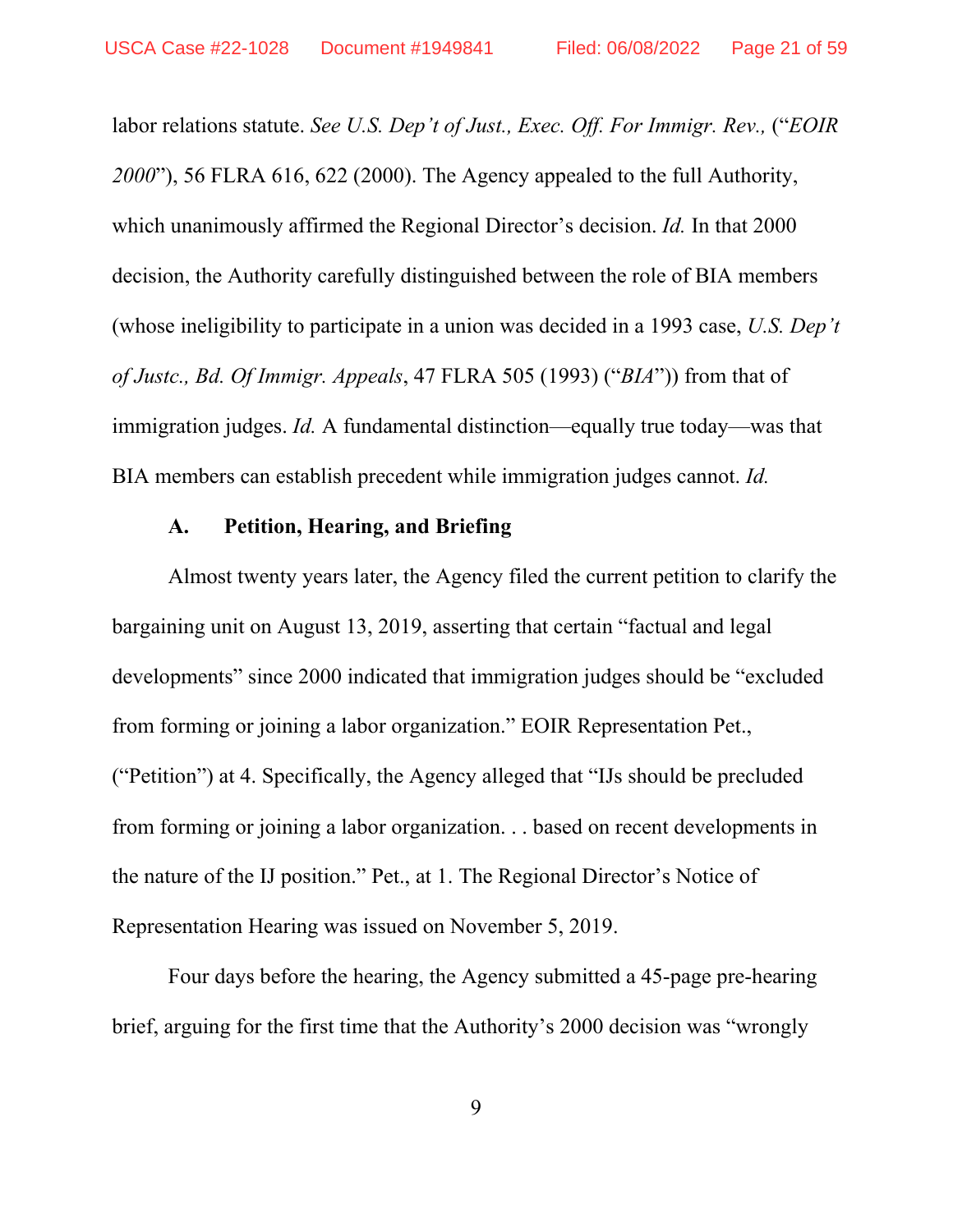decided" because it failed to recognize the similarities between immigration judges and members of the Board of Immigration Appeals (the "Board"). Agency Pre-Hr'g Br., at 5-6. With respect to the purported "legal changes" since 2000, its arguments centered on two regulations adopted by the Department of Justice in 1999 and 2002 as part of its effort to "streamline" appellate review of immigration judge decisions. *See id.* at 9.

In its pre-hearing brief, the Agency maintained that these regulations represented a substantial change in the law regarding the significance of immigration judge decisions because, when the Board declines to write a separate opinion (and instead adopts the decision of an immigration judge), it is the decision of the immigration judge that is reviewed on appeal before a federal court. *Id.* at 25. The Union also submitted a pre-hearing brief, explaining that changes in these regulations did not transform immigration judges into policymakers. Union Pre-Hr'g Br. at 4.

The representation hearing was held at FLRA headquarters on January 7-8, 2020, before Hearing Officer William D. Kirsner. Six witnesses testified, and numerous exhibits were entered into the record. After the hearing, the Agency and Union both submitted post-hearing briefs, and the Union requested permission to file a reply brief, which it did on March 30, 2020. *See* Agency Post-Hr'g Br.;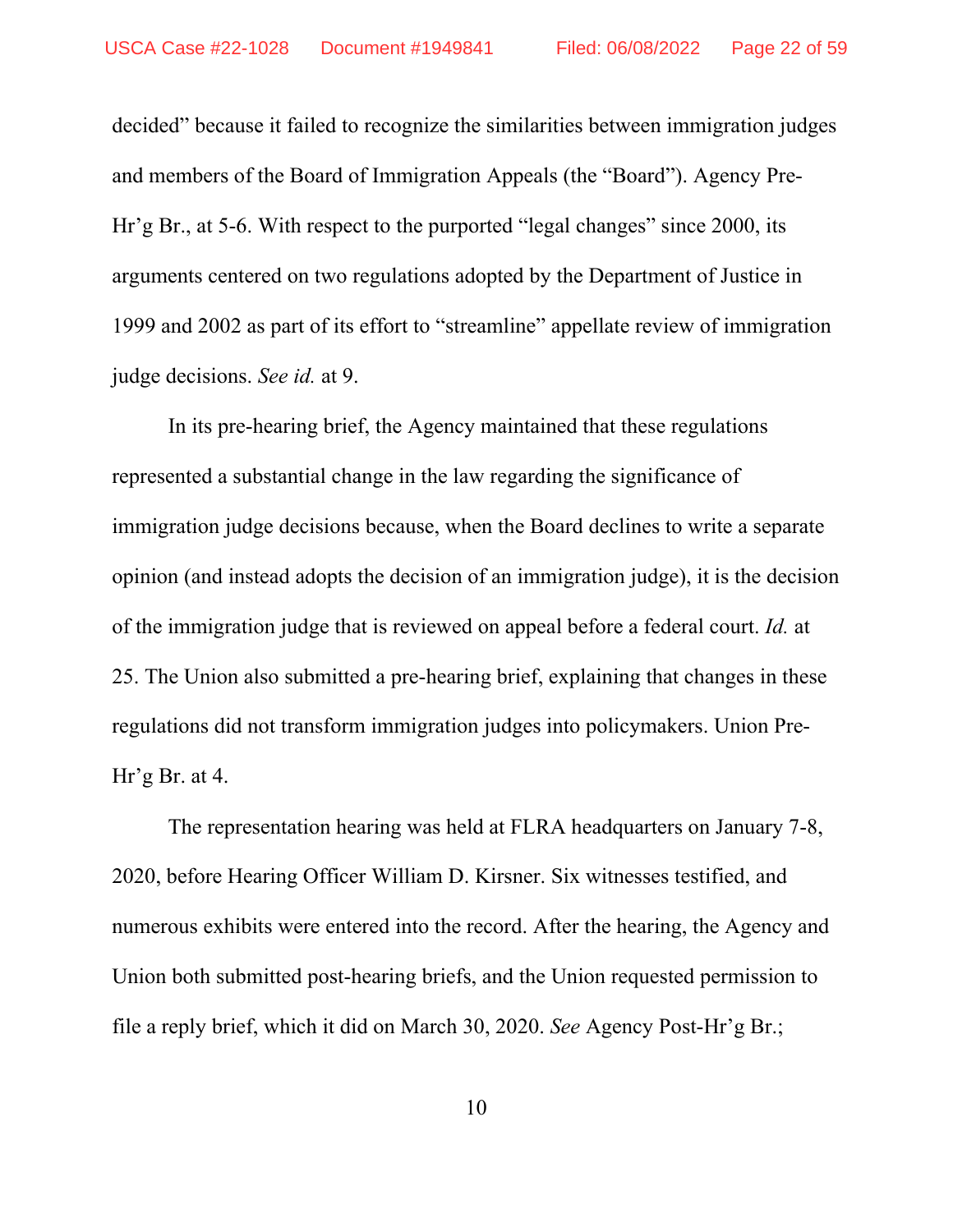Union Post-Hr'g Br.; Union Post-Hr'g Reply Br. All told, the Regional Director had hundreds of pages of briefing, exhibits, and testimony before her.

#### **B. Regional Director Decision**

<span id="page-22-0"></span>On July 31, 2020, the Regional Director issued her decision, denying the Agency's petition and concluding that pursuant to Authority precedent, and based on the full record before her, immigration judges are not management officials within the meaning of the federal labor relations statute. Regional Director Decision ("RD"), at 24. In a 25-page decision, she considered—and ultimately rejected—the Agency's arguments that purported "legal changes" had rendered immigration judges "management officials."

The decision first addressed the threshold question of whether "substantial changes" had occurred since 2000 to allow her to review the Agency's petition, finding that review was warranted owing to the regulatory change related to the standard of review of immigration judge factual findings from *de novo* to clear error. *Id.* at 16.

The "substantial change" threshold satisfied, the Regional Director turned to the merits, ultimately concluding that the deference granted to immigration judges' factual findings does "not turn judges into management officials." *Id.* at 21. This is so, she explained, because "IJs made factual findings both before and after [this]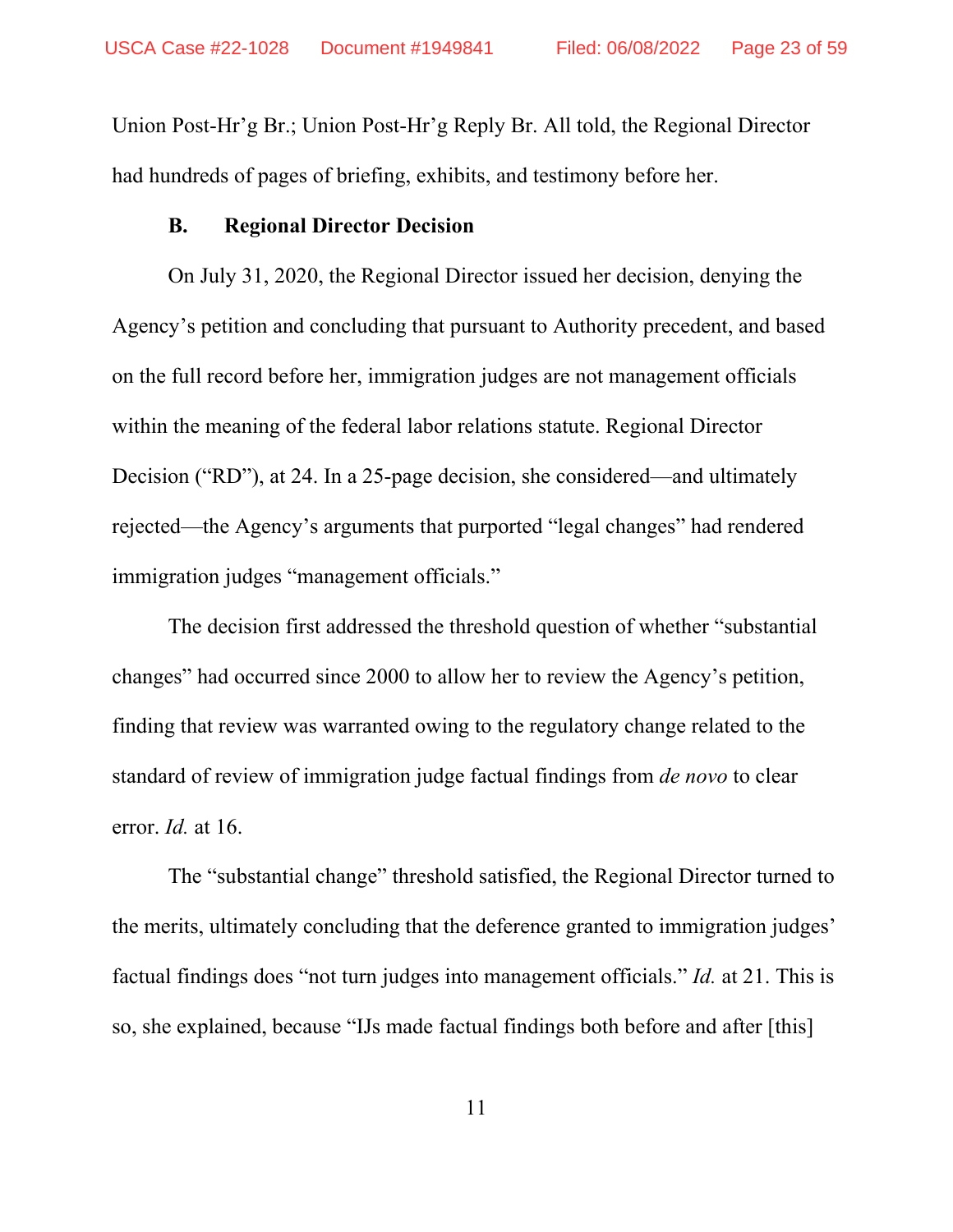change…and the BIA continues to review and to remand cases as necessary." *Id.* at 20. Further, in "following the law, regulations and precedential [BIA] decisions," the Regional Director reasoned, immigration judges "implement immigration policies, they do not create or influence EOIR policies." *Id.* at 23. The "fact that the IJs level of deference to factual findings has been increased does not impact the IJs' status as the deference granted continues to be subject to review by the BIA, is subject to remand if it is inadequate, and is subject to being reversed by the BIA when warranted." *Id.* at 23.

She also rejected the Agency's broader argument that immigration judges are management officials because they "make policy" through their decisions because, just as in 2000, immigration judge's opinions are neither published nor do they create precedent—and "the vast majority of IJ decisions continue to be subject to review by the BIA . . . support[ing] the conclusions that the IJs are not managers." *Id.* at 19 (citing *U.S. Dep't of Agric. Food & Nutrition Serv. Alexandria, Virginia & Nat'l Treasury Employees Union*, 34 FLRA 143, 147  $(1990)$ ).

#### **C. Authority's Decision in** *EOIR 2020*

<span id="page-23-0"></span>On September 4, 2020, the Agency submitted an Application for Review, asking for review under every single prong found in 2422.31(c) of the Authority's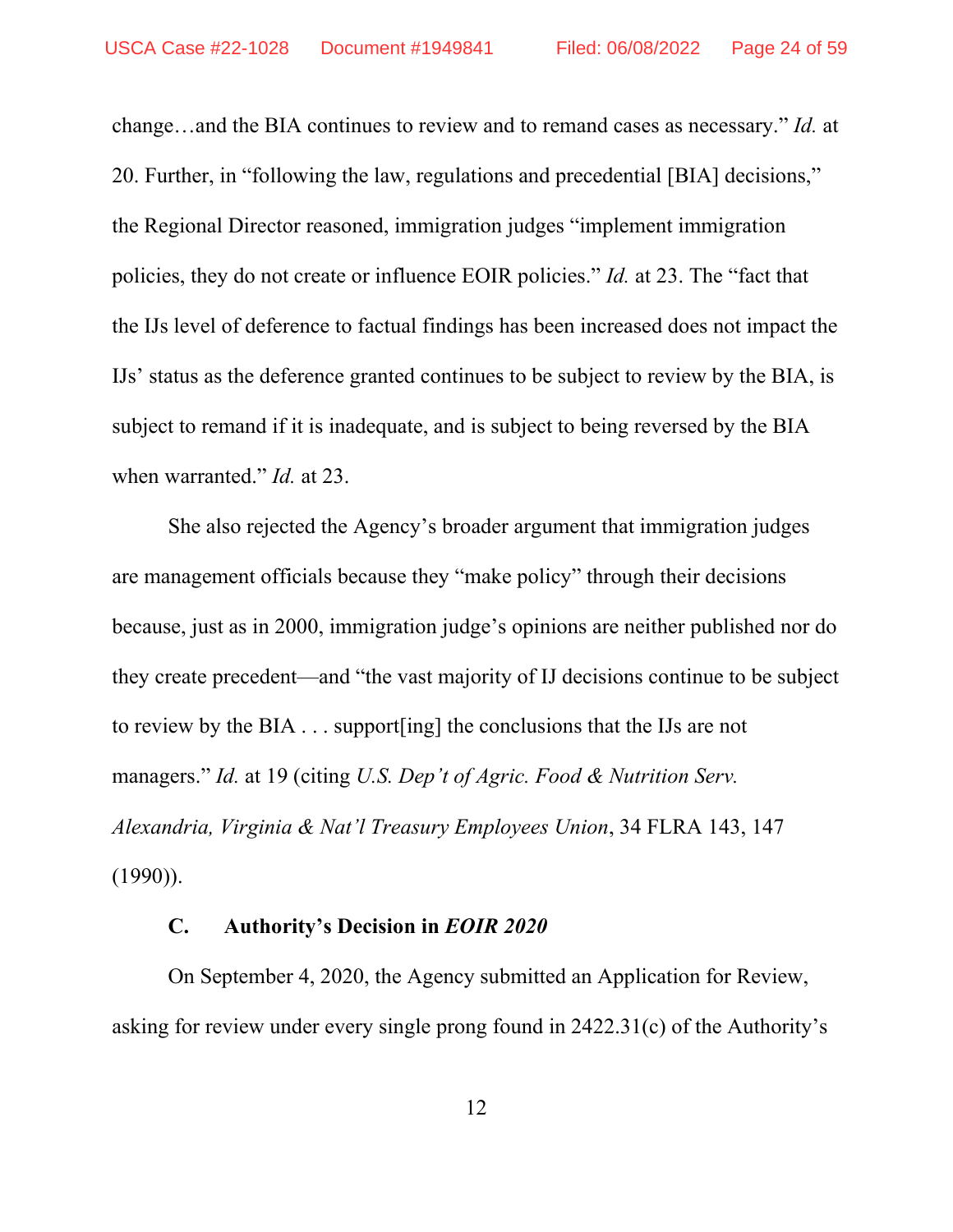regulations. *See* Agency. App. at 15-16. The Union filed its opposition on September 23, 2020. *See* Union Opp. at 7-8. The Association of Administrative Law Judges filed its amicus brief in support of the Union's opposition on October 2, 2020. *See* Brief for The Association of Administrative Law Judges as Amicus Curiae in Support of National Association of Immigration Law Judges' Opposition to Application for Review, at 5.

On November 2, 2020, the Authority issued its decision, granting the Agency's application for review but without allowing the supplemental briefing the Union had requested under 5 C.F.R. § 2422.31(g). *EOIR 2020*, at 1046; Union Opp. at 36. In its three-and-a-half-page decision, the Authority agreed that a substantial change had occurred but did not identify the substantial change. *Id.* at 1047. The Authority then turned to the Agency's argument that *EOIR 2000* must be reconsidered because it conflicted with the Authority's decision in *BIA*. In two short paragraphs, it decided that its own precedent was wrongly decided and thus warranted reconsideration. The only case it discussed was *EOIR 2000*, maintaining that *EOIR 2000* "failed to recognize the significance of immigration judge decisions and how those decisions influence Agency policy." *Id.* at 1048. Overturning its precedent, the Authority found that immigration judges "influence" the policy of the Agency just as Board Members do "by interpreting immigration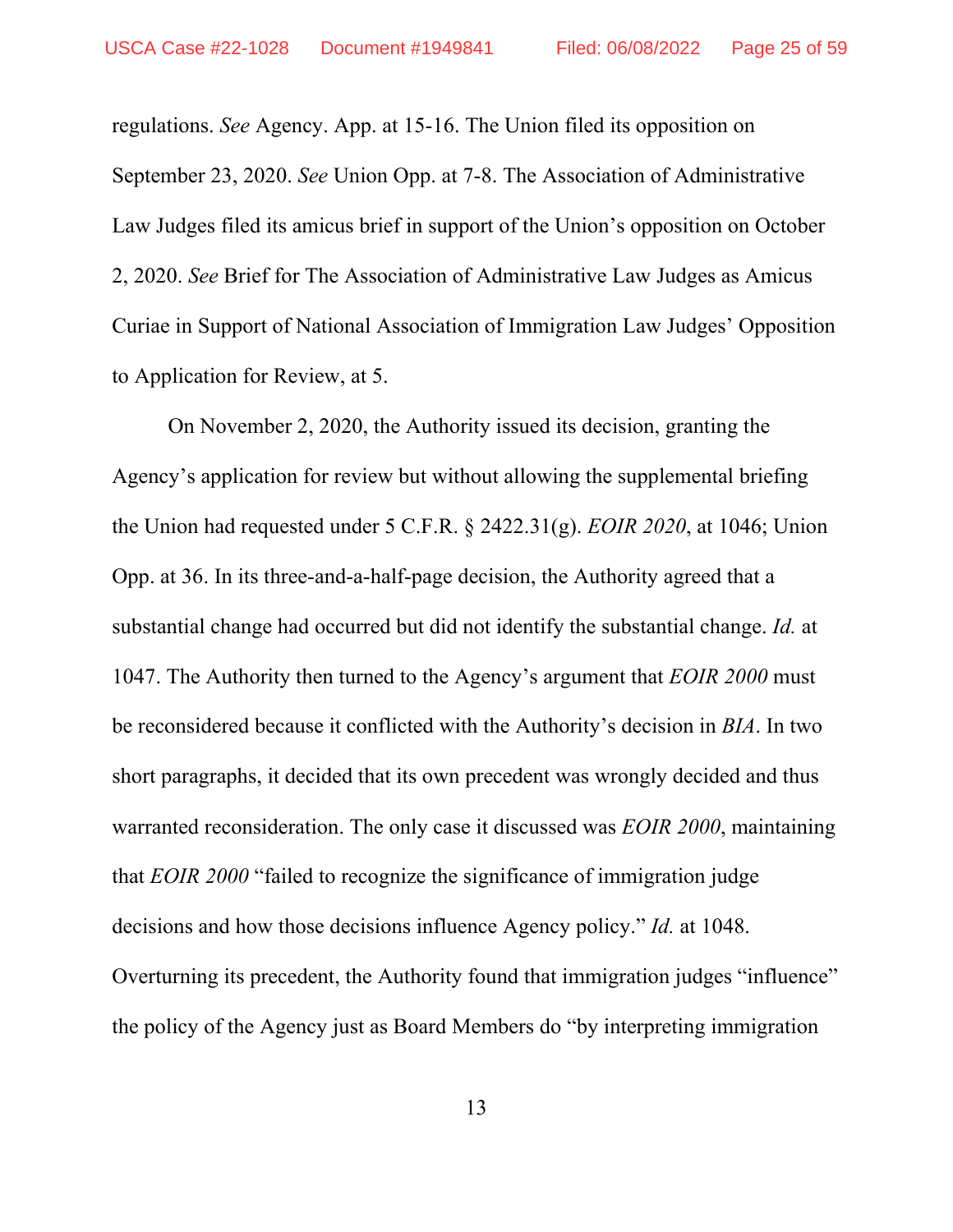laws when they apply the law and existing precedent to the unique facts of each case." *Id.* It suggested that an argument that immigration judges' decisions do not influence policy but Board Members' do "is akin to arguing that district court decisions do not shape the law while appellate decisions do." *Id.* at 1049. It found this "distinction" to be "nonsensical." *Id.* The Authority then vacated the Regional Director's decision and found that immigration judges are management officials and thus excluded from the bargaining unit. *Id.*

Member DuBester dissented, sharply disagreeing with the Authority's decision. *Id.* He opened by citing to a recent case from the D.C. Circuit reminding the Authority that a "fundamental norm of administrative procedure requires an agency to treat like cases alike" and that, if an agency neglects to do so, it "acts arbitrarily and capriciously." *Id.* (citing *Nat'l Weather Serv. Emps. Org. v. FLRA*, 966 F.3d 875, 883 (D.C. Cir. 2020)) (internal quotations omitted). Rejecting the "sophistry" of the majority's decision, he then pointed out that the majority did not base its reconsideration of *EOIR 2020* "upon any change found by the RD . . . [n]or does [the majority] find that the RD erred by applying *EOIR* [*2000*] to dismiss the Agency's petition, or. . . that the RD erred in any other respect." *Id.* at 1050. Rather, the Authority incorrectly decided that *EOIR 2000* was "in conflict" with *BIA*. *Id*. Member DuBester explained how there was no such conflict. *Id.*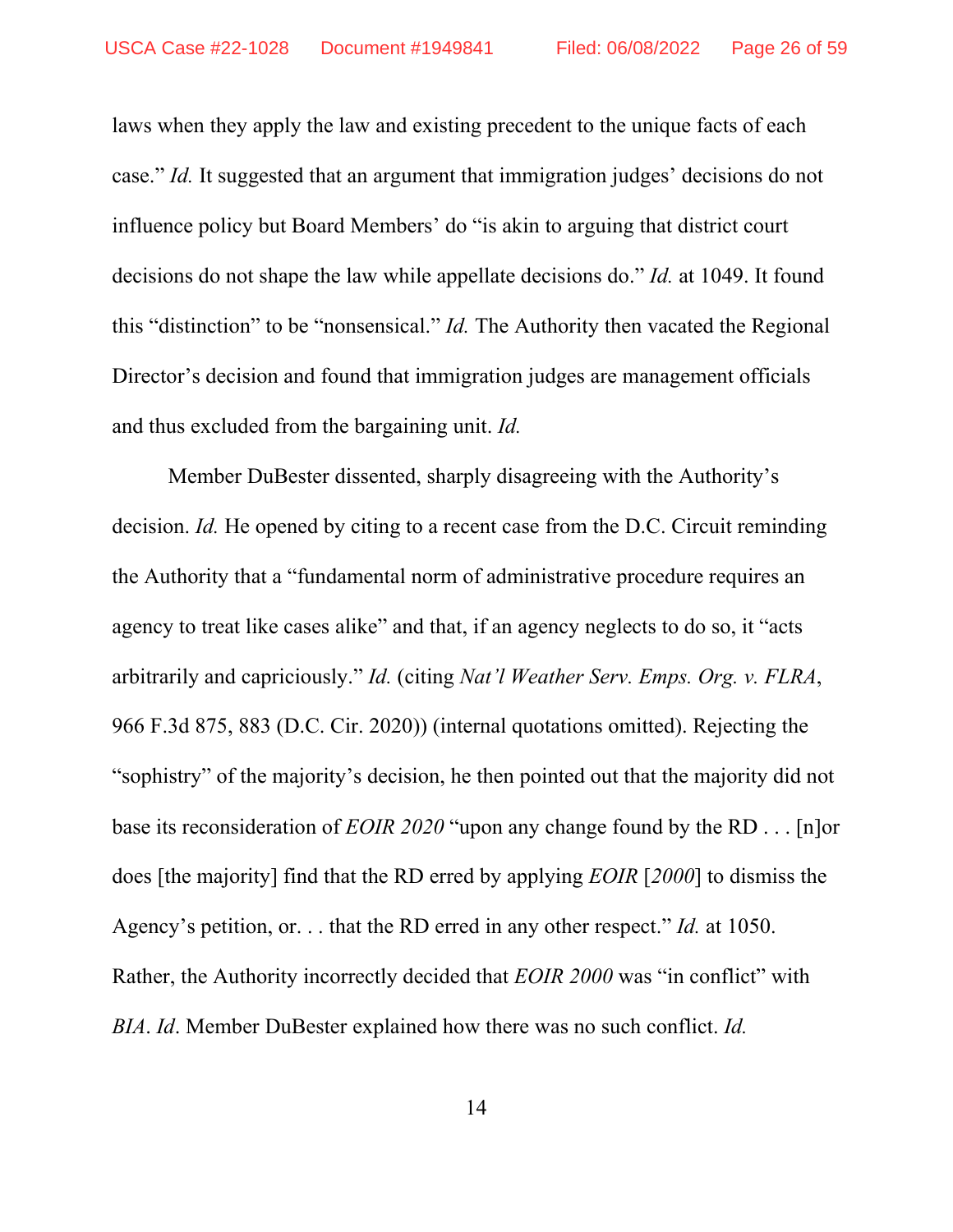Specifically, *BIA* found that Board Members were management officials because they "have the 'power to issue the final administrative ruling in a case, and to bind the [IJs], District Directors of the INS, as well as the State Department' through their issuance of rulings in cases," unlike immigration judges. *Id.* at 1051 (citing *EOIR 2000*, 56 FLRA at 622). Member DuBester also pointed to the Regional Director's "extensive" factual findings regarding the differences between the duties and responsibilities of immigration judges and Board Members and noted that the majority takes no issue with the Regional Director's factual findings. *Id.* at 1051. He highlighted the fact that the majority did not even discuss, never mind distinguish, the "litany" of cases upon which the Regional Director made her decision. *Id.* at 1050. He also explained how the Authority was well aware of the 1993 *BIA* decision when it decided *EOIR 2000* and discussed it in detail in the latter decision. *Id.* at 1051. Member DuBester concluded by noting that "the majority does not even attempt to reconcile its conclusion with long-standing Authority precedent" or with the Regional Director's "careful" distinctions and that the majority's decision was driven by the majority's desired result rather than any legal reasoning:

Based upon on the conclusory nature of the majority's analysis, along with the facetious manner in which it reconciles its decision with Authority precedent precluding collateral attacks on unit certifications, it is abundantly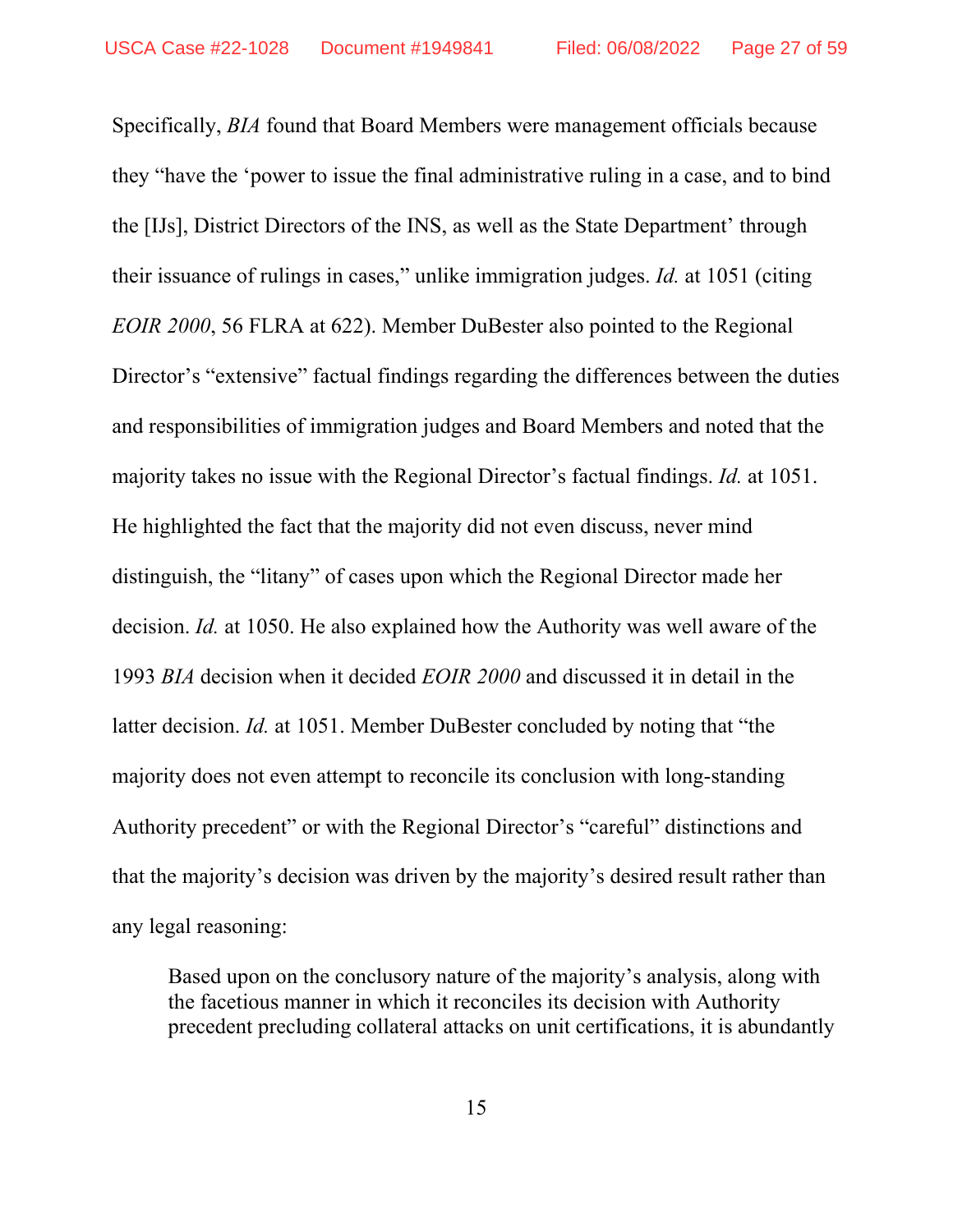clear that the majority's sole objective is to divest the IJs of their statutory rights.

<span id="page-27-0"></span>*Id.* at 1052 (DuBester, dissenting).

### **D. Union's Motion to Reconsider, Motion to Remand, and Agency's Motion to Withdraw Representation Petition**

On November 17, 2020, the Union filed its first Motion for Reconsideration and Stay, explaining that the Authority had made erroneous findings of fact and conclusions of law, failed to apply precedent, and failed to adequately explain its decision. The Agency attempted to file an Opposition to the Motion, but the Authority apparently never received it. *See EOIR 2022*, at 623 n.15. Regardless, the Agency affirmatively withdrew its Opposition to the Union's Motion for Reconsideration on June 25, 2021. *See id.* (granting Agency's Motion to Withdraw Opposition to the Union's Motion for Reconsideration).

On June 21, 2021, the Union filed its Motion for Remand and Stay, citing changes in job duties that had occurred in the nearly 18 months since the closing of the record in the matter before the Regional Director and the date of filing. The Agency subsequently indicated that it did not oppose the Motion for Remand together with its withdrawal of its Opposition to the Union's Motion for Reconsideration. On July 19, 2021, the Agency filed its Motion to Withdraw its Representation Petition, which the Union did not oppose. On January 6, 2022, the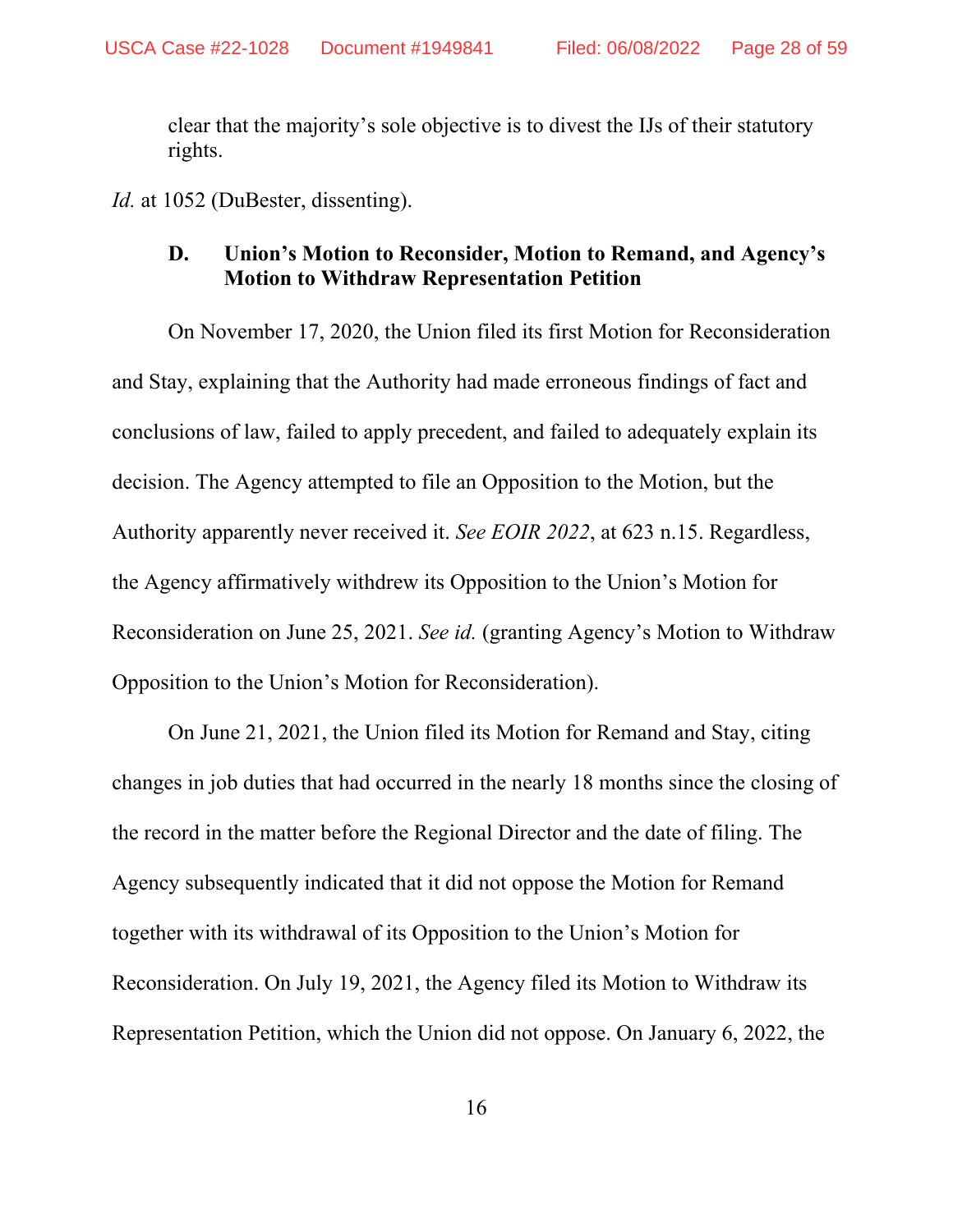Union filed a Motion to Join the Agency's Motion to Withdraw its Representation Petition, directed toward the Regional Director and a separate Motion to Vacate and Dismiss, or Remand with respect to the Authority's decision in *EOIR 2020*. In the latter motion, the Union explained that the dispute pending before the Authority was moot and, alternatively, that additional fact-finding was necessary because of the changes in job duties of immigration judges in the two years since the record before the Regional Director had closed. The Agency did not oppose either motion.

### **E. Authority's Decision in** *EOIR 2022*

<span id="page-28-0"></span>On January 21, 2022, the Authority issued its decision in *EOIR 2022* denying the Union's unopposed Motion for Reconsideration. The Authority (1) granted the Agency's Motion to Withdraw its opposition to the Union's Motion for Reconsideration (despite never having received it); (2) deemed the Agency's Motion to Withdraw as a "Motion for Reconsideration" and dismissed it as untimely on that basis; (3) denied the Union's unopposed June 21, 2021 Motion for Remand without considering the merits; and (4) failed to acknowledge either the Union's January 6, 2022 Motion to Vacate and Dismiss, or Remand or its Motion to Join the Agency's Motion to Withdraw its representation before the Regional Director.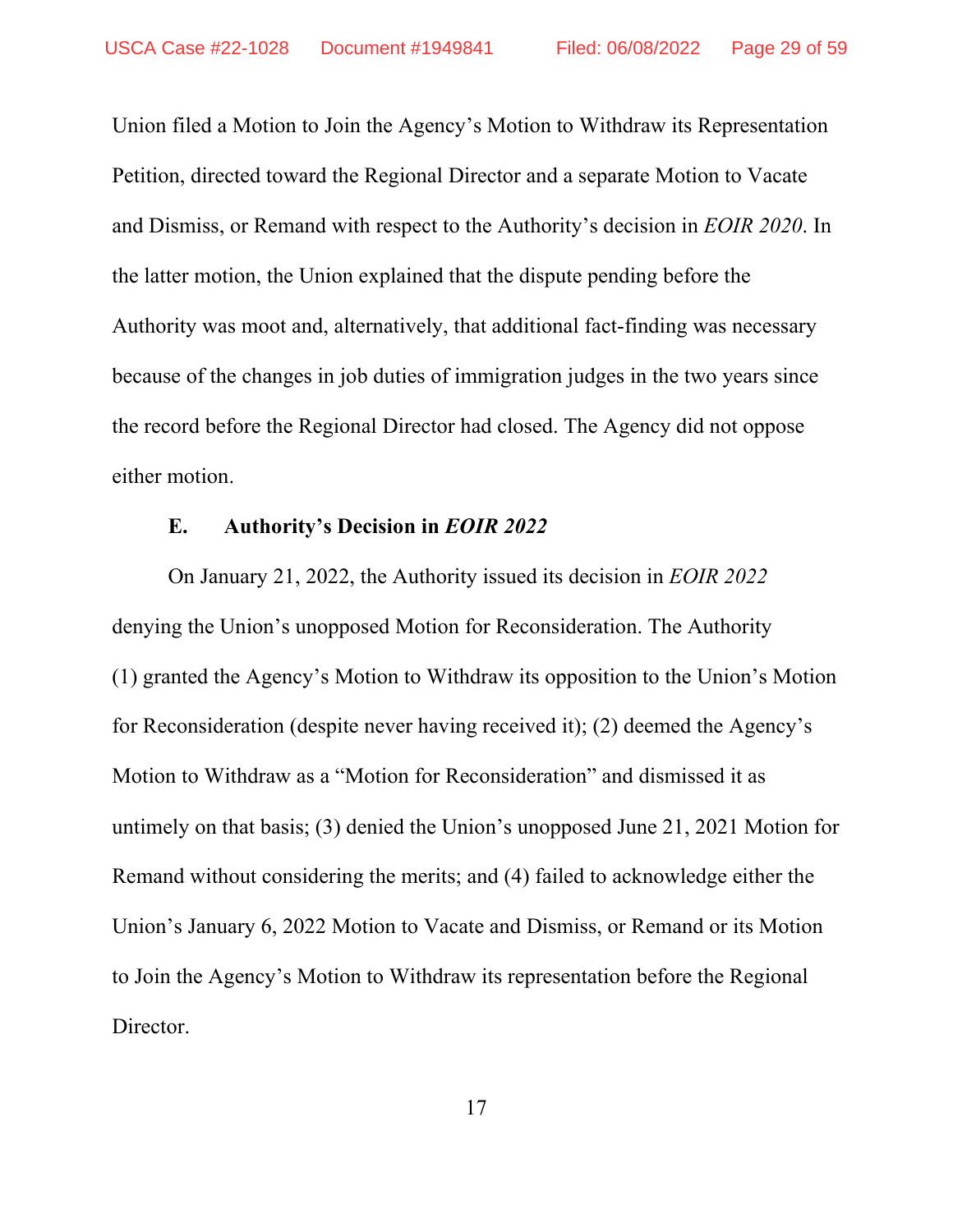With respect to the merits of the motion to reconsider, the Authority determined that the Agency's 2019 representation petition—which the Agency had moved to withdraw—had asked for a reconsideration of the Authority's 2000 decision in *EOIR 2000*. [3](#page-29-0) It then found that, even though such a claim would amount to a collateral attack on the certification, the Authority itself could reconsider the Union's certification on that basis. The Authority made this determination without discussion of the Authority's precedent barring such collateral attacks.

The Authority then rejected the Union's claims that it had erred in its findings of fact and application of the law without consideration of any cases other than *EOIR 2020*. It cited an increase in immigration judge decisions in credible fear and reasonable fear cases but failed to explain why an increase in such cases are relevant in calculating whether they are management officials. As a result, the Authority rejected the Union's motion to reconsider.

<span id="page-29-0"></span><sup>3</sup> The Authority's statement is incorrect. The representation petition did not ask for a reconsideration of *EOIR 2000*. The first time the reconsideration of *EOIR 2000* was mentioned was in the Agency's pre-hearing briefing, which it filed hours before the trial.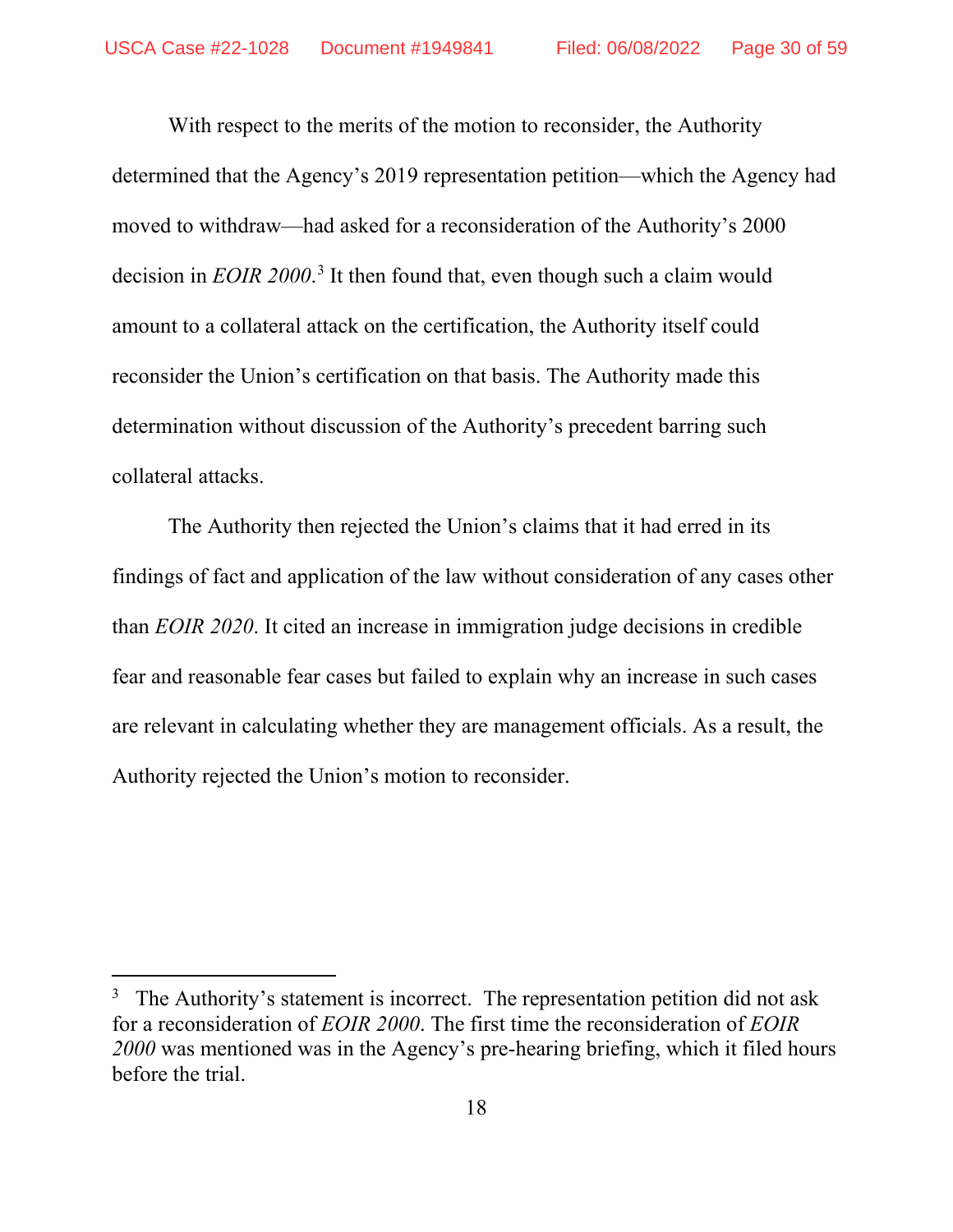#### **SUMMARY OF ARGUMENT**

<span id="page-30-0"></span>For the past three years, the Authority has been on a mission to deny the Union, and immigration judges across the country, their statutory right to organize and unionize. This right is essential to maintaining the efficient and fair operation of one of the United States' fundamental institutions, the immigration court system. After the Agency filed its reconsideration petition in 2019 and lost at the Regional Director level, the Authority issued two orders, *EOIR 2020* and *EOIR 2022*, that demonstrate the Authority's willingness to arbitrarily decertify the Union.

*EOIR 2020* is a three-and-a-half-page opinion that lacks any meaningful analysis and ultimately ends with the Authority directing the Regional Director to decertify the Union. The opinion fails to grapple or engage with the majority of the Regional Director's forty-plus page decision, which determined that the Union was properly certified. After the Union filed a motion to reconsider, the Authority issued *EOIR 2022*, which further revealed the extent to which the Authority would go to decertify the Union. Together, *EOIR 2020* and *EOIR 2022* are evidence of a host of due process violations—procedural and substantive—suffered by the Union.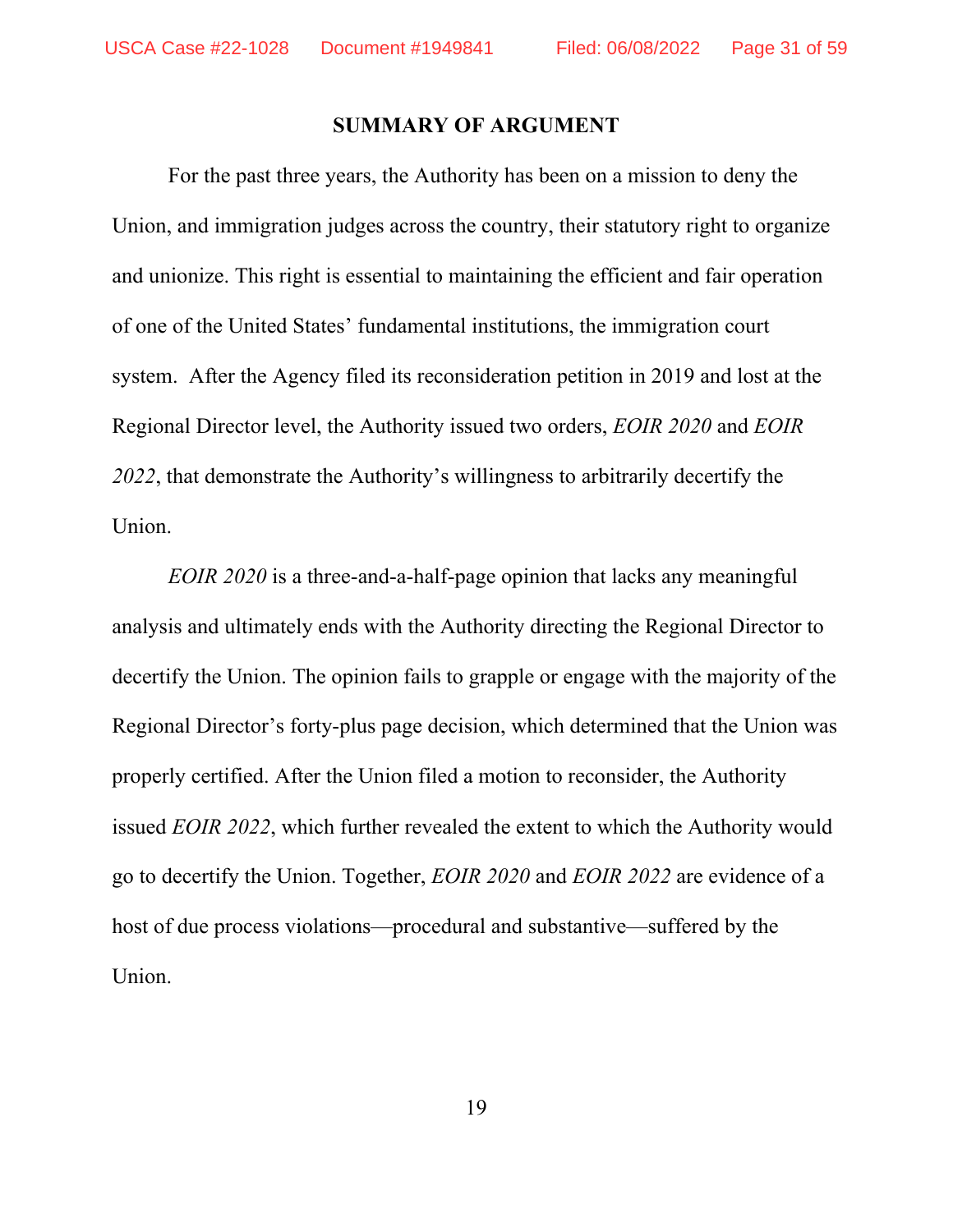The Authority's actions throughout the entire administrative process violate the Union and its immigration judge members' due process rights with respect to its protected liberty interest in joining a labor union. With respect to the violation of the Union's procedural due process rights, the Authority prevented the Union from raising a key defense that would have dismissed the Agency's attack on the Union's certified status. In doing so, the Authority denied the Union a meaningful opportunity to be heard. This action alone constitutes a violation of procedural due process. The Authority's further actions in creating new rules regarding crossappeal requirements, violating its own regulations by issuing an advisory opinion, and invoking previously unknown rules regarding internal procedures further reinforce the violations of the Union's procedural due process rights.

The Union's substantive due process rights were also violated. *EOIR 2020*  and *EOIR 2022* lack any meaningful analysis and show that the Authority is acting in an arbitrary manner. Substantive due process is meant to protect against arbitrary government action, requiring the Authority to explain its actions and provide support for the same. Beyond the arbitrary actions taken by the Authority, the dissents in each opinion suggest that the Authority had previously adjudicated the facts of the case before they were presented to the Authority members. Reviewing *EOIR 2020* and *EOIR 2022*, along with the procedural record of the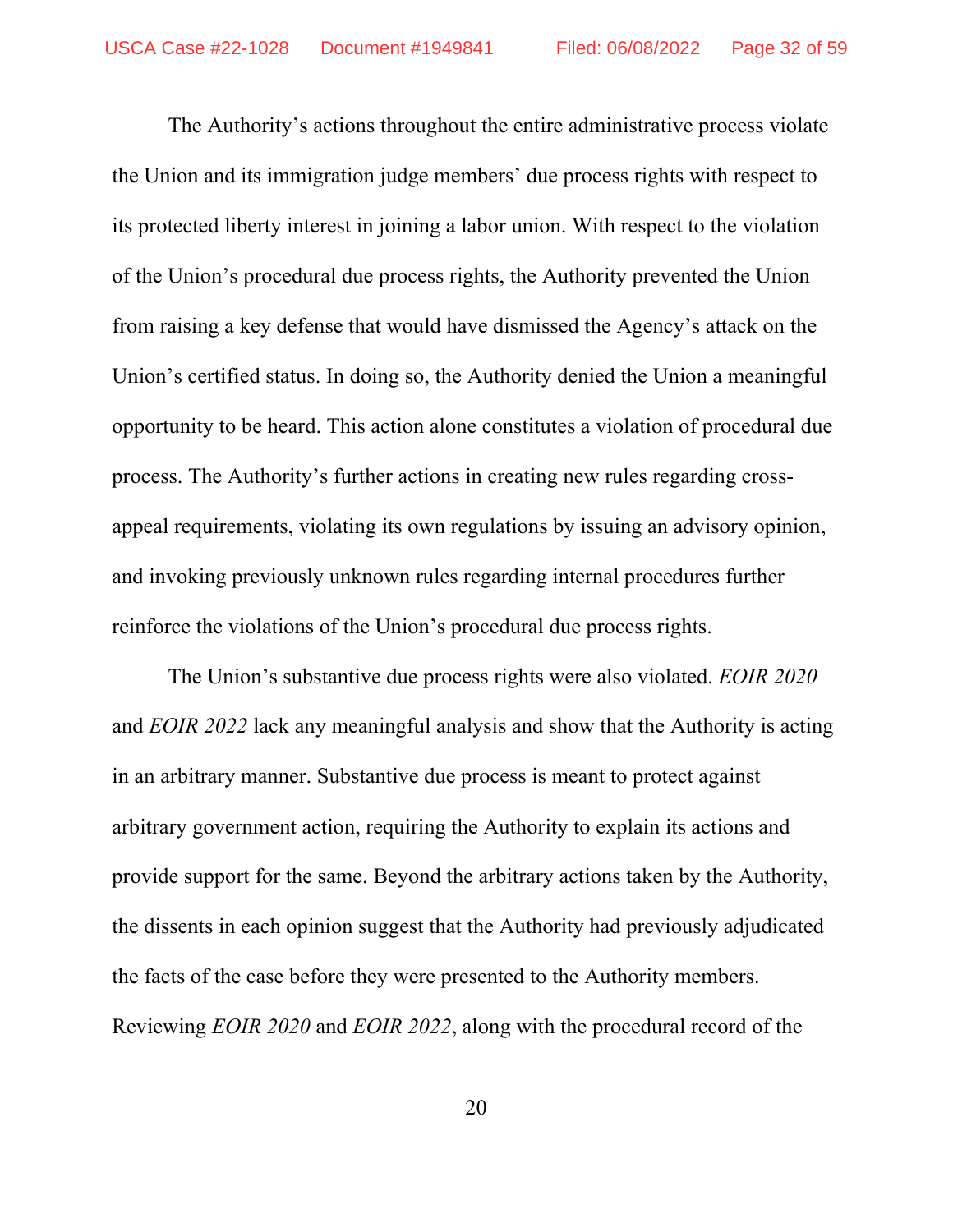administrative case, supports vacating both orders due to a violation of the Union's due process rights and remanding the case back to the Authority for further fact finding and ultimately, a reasoned opinion grounded in analysis and case law.

#### **ARGUMENT**

<span id="page-32-0"></span>Violating the basic tenets of due process law, the Authority has failed to provide the Union with an opportunity to be meaningfully heard and has acted in an arbitrary and unfound manner. *Propert v. Dist. Of Columbia*, 948 F.2d 1327, 1331-32 (D.C. Cir. 1991) (stating that to not be dismissed, a complaint containing a procedural due process claim must allege it was denied an opportunity to be heard at a meaningful time and in a meaningful nature); *Butera v. Dist. Of Columbia,* 235 F.3d 637, 651 (D.C. Cir. 2001) (stating that substantive due process "is intended only to protect against arbitrary government action"); *see also Fed. Educ. Assoc. v. FLRA*, Case No. 19-284 (RJL), 2020 WL 1509329, at \*1, \*4 (D.D.C. Mar. 30, 2020) (citing to *Butera* as the standard "to survive a motion to dismiss a substantive due process claim").

The Authority violated the Union's due process rights when it failed to provide any meaningful analysis in *EOIR 2020* and *EOIR 2022* and through its unwillingness to follow its own procedural rules. The Fifth Amendment implements a constitutional limitation "to dismiss an action without affording a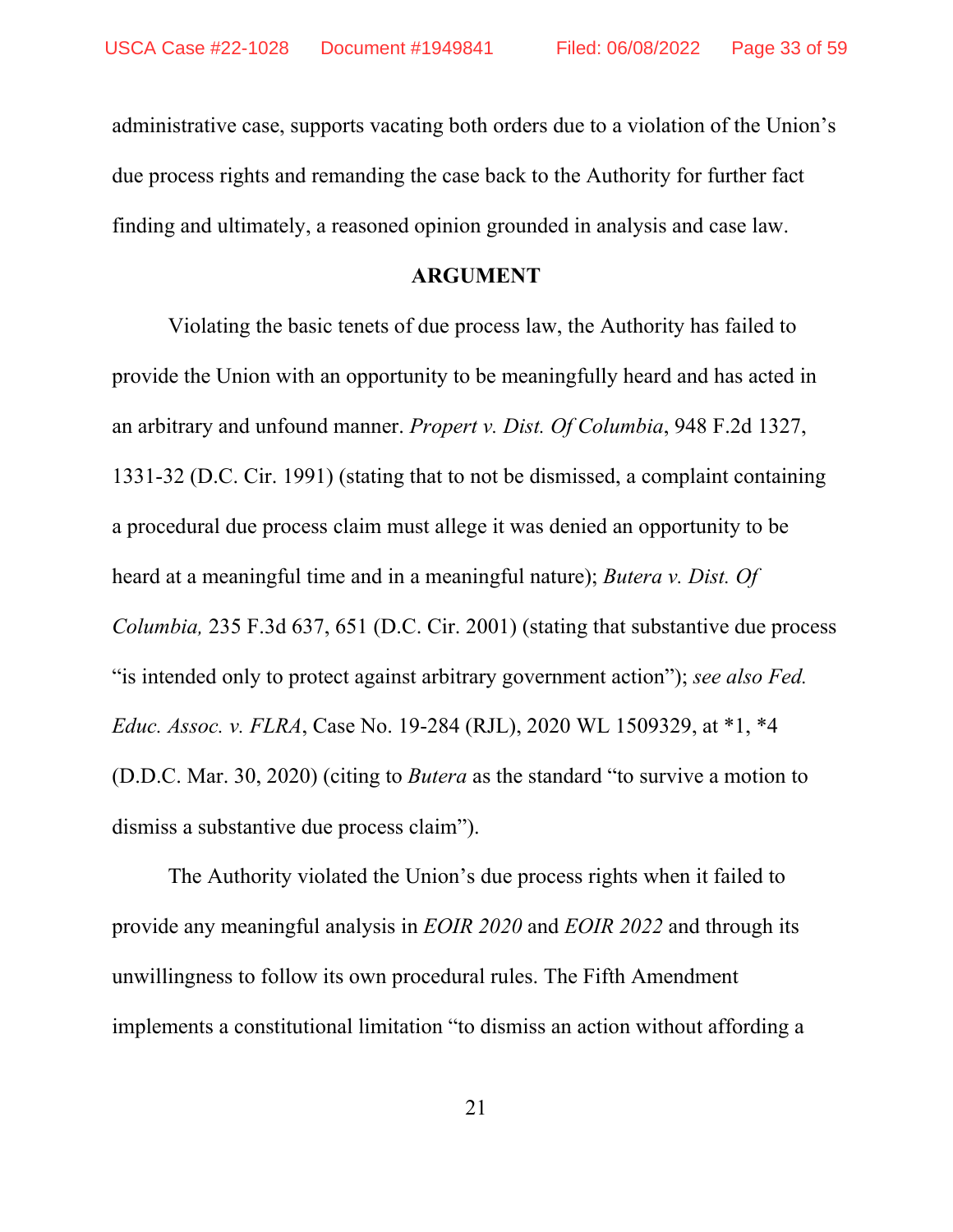party the opportunity for a hearing" and prohibits the denial of "a property interest without first giving the putative owner an opportunity to present his claim." *Logan v. Zimmerman Brush Co.*, 455 U.S. 422, 429, 434 (1982). It also protects persons, such as the Union and its members, from "arbitrary government action" that causes a deprivation of a property interest. *Butera,* 235 F.3d at 651 (citing to *County of Sacramento v. Lewis*, 523 U.S. 833, 845-846, 848-849 (1998)). By failing to follow its own internal procedures and provide meaningful factual or legal analysis in ordering the Regional Director to decertify the Union's certification, the Authority failed to provide the Union with a meaningful opportunity to be heard and acted in an arbitrary manner.

# <span id="page-33-0"></span>**I. The Authority's decisions in** *EOIR 2020* **and** *EOIR 2022* **violated the Union's procedural due process rights and deprived the Union of a protected interest without an adequate process to be meaningfully heard.**

The Authority violated the Union's procedural due process rights by barring the Union from raising all of its defenses, violating its own precedents, issuing an advisory opinion, and applying undisclosed procedural rules to force the issuance of an opinion. To have a viable claim, the Union must have (i) been deprived of a protected interest in life, liberty, or property, (ii) without constitutionally adequate process. *See, e.g., Swarthout v. Cooke*, 562 U.S. 216, 219 (2011) (*per curiam*); *Logan*, 455 U.S. at 428.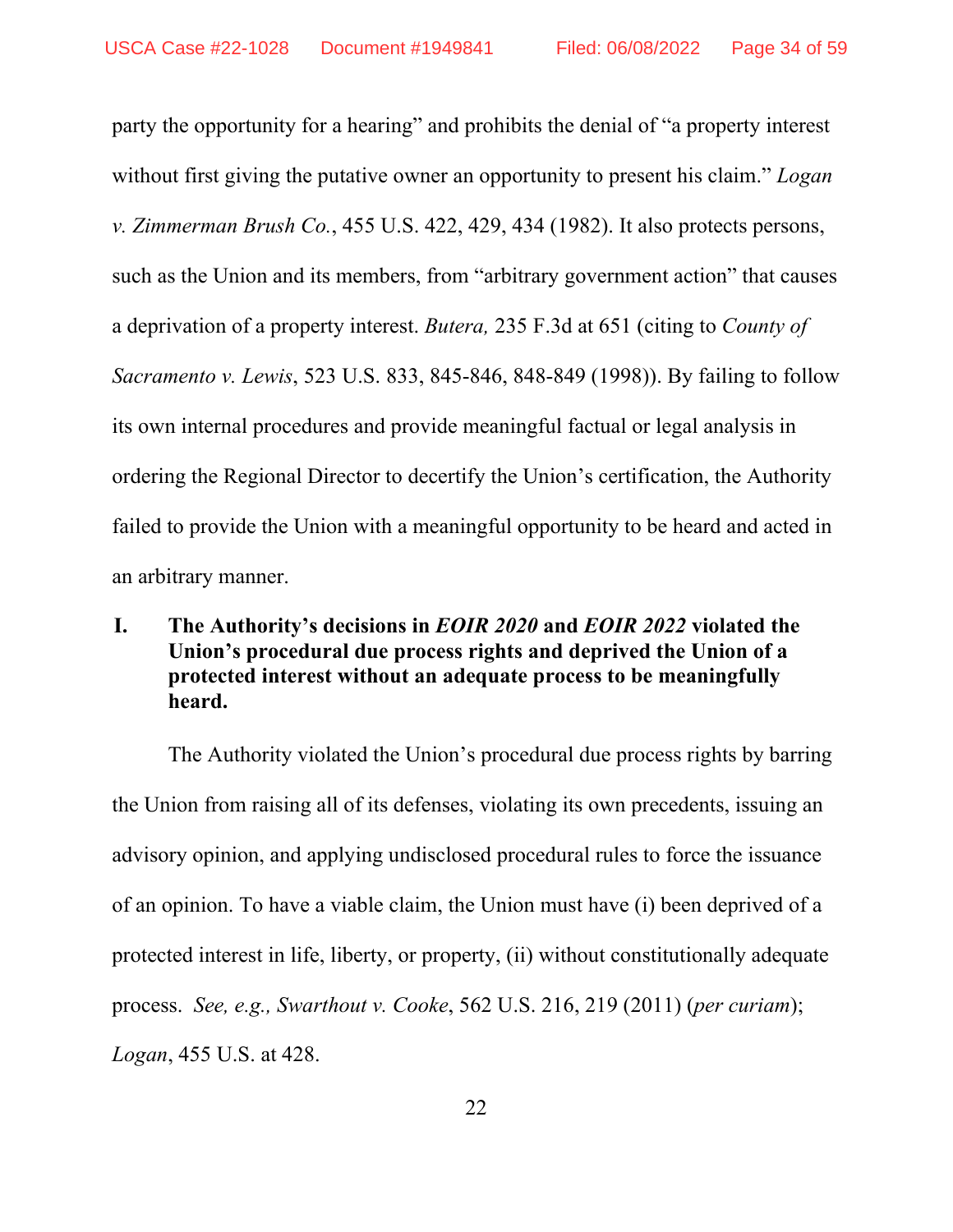The Union and its members have a protected interest in forming, joining, or assisting any labor organization, including the right to engage in collective bargaining. The members of the Union, and by extension, the Union itself, have a liberty interest in unionization. The Due Process Clause protects not just interests in life, liberty, and property that flow from the Constitution itself, but also those created by statute. *E.g., Wolff v. McDonnell*, 418 U.S. 539, 557 (1974) (holding that prisoners had a protectable liberty interest in "a statutory right to good time" credit); *see also Kerry v. Din*, 576 U.S. 86, 97-98 (2015) (plurality opinion of Scalia, J.) (observing that due process rights may attach to liberty interests that are "created by nonconstitutional law, such as a statute"). In the latter scenario, the Due Process Clause is meant to ensure that a "state-created right is not arbitrarily abrogated." *Wolff*, 418 U.S. at 557.

Immigration judges have a protected liberty interest in joining a labor organization. Section 7102 provides: "Each employee shall have the right to form, join, or assist any labor organization . . . freely and without fear of penalty or reprisal, and each employee shall be protected in the exercise of such right." 5 U.S.C. § 7102. The provision further specifies that, "[e]xcept as otherwise provided under this chapter," "such right includes the right . . . to act for a labor organization" and "to engage in collective bargaining." *Id.* In other words, federal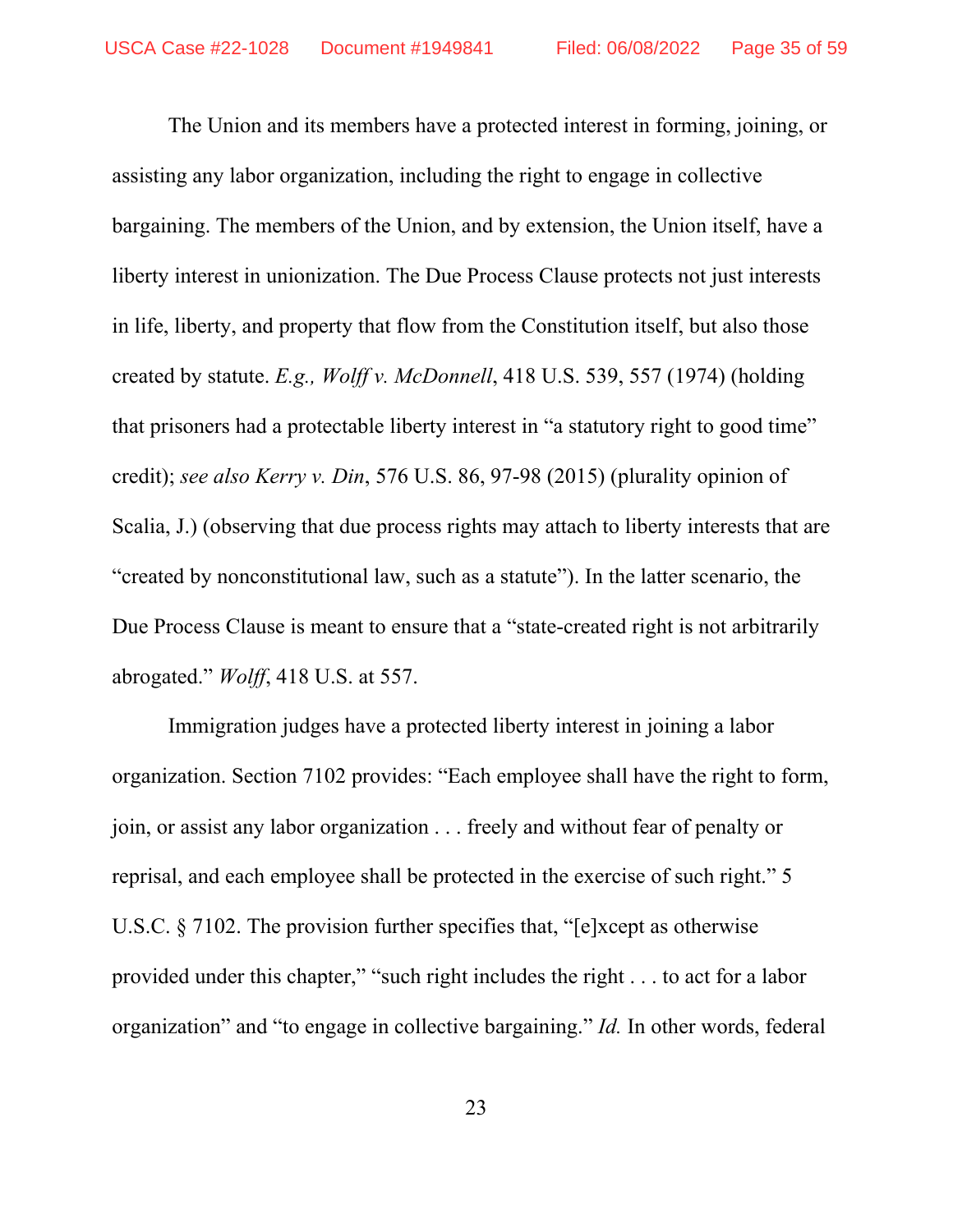employees have the right to unionize, except as provided by law—which is the sort of "present and legally recognized substantive entitlement" to which due process rights attach. *Din*, 576 U.S. at 98 (plurality opinion); *see also id.* at 109 (Breyer, J., dissenting) (asserting that even something less than "an unequivocal statutory right" like the one here can trigger due process protections).

The Authority's decision deprived the Union and its members of this protected liberty interest. By concluding, in *EOIR 2020* and *EOIR 2022*, that immigration judges are "management officials" under the statute, the decisions ordered the dissolution of their existing union and precluded them from forming a new one in the future. *See* 5 U.S.C. 7112(b)(1) (providing that no "unit [may] be determined appropriate if it includes . . . any management official or supervisor"). The decisions, in short, deprive the Union and its members of their statutory right and protected interest to unionize.

The Authority's actions in preventing the Union from appropriately raising the collateral attack defense bar, issuing what is essentially an advisory opinion, and implementing at least two new internal rules without previous notice, deprived the Union of a meaningful opportunity to be heard. Each action is a material defect that individually prevents the Union from participating in a fair hearing. The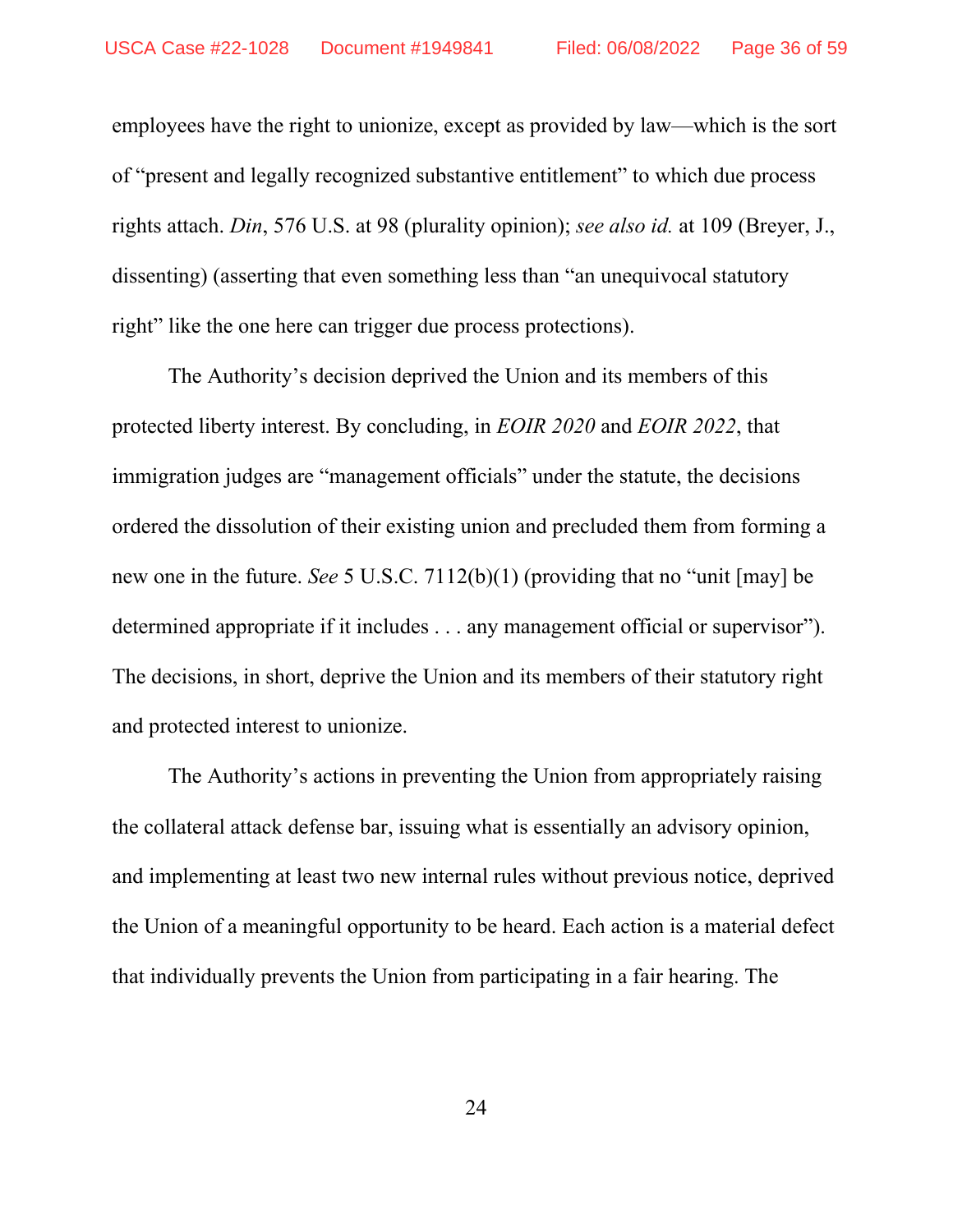combined effect of each procedural defect ensures that the Union did not have a fair and meaningful opportunity to be heard.

<span id="page-36-0"></span>**A. The Authority, without reason or support, announced a previously undisclosed requirement that the prevailing party file a prophylactic cross appeal and, in doing so, precluded the Union from asserting a crucial defense and violated its own precedent**.

The Authority barred the Union from raising a critical defense by stating a previously undisclosed rule requiring the prevailing party below to file a cross appeal. The Union was prevented from arguing that *EOIR 2020* and *EOIR 2022* are impermissible collateral attacks on the Union's certification. Under established law, a party is forbidden from collaterally attacking a previous unit certification. *See EOIR 2020*, at 1047 (recognizing the ban on collateral attacks); *U.S. Dep't of the Air Force, Air Force Materiel Command, Wright-Patterson Air Force Base*, 70 FLRA 327, 328 (2017) ("*Wright-Patterson AFB*I"). For a party to challenge a properly certified union, it must show "substantial changes" that "have altered the scope and character of the unit since the last certification." *EOIR 2020*, at 1047; *Wright-Patterson AFB*, 70 FLRA at 327.

# **1. The Authority invented a new rule requiring the prevailing party Union to file a cross appeal with no notice and without any supporting legal authority**

<span id="page-36-1"></span>In *EOIR 2022*, the Authority suggests that because the Union did not seek to appeal one of the Regional Director's findings—that a single "substantial change"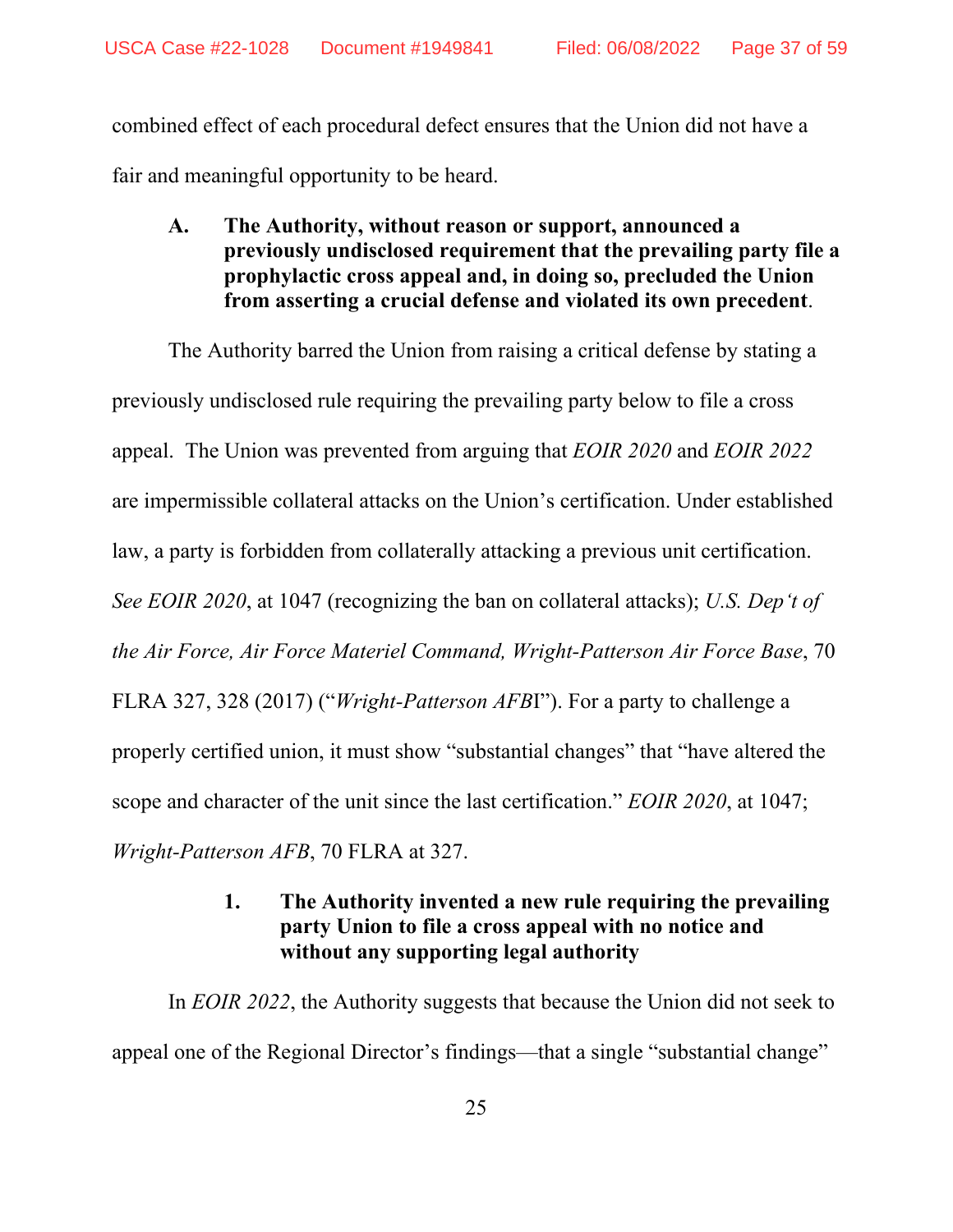had occurred that allowed her to entertain the Agency's Petition rather than rejecting it outright—the Union was foreclosed in raising the collateral attack bar. *EOIR 2022*, at 625 n.25. This new Authority rule has no basis in law or precedent whatsoever, and the Union had no warning that it would be subjected to this arbitrary bar.

The Authority cites just one case for its position that the Union had to file a prophylactic cross appeal, *NTEU, Chapter 231,* 66 FLRA 1024, 1026, but the case is entirely irrelevant and does not in any way hint that the Union would be barred from raising the collateral attack bar. And the Union has failed to find any Authority precedent, rules, or support that a prevailing party must bring a prophylactic crossappeal to preserve a single legal issue in a case it has otherwise won.[4](#page-37-0)

<span id="page-37-0"></span><sup>4</sup> Similarly, the Authority rejected the Union's June 21, 2021 motion to remand, in part, on the basis that two of the three changes to immigration judge job duties had occurred prior to the Authority's decision in *EOIR 2020* and, therefore, were untimely. *EOIR 2022*, at fn 5. But, of course, prior to *EOIR 2020*, the prevailing decision was the Regional Director's finding that immigration judges were not management officials, so there would have been no reason to bring these new changes to the attention of the Regional Director or the Authority.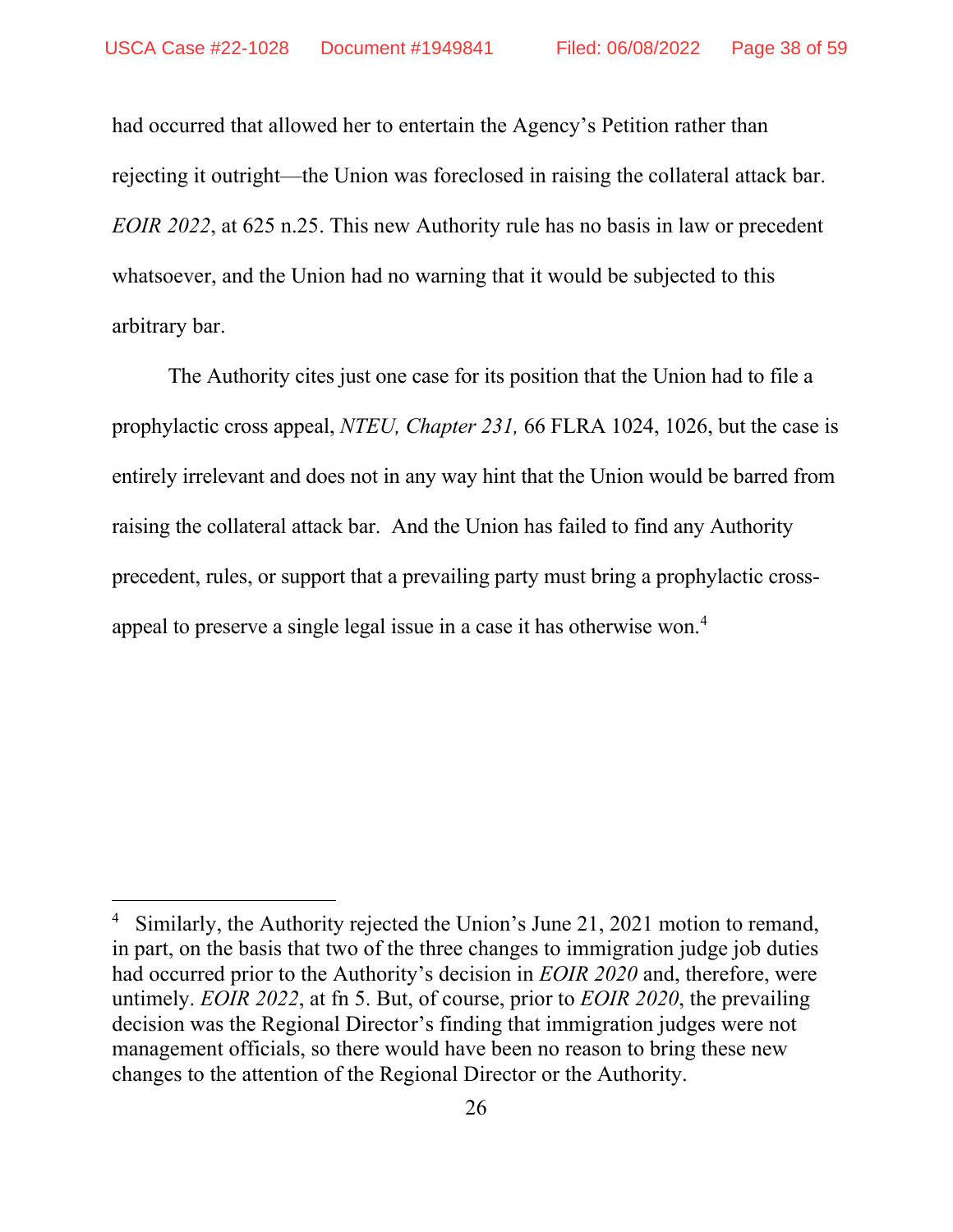# **2. The Authority ignored its own collateral attack bar precedent.**

<span id="page-38-0"></span>The collateral attack bar is a crucial issue in this case because the Agency's Petition was exactly the type of collateral attack that is not permitted under longstanding Authority precedent. The instant challenge was initiated nearly two and a half years ago, when the Agency launched a do-over of its 1999 loss. Its August 2019 petition listed a handful of marginal changes that had occurred to the job responsibilities of immigration judges since 2000 to justify another run at decertifying the Union. Pet., at 4. Notwithstanding the Authority's false assertion to the contrary,[5](#page-38-1) the Petition did not cite a disagreement with the 1993 *BIA* decision nor any argument about the import of precedent, as "issues raised by the petition." *Id.* Quite to the contrary, the Petition stated that immigration judges should be precluded from joining a labor organization because of "recent developments in the nature of the IJ position." Agency Petition, at 2.

The Agency did, however, submit a pre-hearing brief in which it, for the first time, directly attacked the certification by claiming *EOIR 2000* was "wrongly decided." Agency Pre-hr'g Br., at 5-6. The Regional Director took care to note that she need not consider the Agency's argument that "the Authority's 2000 decision

<span id="page-38-1"></span><sup>5</sup> *EOIR 2022*, at 625 & n.26.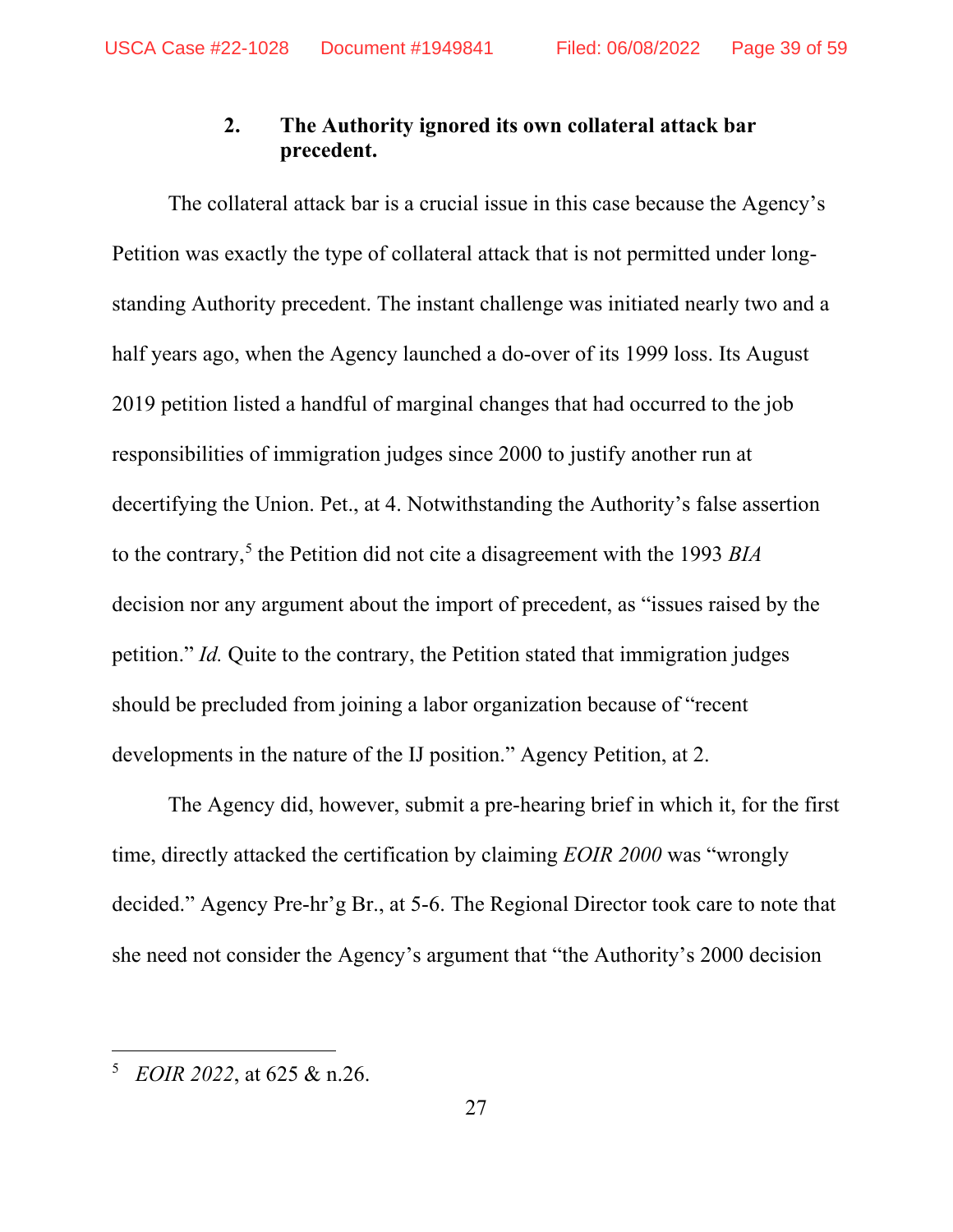was incorrect at the time it was issued." Regional Director Decision ("RD"), at 16. This is so, the Regional Director explained, because "the issue for consideration [was], whether, based on the record, the IJs are management officials under the Statute requiring their exclusion from the Statute under 7112(b)(l)." *Id.* As part of this analysis, the Regional Director "thoroughly reassess[ed] the IJs' status considering the totality of the facts and circumstances presented at the hearing." *Id.*

The Regional Director went on to find that, though there had been a substantial change, nothing had altered the character or scope of the bargaining unit. *Id.* at 15-16. In fact, the Agency conceded at the time that no changes to actual day-to-day job duties—the gravamen of a unit certification challenge—had occurred since at least 1996 (the date of the current immigration judge job description, and the very same one considered in the Agency's unsuccessful previous decertification effort). *Id.* That concession was affirmed in testimony at the hearing from Agency Director James McHenry and Judge Sirce Owen. Hearing Tr. at 108-109, 171. And it was also noted by the Regional Director in her decision and is not challenged. *See EOIR 2020,* at 1046 (noting Regional Director's conclusion that "IJs' duties remain largely unchanged since the Authority's decision in EOIR 2000."). The inquiry should have ended there, and the Agency's petition dismissed for what it was: a collateral attack. Instead, having been turned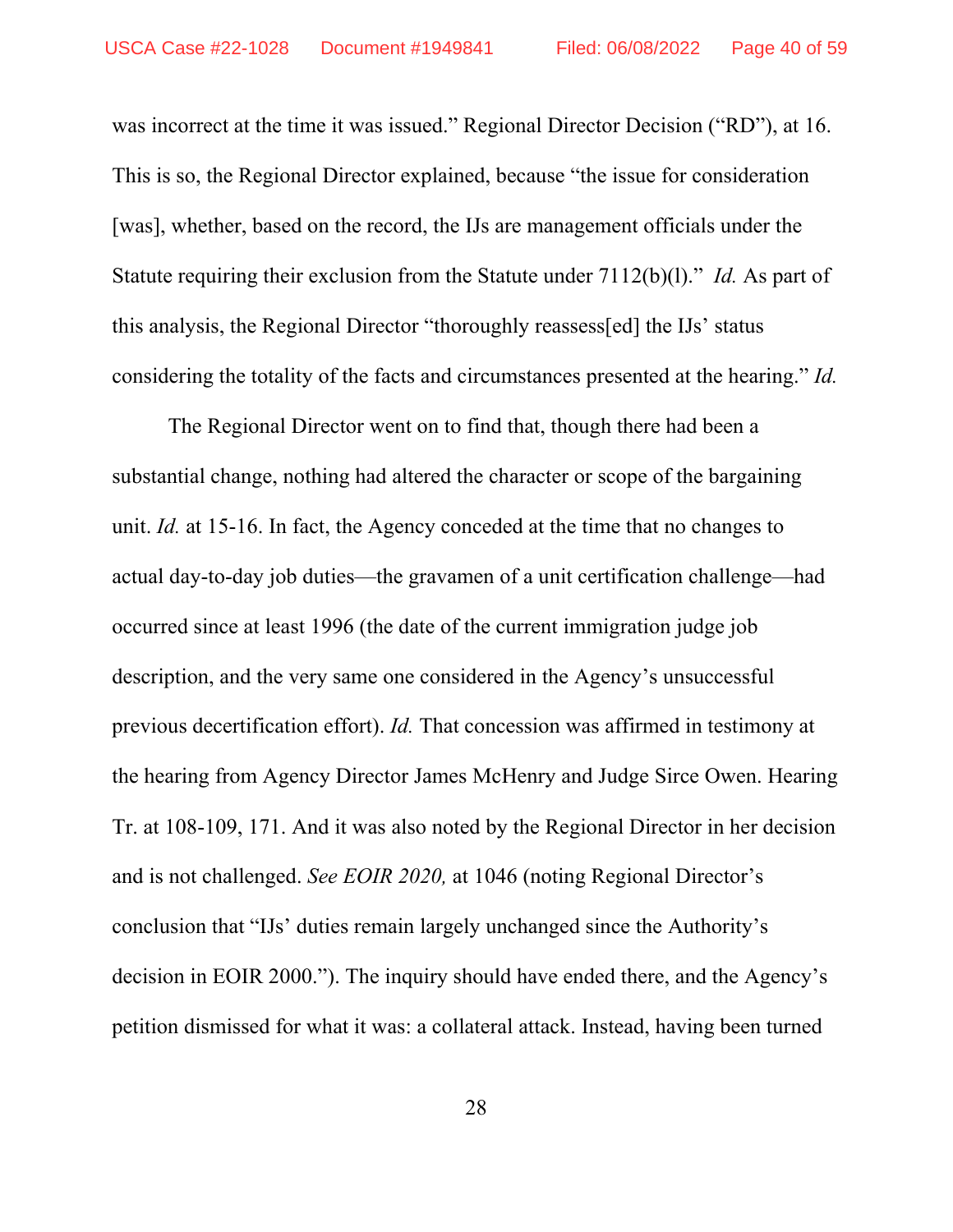away by the Regional Director, the Agency brought its collateral attack to the Authority.

In *EOIR 2020*, the Authority explicitly acknowledges that it was granting review on the basis of the "substantial change" finding by the Regional Director. *EOIR 2020,* at 1047. It then acknowledges that the Regional Director was correct—no change (substantial or not) altered the scope or character of the bargaining unit. *Id.* Having used "substantial change" to grant review, however, the Authority then granted the collateral attack that was impermissible from the outset. Put another way, the basis on which the Authority decided to hold that immigration judges are "management officials"—premised on a false equivalency to precedentmaking BIA members —was not related in any way to the "substantial change" the Regional Director considered. So, the Authority's decision was divorced both from the record and its own precedent.

In *EOIR 2022*, the Authority writes that the Union is merely attempting to "relitigate" its November 2, 2020 decision. *EOIR 2022*, at 624. On the contrary, the Union has identified serious legal and factual errors which are appropriate grounds for reconsideration, and the Authority has thus far simply refused to address them. *See EOIR 2022*, at 631 (DuBester, dissenting) ("*In my view, EOIR*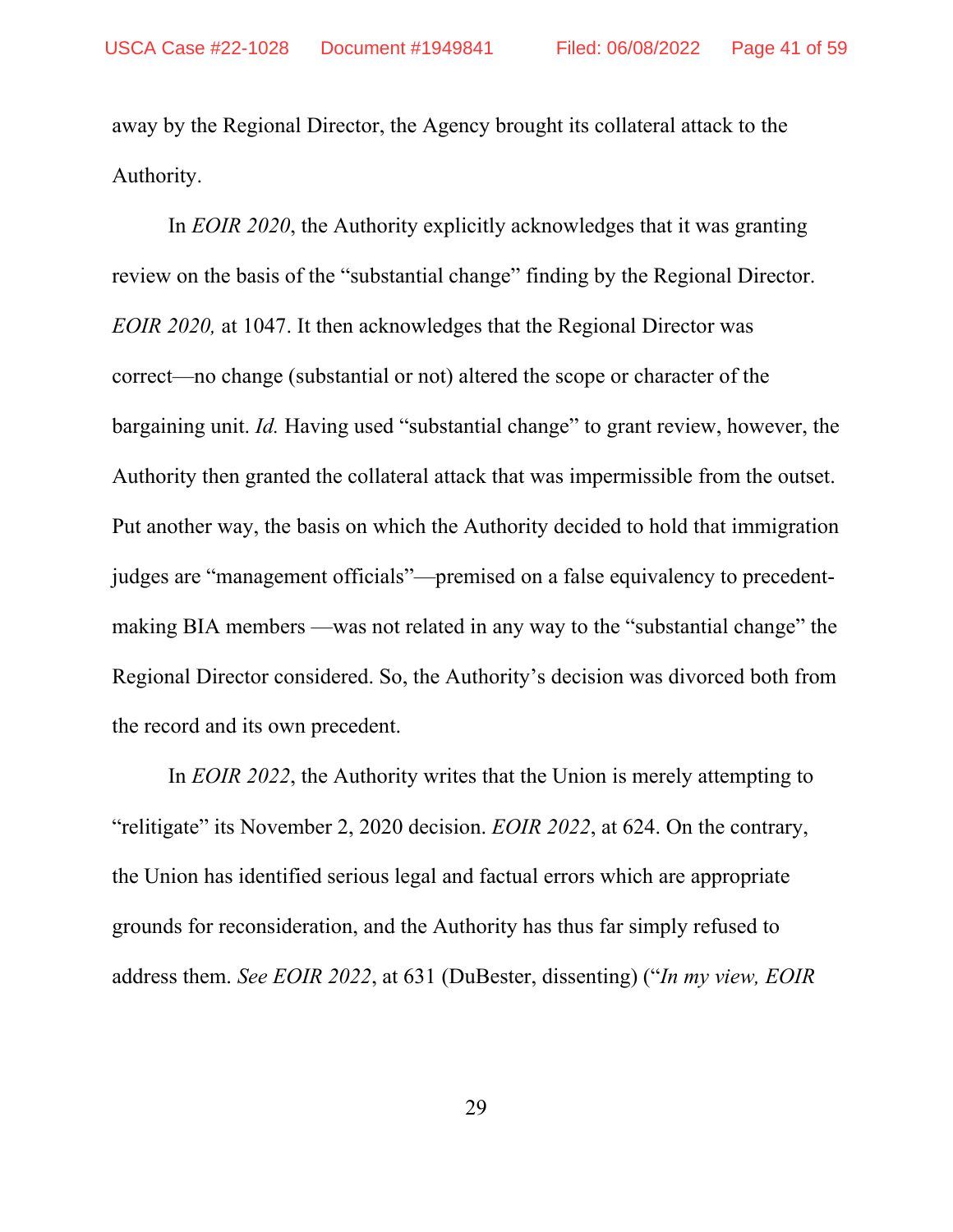*2020's disregard of the Authority's collateral attack doctrine, standing alone, warrants reconsideration of this decision*.") (emphasis added).

In sum, the Authority's conclusion that it "may evaluate the merits of the Agency's arguments" "without running afoul of the bar on collaterally attacking a previous unit certification" is wrong on the law and on the facts. And by preventing the Union from raising the collateral-bar defense, the Authority fails to provide the Union with a fair hearing and opportunity to be heard.

### <span id="page-41-0"></span>**B. Violating its own regulations, the Authority issued** *EOIR 2022* **in a case that was moot for months before its issuance.**

The Authority should have not issued *EOIR 2022* because the petitioning party had withdrawn its petition, thereby mooting the case. On July 19, 2021, the Agency moved the Authority to withdraw its representation petition—six months prior to issuing *EOIR 2022*. Agency's July 19, 2021 Withdrawal of Representation Petition. On January 6, 2022, the Union filed a motion, in which it joined the Agency in its withdrawal of the petition, and requested that the Authority vacate *EOIR 2020*, or remand back to the Regional Director for additional fact finding. Neither motion was ever addressed by the Authority. Instead, the Authority issued, on January 21, 2022, an order (*EOIR 2022*) that tried to supplement/explain its three-and-a-half page 2020 order (*EOIR 2020*). While *EOIR 2022* was labeled as a response to the Union's November 17, 2020, motion to reconsider, upon a review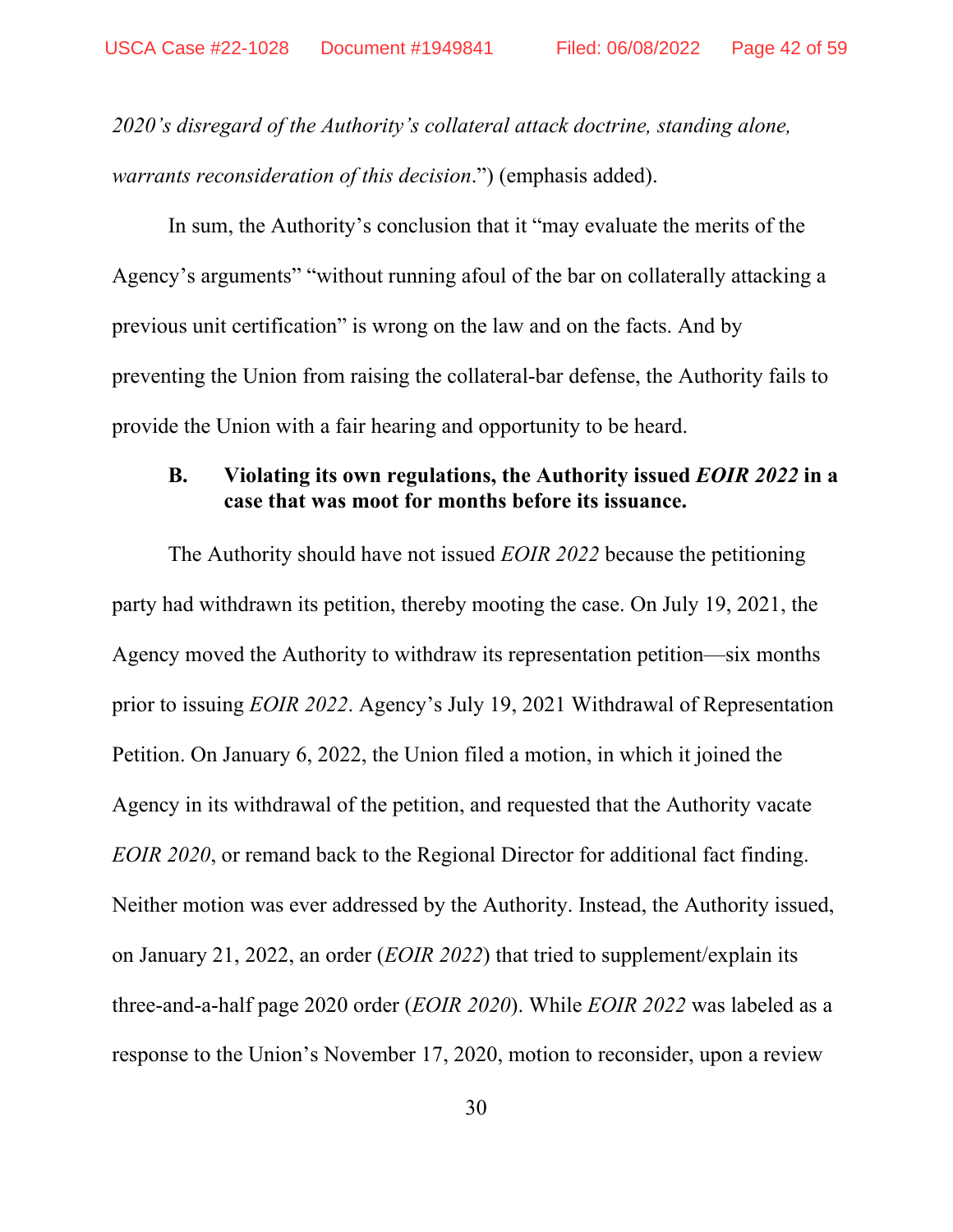of *EOIR 2022*, the decision clearly is an attempt to supplement the Authority's deficient *EOIR 2020* order and constitutes an advisory opinion, which violates the Authority's own rules.

Case law is clear that a case "becomes moot only when it is impossible for a court to grant any effectual relief whatever to the prevailing party." *Knox v. Services Employees*, 567 U.S. 298, 307 (2012) (internal quotations omitted); *see also Chafin v. Chafin*, 568 U.S. 165, 172 (2013). As Justice Roberts stated in his *Uzuegbunam* dissent, when it is impossible for a court to grant any effectual relief, "the case is moot, and the court has no power to decide it." *Uzuegbunam et al., v. Preczewski, et al.*, 141 S.Ct. 792, 803 (2021) (Roberts, J., dissenting) (citing to *Spencer v. Kenna*, 523 U.S. 1, 18 (1998)). Thus, by July 19, 2021 when the Agency withdrew its representation petition, and at the latest by January 6, 2022 when the Union made abundantly clear that it joined in the motion, there was no justiciable controversy left, the case was moot, as there was no relief that could be granted.[6](#page-42-0) *See United States Parole Comm'n v. Geraghty*, 445 U.S. 388, 397 (1980) (stating that mootness requires that "the requisite personal interest that must exist at the commencement of the litigation (standing) must continue through its

<span id="page-42-0"></span><sup>6</sup> The Agency and the Union additionally entered into a settlement agreement on December 7, 2021, whereby the Agency agreed to recognize the Union. This settlement agreement was also filed with the Authority.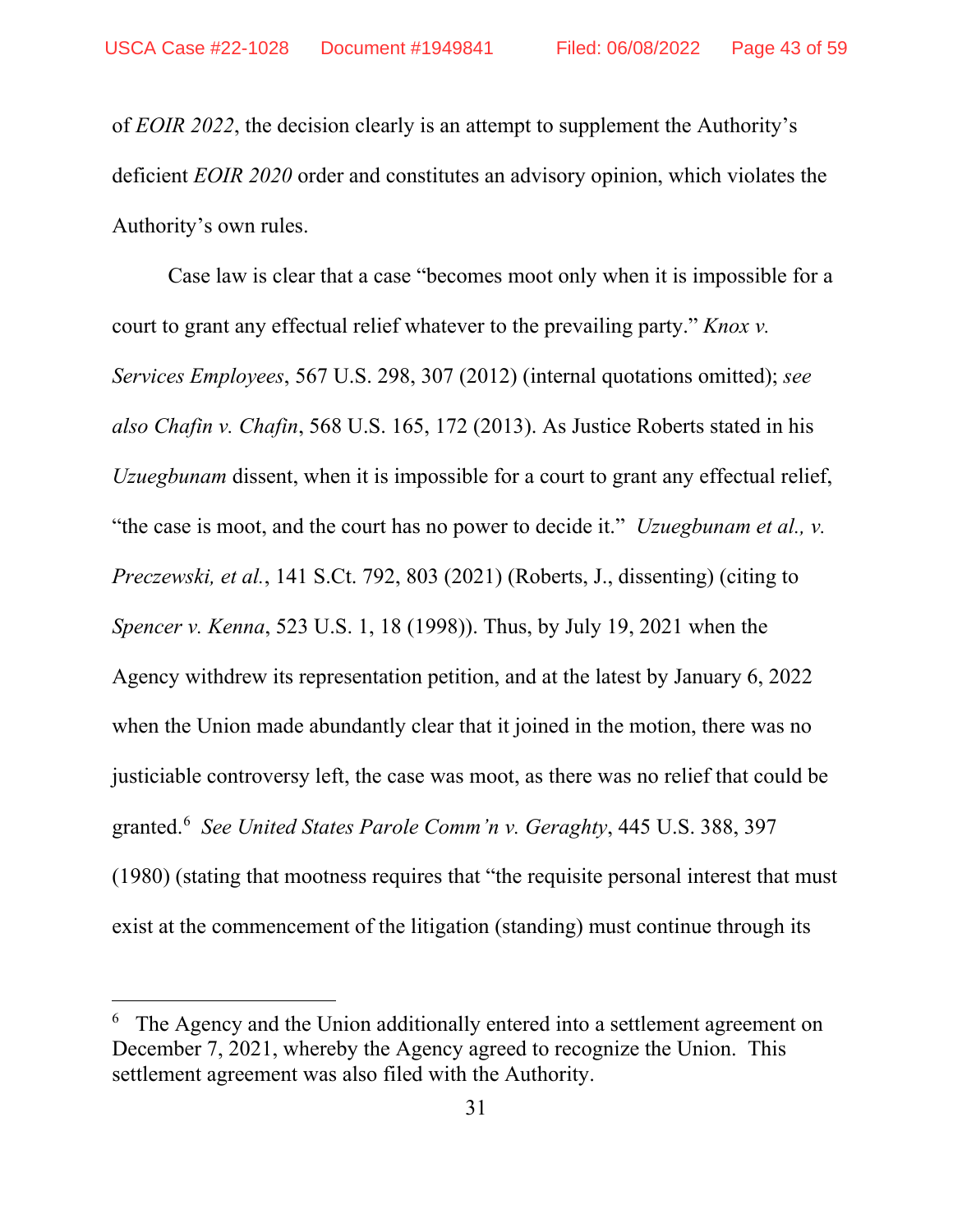existence (mootness)") (*citing* Monaghan, Constitutional Adjudication: The Who and When, 82 Yale L.J. 1363, 1384 (1973)). When a case becomes moot during an appeal, "[t]he established practice …in the federal system …is to reverse or vacate the judgment below and remand with a direction to dismiss."[7](#page-43-0) *United States v. Munsingwear, Inc.*, 340 U.S. 36, 39 (1950). Yet, the Authority moved forward with issuing an additional order over the objection of both the Union and Agency. But because there was no case or controversy in front of the Authority, the *EOIR 2022* decision constitutes an advisory opinion. Justice Roberts explained in *Uzuegbunam* that "to decide a moot case would be to give an advisory opinion, in violation of 'the oldest and most consistent thread in federal law of justiciability.'" *Uzuegbunam*, 141 S. Ct. at 803 (Roberts, J., dissenting) (citing *Flast v. Cohen*, 392 U.S. 83, 96 (1968)).

Not only did the Authority violate one of the oldest principles in federal law, but it also violated one of its own regulations, which states that the "Authority and the General Counsel will not issue advisory opinions." 5 C.F.R. § 2429.10; *see also United States Department of Homeland Security v. U.S. Customs and Border* 

<span id="page-43-0"></span>That consequence is because a moot case does not qualify as a "case or controversy" under Article III; due to the lack of jurisdiction, federal courts have no power to consider the merits of a constitutionally moot case. *Powell v. McCormack*, 395 U.S. 486, 496 n.7 (1969).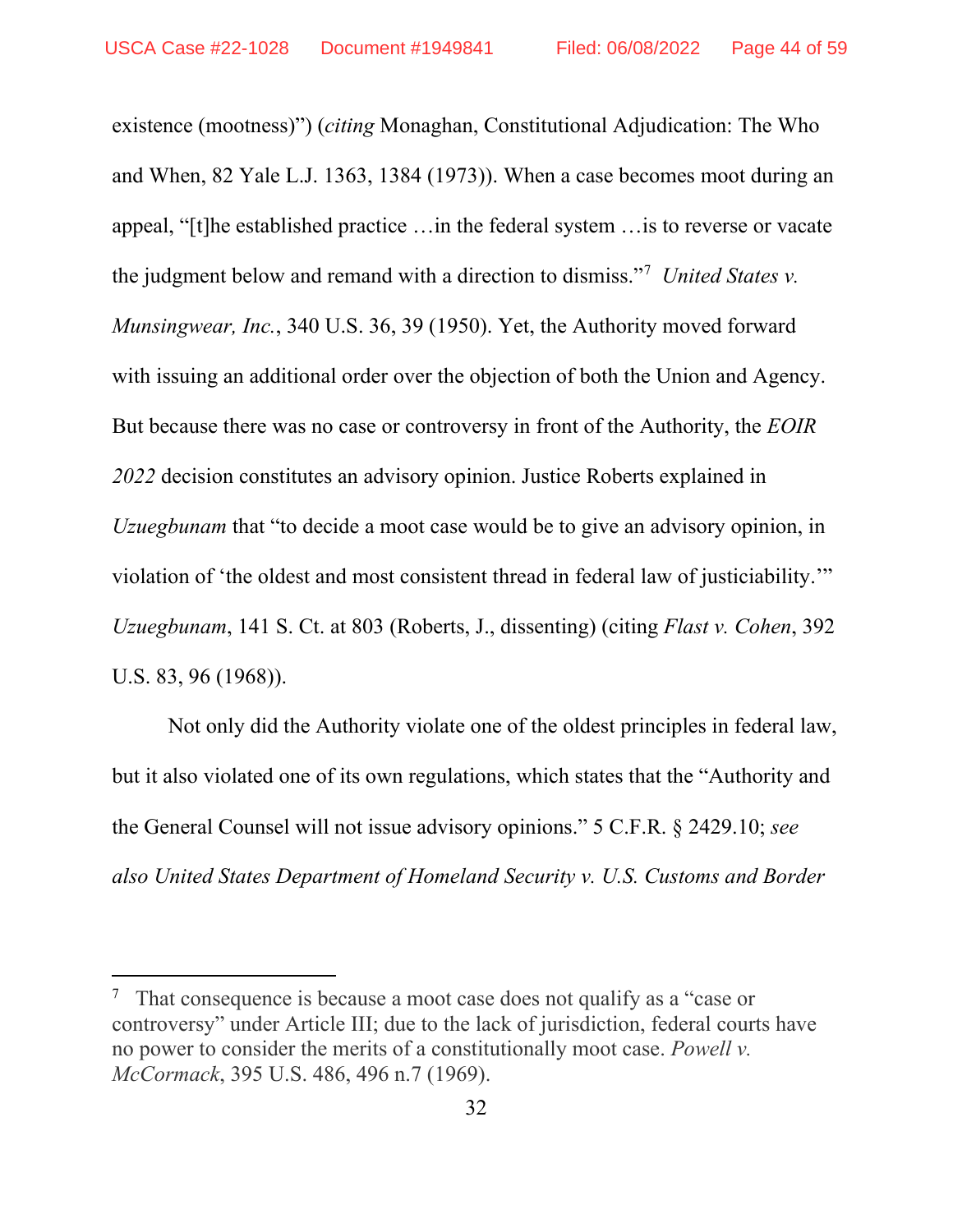*Protection El Paso, Texas, et al.,* 72 FLRA 7, \*14 (2021) (Member DuBester dissenting in part stating that the opinion at issue constituted the type of "advisory opinion" that "the Authority is explicitly prohibited from rendering" and that it was "entirely improper for the majority to address any issue in what can only be described as an advocacy role."). There was no reason for the Authority to issue *EOIR 2022*[8](#page-44-1) as it had no case or controversy before it and in doing so, the Authority expressly disregarded the will of both parties, denying the Union its right without adhering to the procedures put in place.

# <span id="page-44-0"></span>**C. The Authority invoked a previously undisclosed internal protocol to mandate a premature issuance of** *EOIR 2022***.**

The Authority selectively invoked an undisclosed 2018 internal protocol to force Chairman DuBester's participation in the issuance of a premature and flawed decision or be denied participation in *EOIR 2022*. *EOIR 2022,* at 630. Dissenting, Chairman DuBester stated, "my colleagues have issued an ultimatum that, if I do not respond to their (fifth round of) revisions to the majority opinion in this case – within three weeks of that opinion's circulation on December 21, 2021 – they will

<span id="page-44-1"></span><sup>&</sup>lt;sup>8</sup> The Authority also cites to the Petition in *EOIR 2022* even though the Agency had moved to withdraw the petition months before it was issued. *See EOIR 2022*, at 625. ("The Agency asserted, in its petition, that the Authority should reconsider *EOIR 2000*."). This is improper as the Agency, along with the Union, moved to withdraw the petition before the issuance of *EOIR 2022*.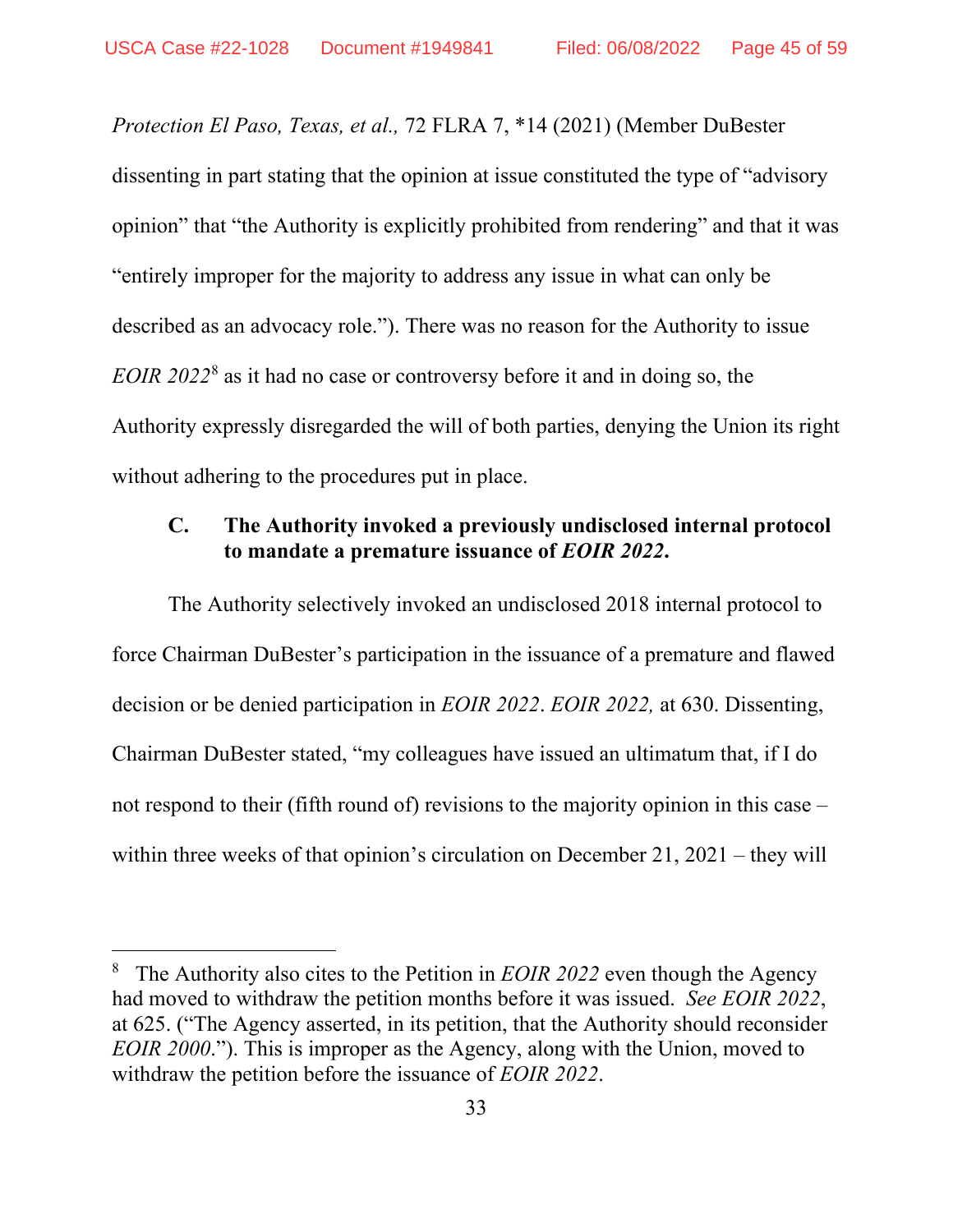issue their majority opinion without my participation." *Id.* He explains further that "[t]*o support their ultimatum, my colleagues cite a protocol that they first devised in 2018, but never invoked*." *Id.* (emphasis added). The Authority has not released the policy which, in this case, would have been applied to exclude Chairman DuBester from participation in *EOIR 2022*, in spite of the fact that the decisionwriting process was still on-going. *Id.* The selective application of an undisclosed internal policy in *EOIR 2022* is arbitrary and capricious and violates due process.

\* \* \*

Each one of the listed procedural defects above denies the Union a meaningful opportunity to be heard. Whether considered separately or in the aggregate, these procedural defects deny the Union's procedural due process rights.

# <span id="page-45-0"></span>**II.** *EOIR 2020* **and** *EOIR 2022* **reveal the Authority's actions as arbitrary and wrongful, solely aimed at denying the Union's statutory rights without any reasonable support or basis in violation of substantive due process.**

The Authority violated the Union's substantive due process rights when it issued decisions that were devoid of any meaningful legal or factual analysis of the issues presented to it. The decisions were so poorly reasoned and flawed that the only conclusion that can be drawn is that the Authority majority wrote the decisions with a particular result in mind and cared little for the spurious reasoning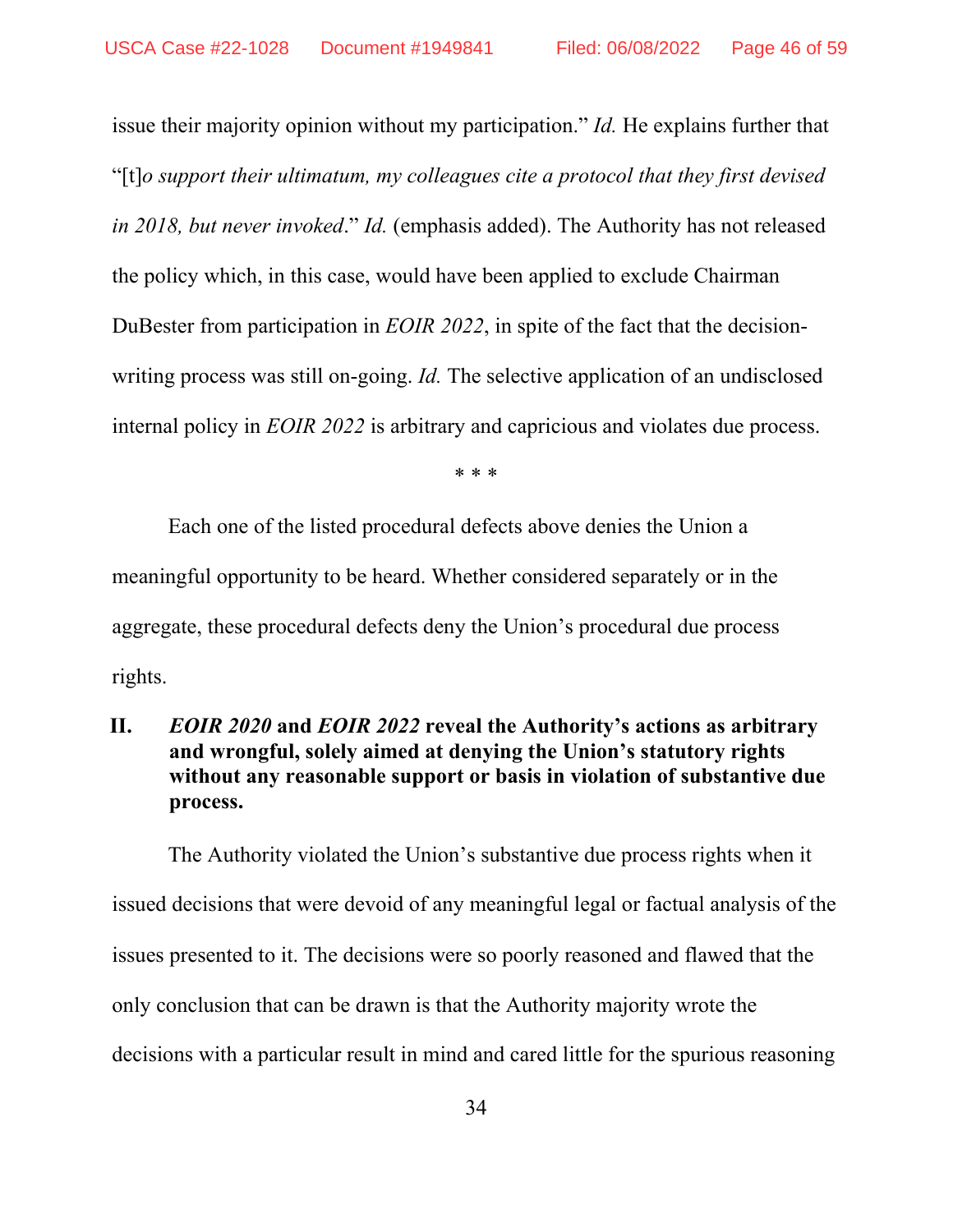it used to get to its desired outcome. This is the very definition of arbitrary government action and violates the Union's due process rights.

Due process "bars certain arbitrary, wrongful government actions 'regardless of the fairness of the procedures used to implement them.'" *Zinermon v. Burch*, 494 U.S. 113, 125 (1990) (quoting *Daniels v. Williams*, 474 U.S. 327, 331 (1986)). The touchstone of due process is protection of the individual against arbitrary action of government in its exercise of power without any reasonable justification in the service of legitimate governmental objective. *County of Sacramento v. Lewis*, 523 U.S. 833, 845-46 (1998) (citing *Daniels v. Williams*, 474 U.S. at 331).

To survive a motion to dismiss a substantive due process claim, a plaintiff must allege facts sufficient to show a deprivation of an interest in circumstances "so egregious" as to "shock the contemporary conscience." *Butera v. Dist. Of Columbia,* 235 F.3d 637, 651 (D.C. Cir. 2001); *see also Federal Education Association v. Federal Labor Relations Authority*, Case No. 19-284 (RJL), 2020 WL 1509329, at \*1, \*4 (D.D.C. March 30, 2020). The Authority's lack of any meaningful factual or legal analysis or examination of prior precedent in *EOIR 2020* and *EOIR 2022* demonstrate an egregious action that deprived the Union of its statutory interest.<sup>[9](#page-46-0)</sup>

<span id="page-46-0"></span><sup>&</sup>lt;sup>9</sup> The Union's interest is described in detail above at Section I.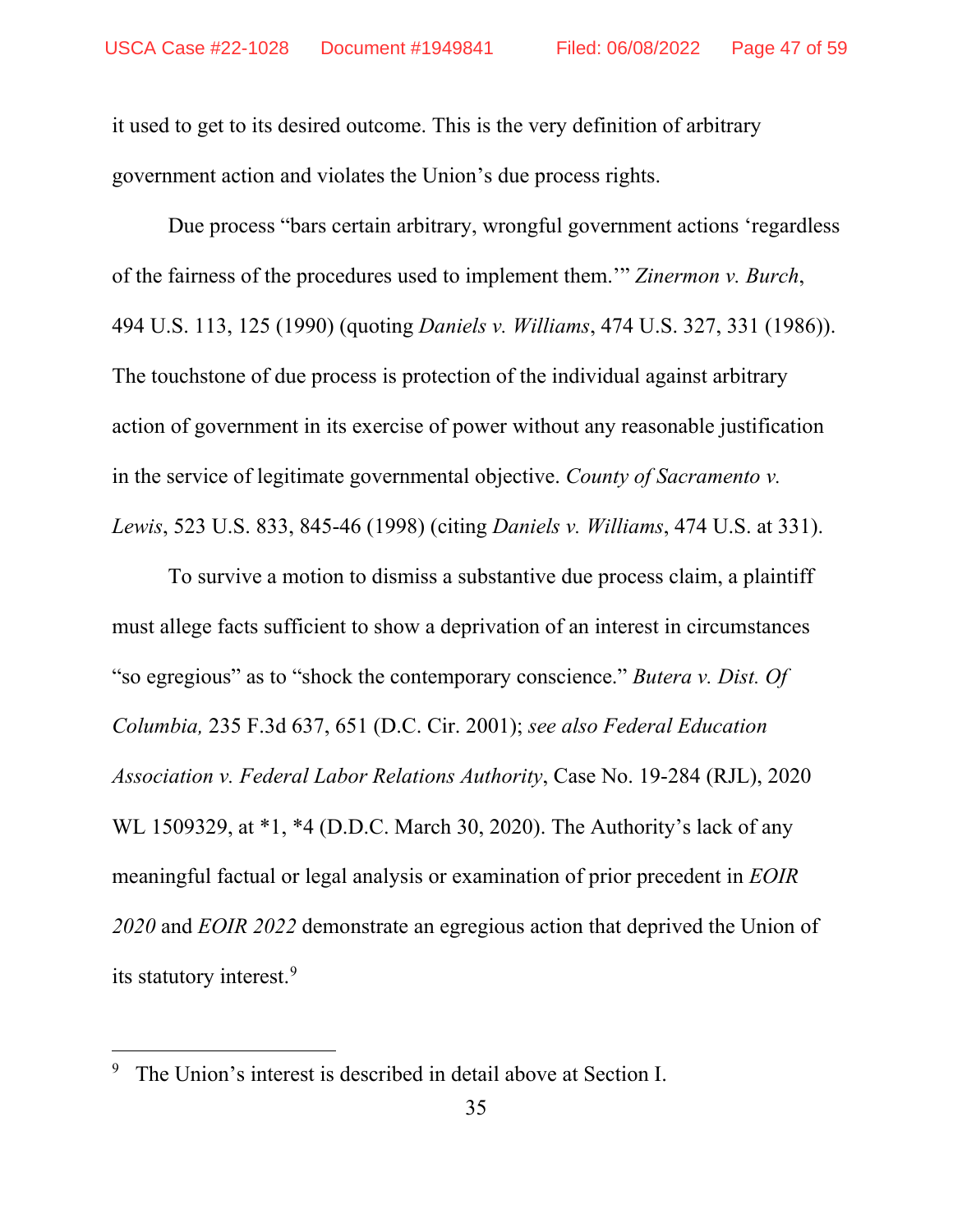#### **A.** *EOIR 2020* **is lacking meaningful factual analysis.**

<span id="page-47-0"></span>The three-and-a-half-page opinion mostly repeats arguments from the Agency and fails to provide reasoned examination of the Regional Director's decision or the issues presented by the Union. For example, the Authority states the rule that a party may not make a collateral attack on a previous unit certification. *EOIR 2020*, at 1047. Then, rather than discuss the Regional Director's findings of "substantial change" and how the Regional Director found the changes to not alter any scope for an IJ, the Authority concludes there is no collateral attack by the Agency because the Union did not file an application for review of the "substantial change" finding in the RD. *Id.* The order cites no rule or regulation that requires a prevailing party to cross-appeal an order when it was the prevailing party. In a different footnote, the Authority cites to one page of *U.S. Dep't of the Air Force, Air Force Material Command, Wright-Patterson Air Force Base, Ohio*, 70 FLRA 327, 328 (2017), but fails to provide a parenthetical explanation, or any explanation, as to its application. The page cited simply restates the rule that a party may not make a collateral attack on a previous unit.<sup>[10](#page-47-1)</sup> This cited case does not in any way support the idea that the Union was required to file some sort of

<span id="page-47-1"></span><sup>&</sup>lt;sup>10</sup> The only mention of the collateral attack bar on page 328 states the following: "Further, the Authority has recognized that a party may not collaterally attack a previous unit certification." *Wright-Patterson Air Force Base*, 70 FLRA at 328.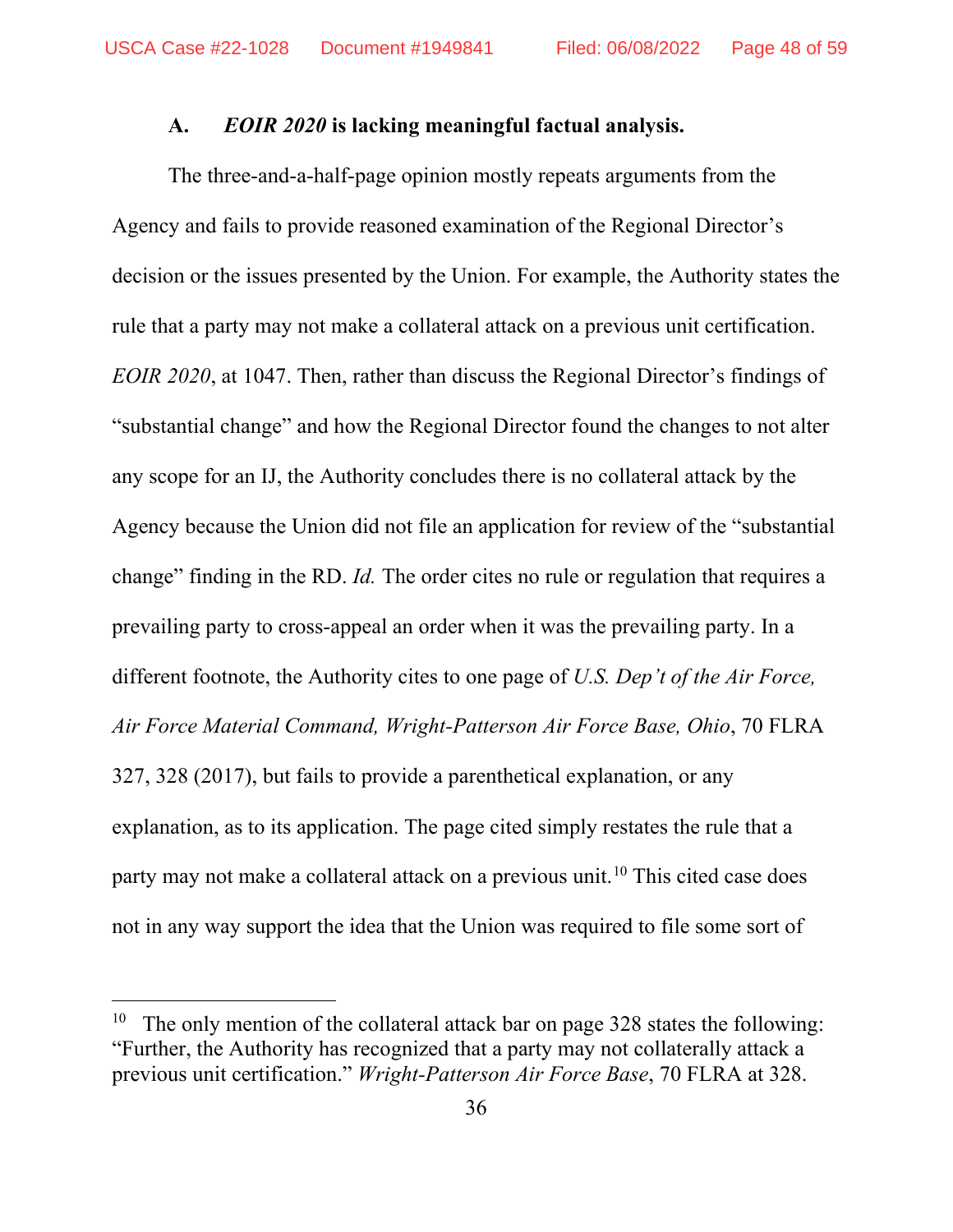prophylactic cross-appeal, and the Authority's citation to the case serves only to create a façade that the Authority opinion is actually grounded in legal precedent when no such precedent exists.

The Authority's lack of logic and reasoning in *EOIR 2020* is likewise apparent when it describes as "nonsensical" the analysis in *EOIR 2000* that distinguishes BIA members from immigration judges on the basis that BIA members make precedential decisions, and therefore set agency policy, but immigration judges' decisions do not. *EOIR 2020*, at 1049. The Authority's use of the word "nonsensical" is not, in fact, reasoned analysis, but it's essentially the only analysis the Authority uses to distinguish *EOIR 2020*. The Authority decision in *EOIR 2020* fails to go into detail about immigration judge job responsibilities, how immigration judges decide individual cases, or how immigration judges' decisions, which do not set precedent, are akin to BIA decisions, which do set precedent. *Id.* at 1048. In fact, the only substantive discussion about immigration judges' responsibilities can be found in footnote 27, which discusses an increase in reasonable fear and credible fear reviews. *Id.* at 1049 n.27. But again, the Authority merely states that these types of reviews exist and then concludes that, because of this fact, immigration judges are similar to Board Members. *Id.* at 1049. This is not reasoned analysis, and the Authority's logic is, in fact, entirely spurious.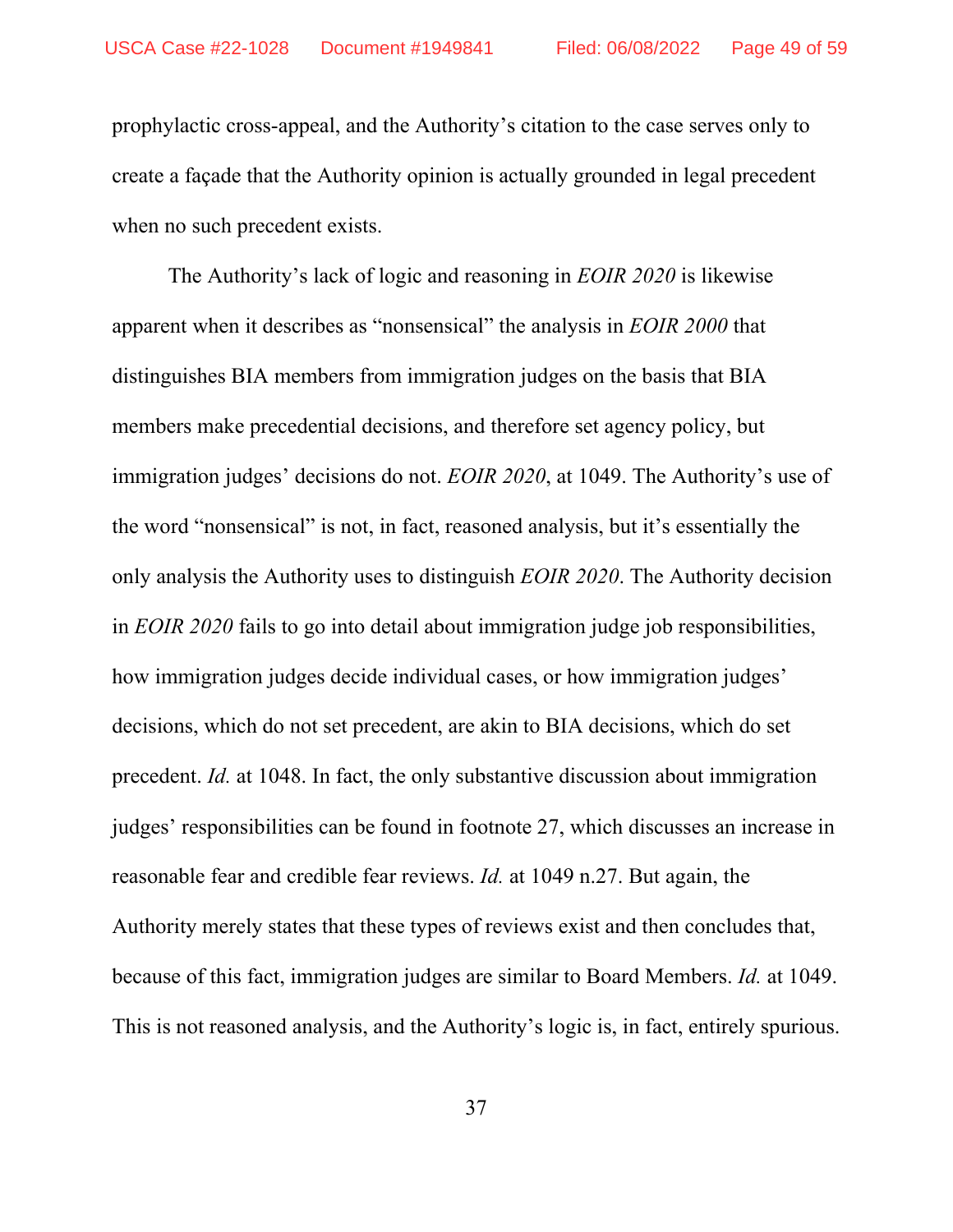There are more examples, but the two above are at the heart of the Agency's now-withdrawn Petition and are key to the central questions that were in front of the Regional Director and the Authority. Lacking any coherent explanation or legal reasoning, the Authority is simply making arbitrary conclusions with the goal of denying the Union and its members their statutory rights.

# <span id="page-49-0"></span>**B.** *EOIR 2022* **similarly lacks an in-depth factual analysis and fails to provide any additional light on the Authority's** *EOIR 2020* **decision.**

*EOIR 2022* attempts to rehabilitate *EOIR 2020* by expanding on *EOIR 2020's* conclusions but still fails to provide any meaningful factual or legal analysis. On page 624 of *EOIR 2022*, the Authority concludes the Union is attempting to relitigate the conclusions reached in *EOIR 2020*, but it still does not provide any additional analysis as to how the Authority reached its conclusion. *EOIR 2022,* at 624-25. The associated footnote cites to conclusions made by the Authority in *EOIR 2020*, but as explained above, those conclusions also lack any supporting rationale. *Id.* at 624 n.24. Similarly, footnote 25, which claims to further expound on *EOIR 2020's* revelation that the Union was required to crossappeal a singular finding in a case in which it ultimately prevailed, fails to explain how the cited regulations and case law apply to the Union's situation, given that it prevailed at the Regional Director level. *Id*. at 625 n. 25. This type of incoherent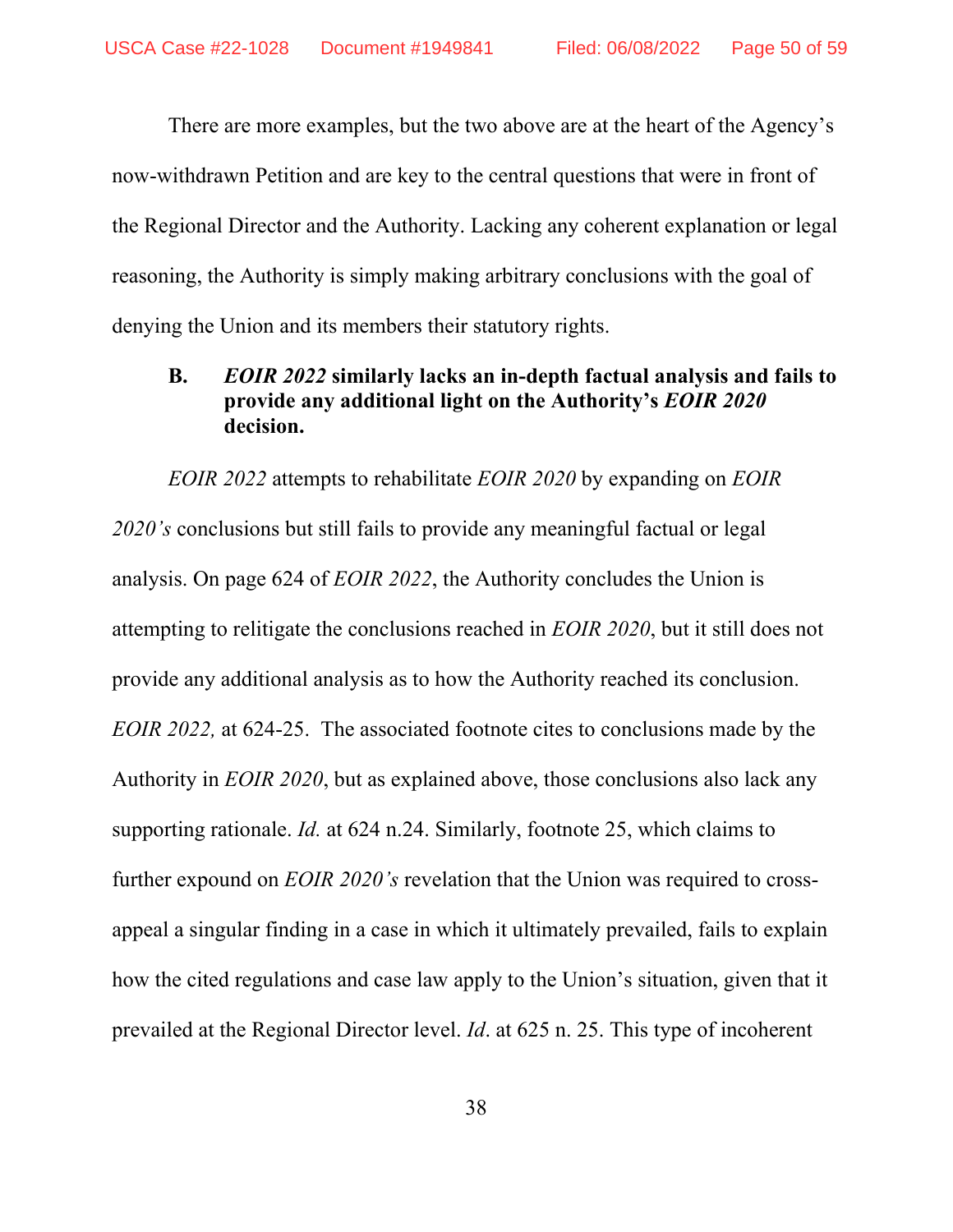reasoning is invoked repeatedly throughout *EOIR 2022*, and as with *EOIR 2020*, the citation to irrelevant authority only serves to create a false appearance that the decision is grounded in law and precedent when no such legal foundation exists.

In yet another example of the opinion's lack of coherent reasoning and citation to irrelevant authority, the Authority declares that its regulations allow it to review an application based on any substantial change, rather than the specific changes found by the Regional Director. The Authority cites to 5 C.F.R. § 2422.31(c) as the basis of this conclusion. *EOIR 2022*, at 625 n. 27. But the regulation does not state that the Authority is allowed to fully review a unit consideration based on grounds that the Regional Director did not address or consider. In fact, it seems that the Authority's entire *EOIR 2020* opinion identified no issue with the Regional Director's factual findings or application of either *EOIR 2000* or *BIA*. *EOIR 2020*, at 1048 n.18.

In another example, the Authority again asserts that the "the number of 'reasonable fear' and 'credible fear' cases has risen astronomically" but fails to explain how these increases change the nature of an IJ's role, especially since immigration judges presiding over reasonable and credible fear reviews apply BIA policy, precedent, and law to various factual scenarios. *EOIR 2022*, at 626. The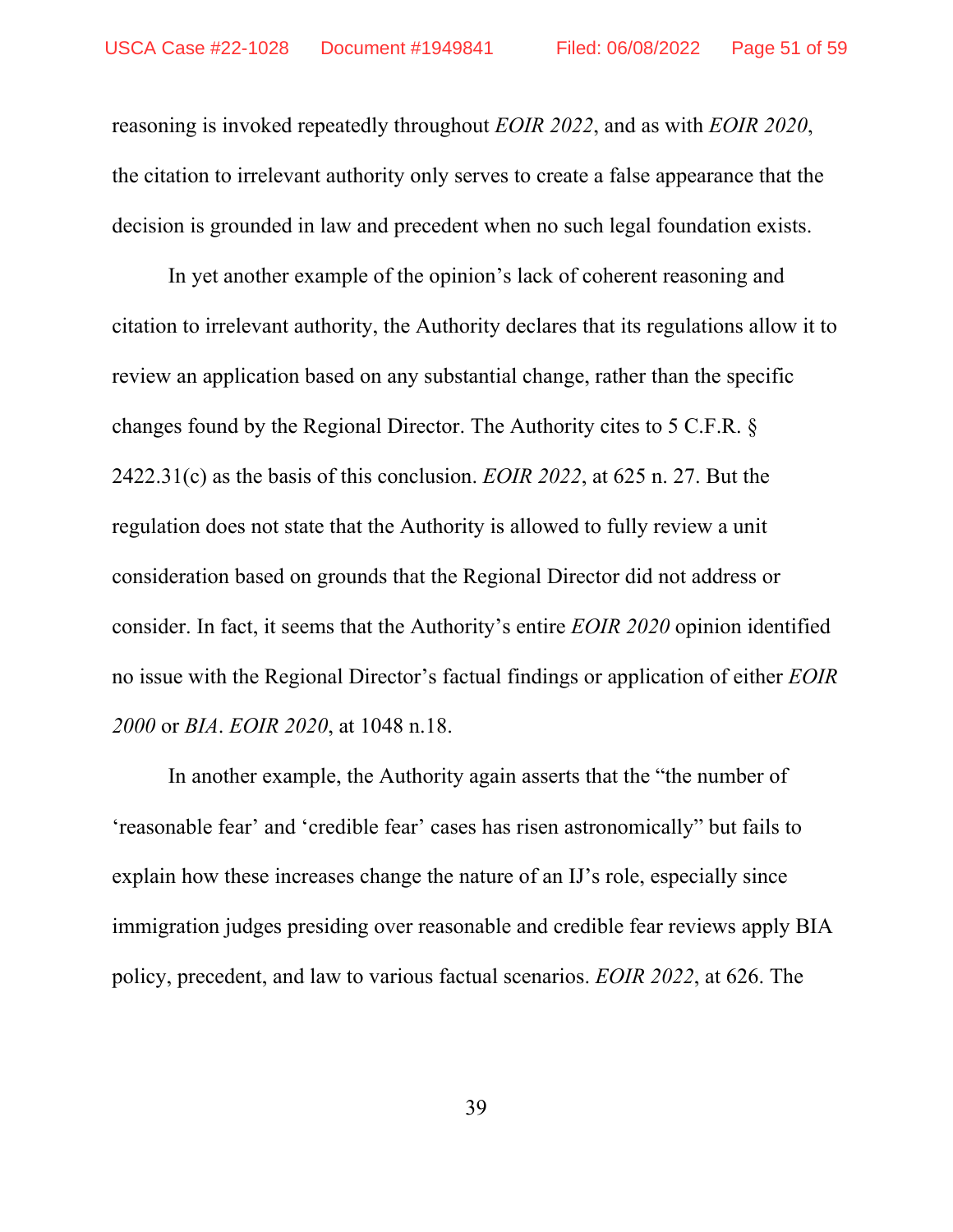reasonable and credible fear decisions have no precedential effect or influence over immigration policy.

Finally, in footnote 36, the Authority states that it "found it unnecessary to redundantly recite every finding in the RD's twenty-four-page decision" and that regardless, the Authority did consider those findings. *Id.* at 626 n.36. The Authority's claim here is perplexing given that the Authority's two orders fail to grapple with essentially *any* of the RD's factual findings and seemingly endorse those findings in *EOIR 2020*. *EOIR 2020,* at 1048 n.18, 1051 (Dissenting Opinion of Member DuBester) (noting the majority takes no issue with the Regional Director's factual findings or application of *EOIR 2000* or *BIA*).

# <span id="page-51-0"></span>**C.** *EOIR 2020* **and** *EOIR 2022* **demonstrate the arbitrary will of the Authority and constitute the exact government actions the Due Process Clause aims to limit.**

The Authority's actions establish a consistent pattern of denying the Union its statutory right, regardless of the factual record or FLRA regulations or precedent.[11](#page-51-1) The Authority made decisions that deprived the Union of due process

<span id="page-51-1"></span>Courts reviewing petitions for review in other  $7123(a)$  contexts have stated that for the Authority to have legitimately overridden *EOIR 2000* and "change its interpretation and implementation of the law," the Authority must have ensured that the departure from its past precedent (*EOIR 2000*) was sensibly explained and reasonable. *AFGE, AFL-CIO, Loc. 1929 v. FLRA*, 961 F.3d 452, 457 (D.C. Cir. 2020) (noting that the Authority can change its "interpretation and implementation of the law if doing so is reasonable, within the scope of the statutory delegation,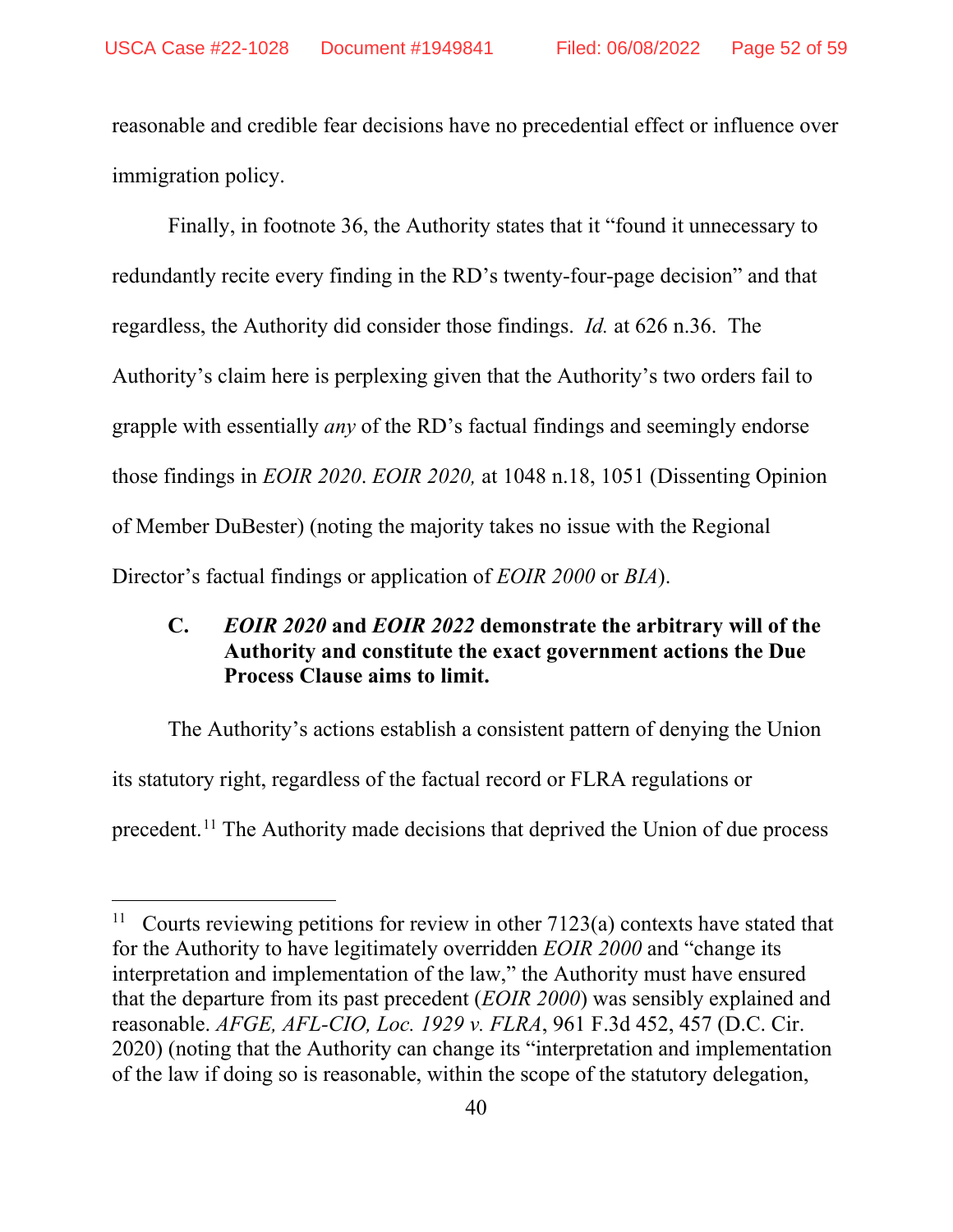by their arbitrary and unreasonable nature of its decisions. For instance, it was unnecessary for the Authority to issue *EOIR 2022*, given that the Agency, with agreement by the Union, had already withdrawn the representation petition, and the parties had moved to vacate the case, and had entered into a settlement agreement whereby the Agency agreed to recognize the Union—all well before the issuance of *EOIR 2022*. There was simply no valid basis to expend judicial resources, especially when doing so was in contravention of law, unless there were extrajudicial motivations behind issuing *EOIR 2022*. Instead, *EOIR 2022* devotes a substantial part of the decision to chastising the Regional Director for not following *EOIR 2020*, even while there remained a pending motion to join the Agency's Motion to Withdraw or Remand before the Authority.<sup>[12](#page-52-0)</sup>

As icing on the arbitrary cake, the Authority makes several decisions without explanation, support, or citation. First, instead of ruling on the Agency's July 19, 2021 motion to withdraw its petition, the Authority simply recharacterizes it as a motion to reconsider. It fails to provide any explanation as to how the two

and departure from past precedent is sensibly explained") (quoting *FedEx Home Deliver v. NLRB*, 849 F.3d 1123, 1127 (D.C. 2017)).

<span id="page-52-0"></span>At the time of issuing *EOIR 2022*, the Authority had failed to rule on the Union's January 6, 2022, motion, which joined the Agency's motion to withdraw its representation petition, and asked the Authority to vacate the case, or in the alternative, remand back to the Regional Director, as new facts had occurred in the 18 months since the Union's motion to reconsider.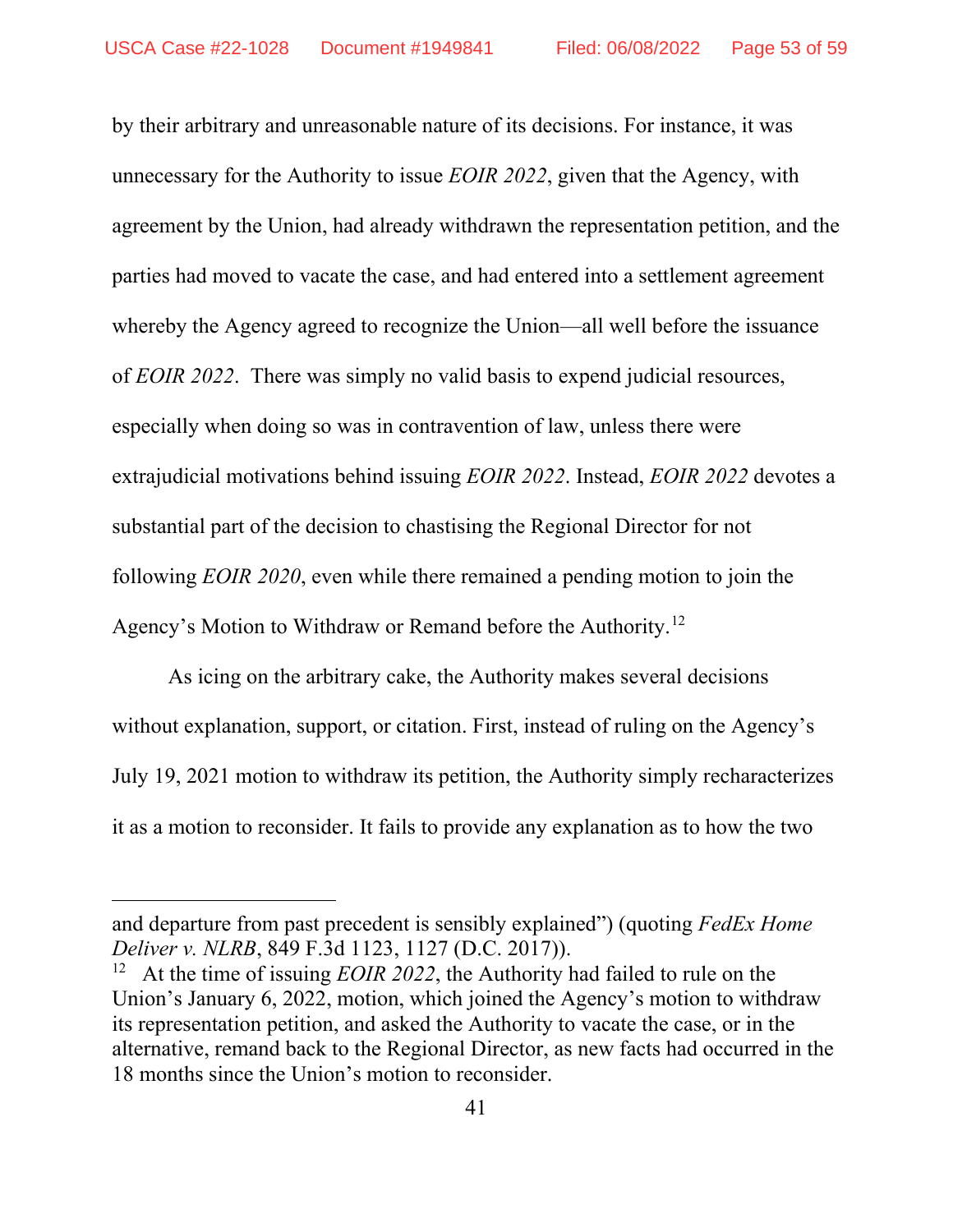are equivalent requests and cites no case or regulation that would explain its action. It appears that the only reason for the Authority to mis-characterize the Agency's motion in this way was so it could deem the motion to be untimely. And in another aberration, the Authority cites to hearsay statements regarding a conversation between a regional-office representative and an Agency representative with respect to the Regional Director's plan to revoke the Union's certification. *EOIR 2022*, at 627 fn. 52 (stating that the "Agency recounted these communications in a motion filed with the Authority" and that the "motion was not a sworn statement"). The statements had nothing to do with the Union's motion and were unnecessary to decide the Union's motion.<sup>[13](#page-53-1)</sup>

### <span id="page-53-0"></span>**D. The dissents in** *EOIR 2020* **and** *EOIR 2022* **reveal that members of the Authority may have adjudged the facts as well as the law without regard to the record or case law.**

The combined analytical deficiencies mentioned above, coupled with the dissents in *EOIR 2020* and *EOIR 2022,* raise an inference of bias against the Union. One way to establish a violation of substantive due process, aside from egregious and arbitrary actions, is to demonstrate a probability of actual bias on the part of the decisionmaker. *Withrow v. Larkin*, 421 U.S. 35, 47 (1975). As

<span id="page-53-1"></span><sup>13</sup> These hearsay statements comprise a substantial part of *EOIR 2022* and are both irrelevant and unseemly as they allow an inter-agency squabble between the Regional Director and Authority to bleed into the case pending before it.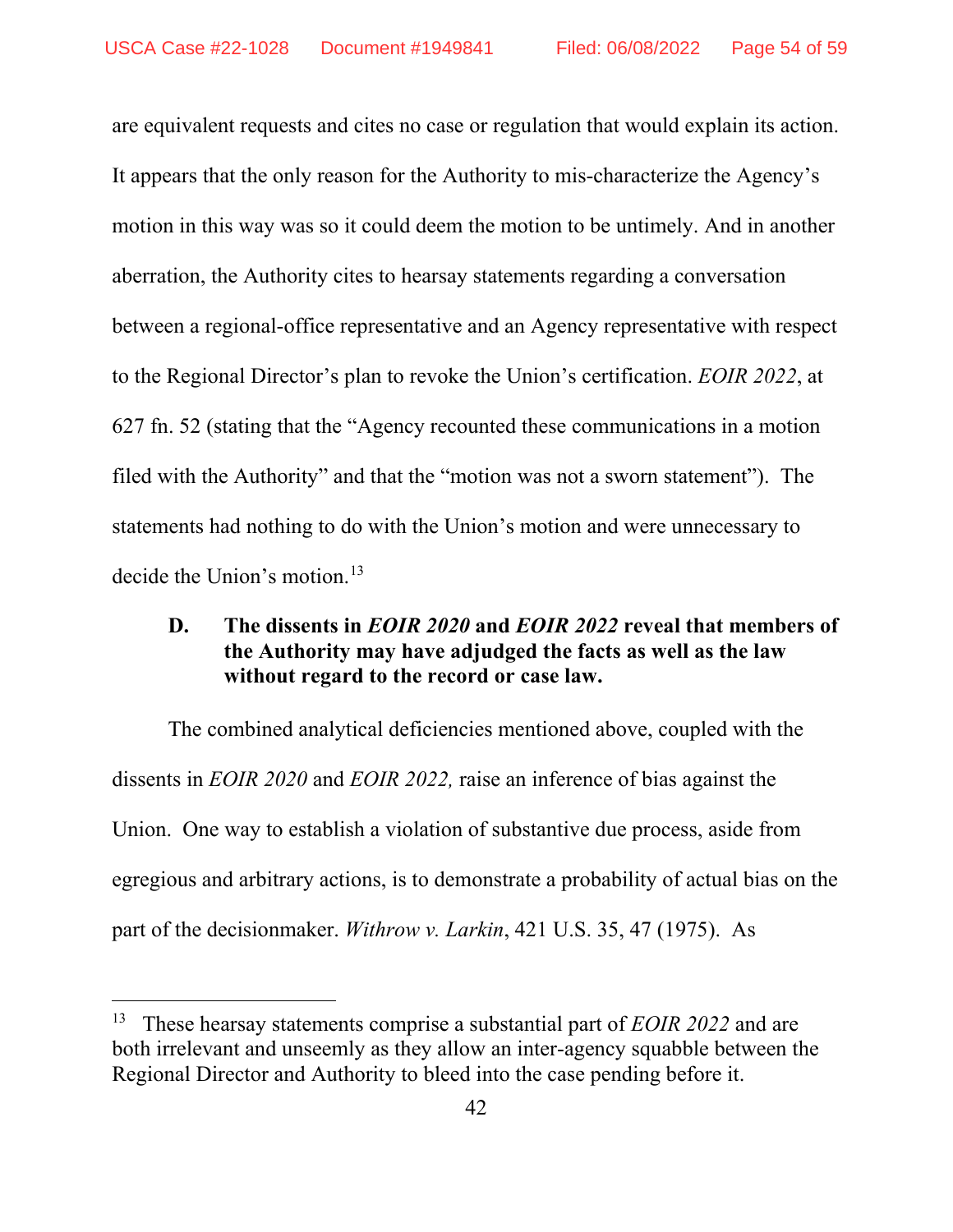articulated by Justice Black, "[a] fair trial in a fair tribunal is a basic requirement of due process" and the U.S. has "always endeavored to prevent even the probability of unfairness." *In re Murchison*., 349 U.S. 133, 136 (1955). While administrative officers are presumed objective, "an agency official should be disqualified only where 'a disinterested observer may conclude' that the official 'has in some measure adjudged the facts as well as the law of a particular case in advance of hearing it." *Nuclear Info. And Res. Service v. Nuclear Regulatory Com'n*, 509 F.3d 562, 571 (D.C. Cir. 2007) (citation omitted).

Chairman DuBester's dissenting opinions in both orders thoroughly examine and undermine the arbitrary and unreasoned positions taken by the Authority. In *EOIR 2020*, Chairman DuBester explicitly calls out the bias, stating that "it is abundantly clear that the majority's sole objective is to divest the IJs of their statutory rights." *EOIR 2020,* at 1052. In *EOIR 2022*, not only does Chairman DuBester state that the majority of the Authority issued an ultimatum to him regarding his participation, he also points to several issues that cause concern even to the casual observer: (1) the majority's fixation on the case even as the Authority had a backlog of longer-pending, presumably higher in priority, matters; (2) the issuing of *EOIR 2022* after the Agency withdrew the "very petition that provided the vehicle for the majority to issue its underlying decision;" (3) the majority's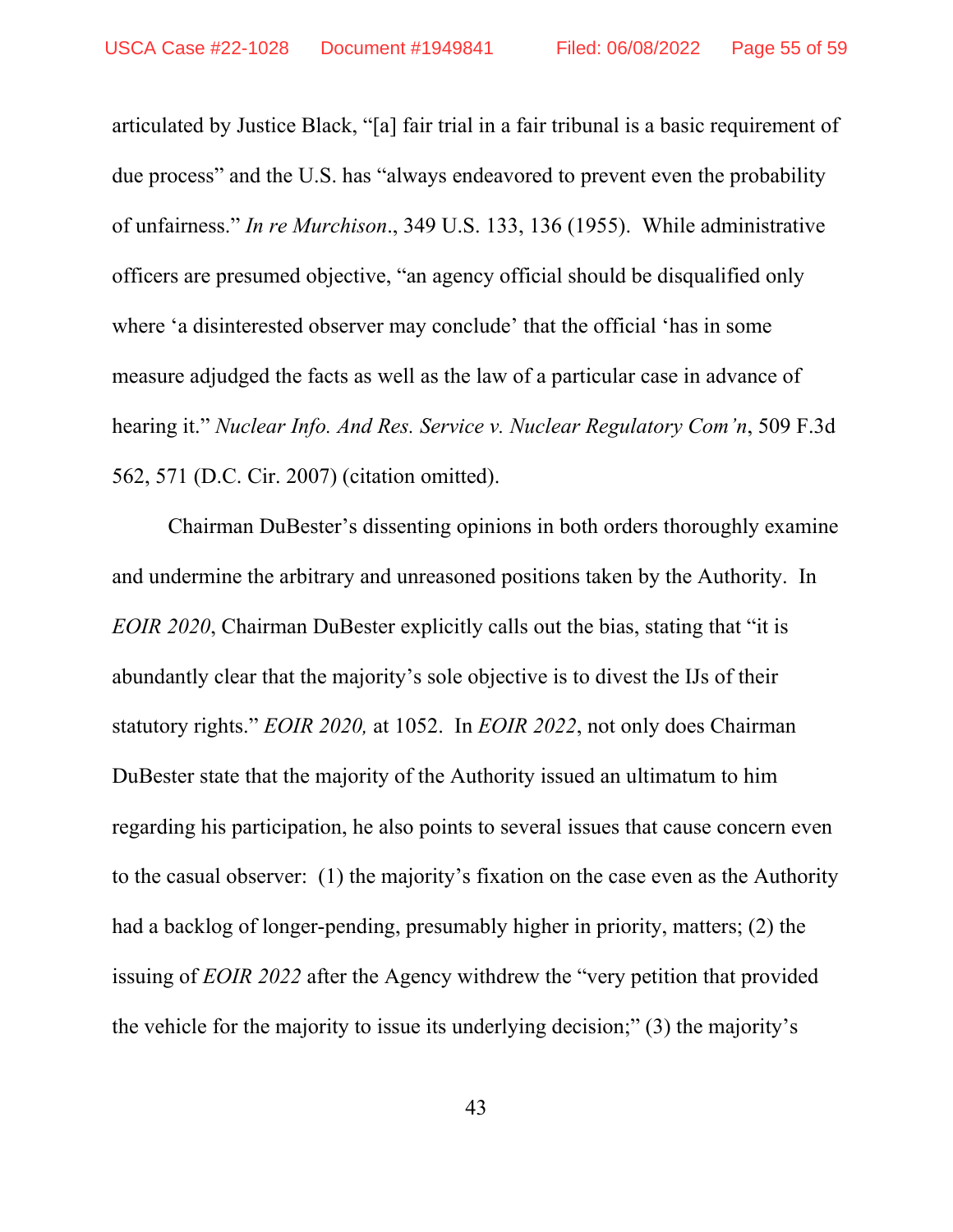pattern of "tak[ing] action without regard for – or, indeed, even contrary to – the parties' positions or arguments;" (4) the majority's rush to decision, despite still unresolved motions pending before it; (5) the majority's issuance of both *EOIR 2020* and *EOIR 2022* without a consideration of the underlying factual record or "the Agency's own regulations." *EOIR 2022*, at 630-33. The sum of all the facts together, including the arbitrary reasoning within the majority's opinion, point towards at least a probability of unfairness. Due to this probability of unfairness, the Union's substantive due process rights were also violated.

\* \* \*

Both *EOIR 2020* and *EOIR 2022* are egregiously lacking in substantive analysis, fail to grapple with key facts raised by the Regional Director, and are rife with unsupported legal conclusions and irrelevant dicta that reflect not only biased and arbitrary decision-making, but are wasteful of government resources. By denying the Union the right to continue as a collective bargaining unit, the Authority denies them a statutory right through arbitrary action.

#### **CONCLUSION**

<span id="page-55-0"></span>For all the foregoing reasons, this Court should take jurisdiction of this appeal under 5 U.S.C. 7123(a), vacate both *EOIR 2020* and *EOIR 2022*, and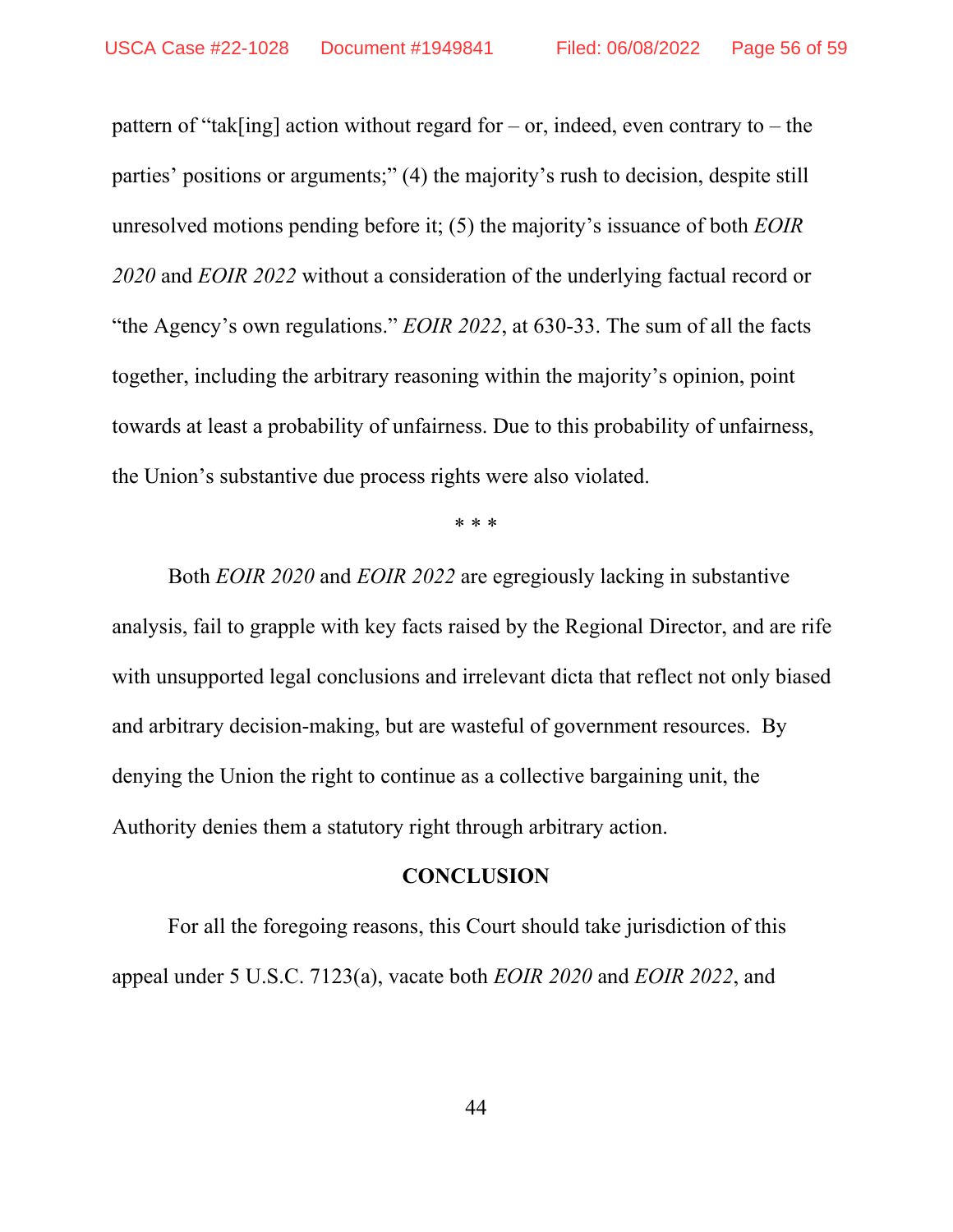remand to the Authority for reconsideration, additional fact finding, and ultimately,

a reasoned order.

Dated: June 8, 2022 Respectfully submitted,

 */s/ Abiel Garcia*  Abiel Garcia

 */s/ Majed Dakak*  Majed Dakak

KESSELMAN BRANTLY STOCKINGER LLP 1230 Rosecrans Ave., Suite 400 Manhattan Beach, CA 90266 agarcia@kbslaw.com mdakak@kbslaw.com Phone: (310) 307-4555 | Fax: (310) 307-4570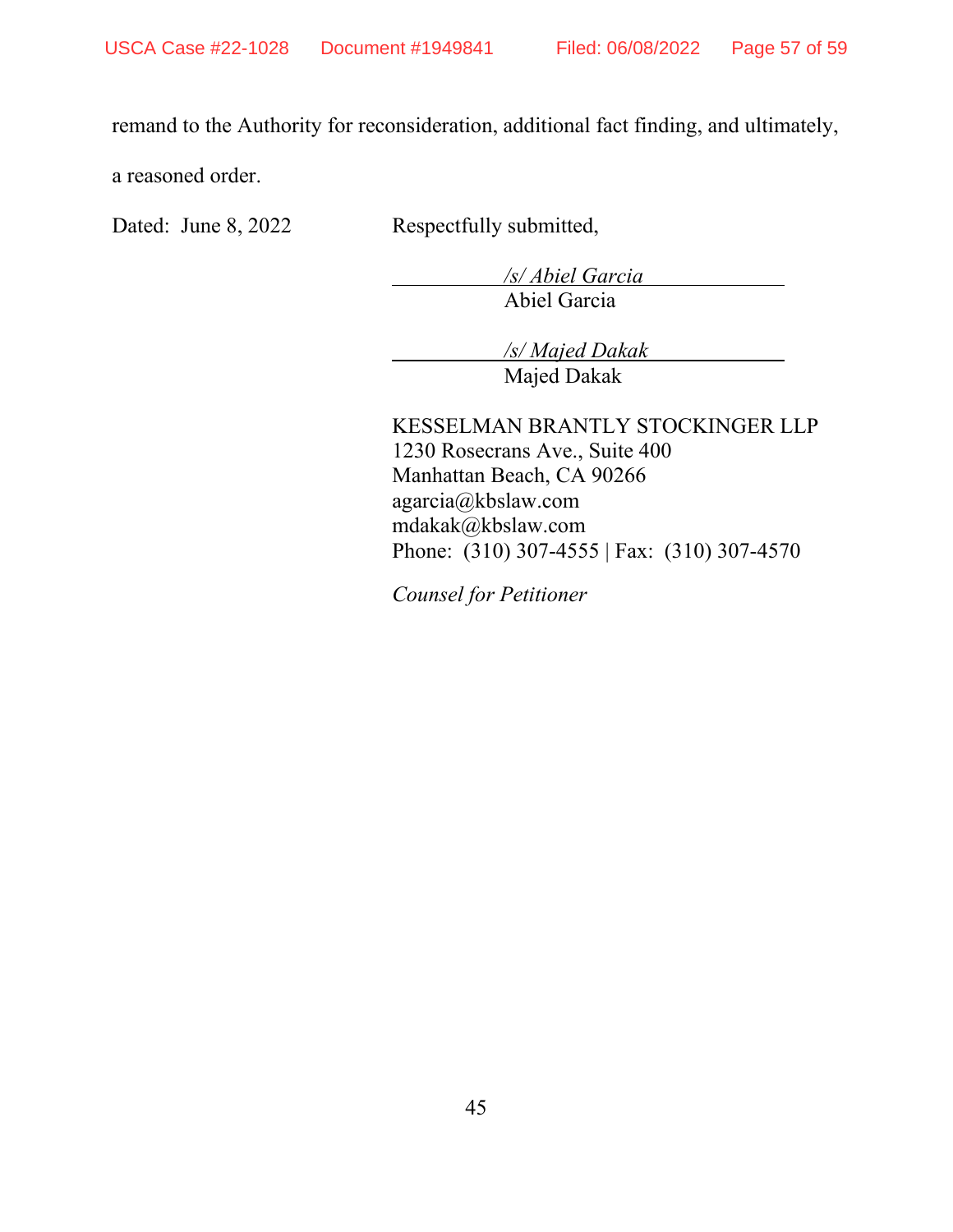### **CERTIFICATE OF COMPLIANCE**

<span id="page-57-0"></span>I hereby certify that this brief complies with the type-volume limitation of Fed. R. App. P.  $32(a)(7)(B)$  because it contains 10,119 (13,000 max) words, excluding the parts exempted by Fed. R. App. P. 32(f).

I further certify that this brief complies with the typeface requirements of Fed. R. App. P. 32(a)(5) and the typestyle requirements of Fed. R. App. P. 32(a)(6) because the brief has been prepared in a proportionally spaced typeface using Microsoft Word for Microsoft 365 in 14-point font in Times New Roman.

Dated: June 8, 2022

 */s/ Abiel Garcia*  Abiel Garcia